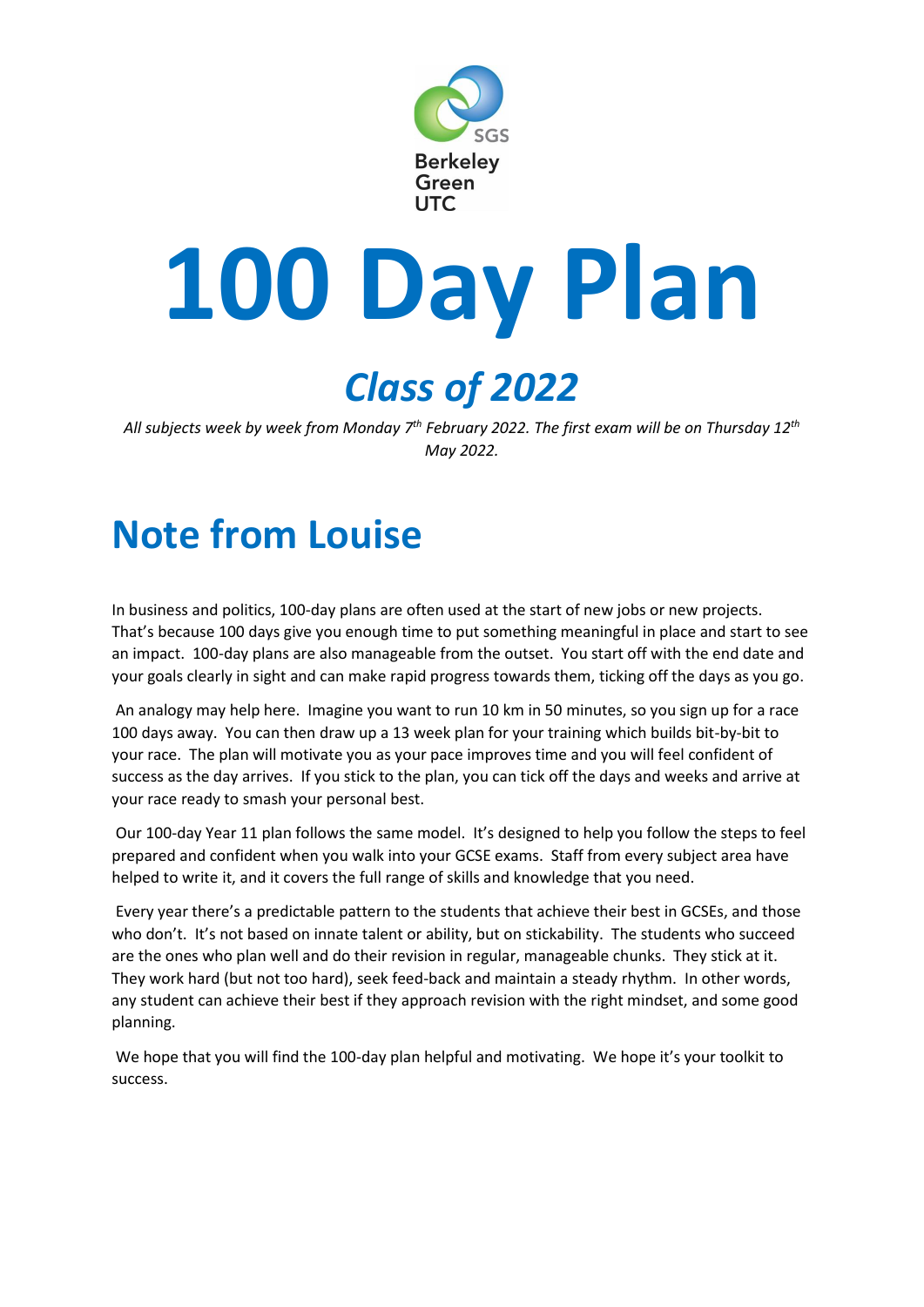# **Revision Strategies**

This document contains information that you will find useful when revising for your upcoming assessments.

The first section walks you through six revision strategies that research has shown to be more successful than others. There is a video explaining each revision strategy on the UTC website in the **remote learning** section. Some activities are marked with \* below and these are specifically identified as being useful revision techniques for students with SEN.

The second section is a week by week guide for each of your subjects identifying what you should be revising each week in the build up to summer exams. If you follow this guide then you will have revised everything you need to over the next few months.

# **Revision Top Tips**

- **1 Get organised** – It is important to get the equipment you need to revise before you start revising. Stock up on cue cards, highlighters, plain and lined paper and different coloured pens.
- **2 Tidy up** – You'll need somewhere with good lighting, your pens close by, your phone out of sight and your TV unplugged. Try not to revise on your bed, or you'll be dreaming of pink igloos and elephants before you know it.
- **3 Know your stuff** – Make sure you have all of your revision resources to hand. Download your knowledge organisers form the UTC website and find out what exam boards you are using.
	- **Take a break** Don't totally stop yourself from having fun. This'll help you stay motivated, relax, and allow you to keep up with your favourite hobbies.

**4**

**5**

**Sleep and eat well** - Sleep is more important than you'd imagine - it helps your brain store all the juicy information you've learned throughout the day. Drinking plenty of water and eating healthy foods will also boost your concentration throughout the day.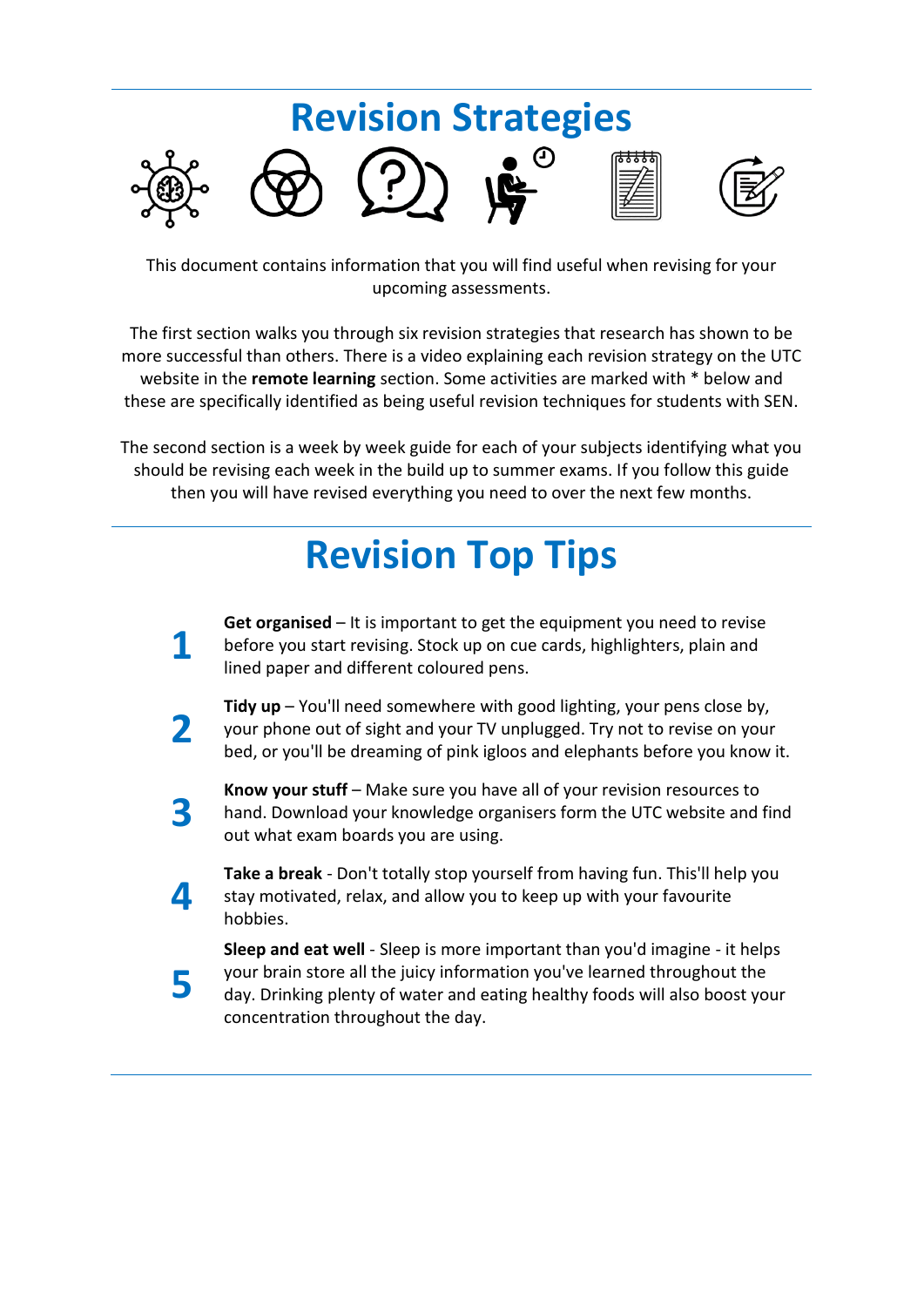# **Reducing Your Notes**



| Aim                            | Tips                             | How to start                |
|--------------------------------|----------------------------------|-----------------------------|
| The aim of these activities is | This needs to be started         | Pick a subject and topic to |
| to reduce the amount of        | early. It will not work if it is | begin and using your class  |
| notes you are revising from.   | done only days before an         | notes select one of the     |
| This will save you precious    | exam.                            | methods below.              |
| time in the days just before   |                                  |                             |
| exams.                         |                                  |                             |

#### **Cue Cards**

Note or cue cards are always handy for when you're out and about. List definitions and rules, you need to know. Or write key words from which you can fill in the gaps to tell the whole story. \*Use different coloured pens or paper to help with word association and grouping of key words.

These are also handy for learning language vocabulary. Once filled in, these cards will allow you to reclaim time that would otherwise be wasted -on the bus, in the queue at the supermarket -there's no limit.

#### **Mind Maps/Spider Diagrams**

Take a topic, and list the main topics/themes. For each theme list the main points, definitions, key words and examples. The aim is to have a single piece of paper (A3 or A4) for each topic. You will not be able to write down everything, so prioritise the key information. Images and symbols can also be used alongside/instead of words to help visualise key information.

#### **Diagrams, Tables and Timelines**

Some subjects allow you to display key information in a different format, especially useful when you are trying to make sense of a series of events (if displayed chronologically). You can also try this for a specific character in a story/plot, you can show their involvement, impact and influence throughout the play/text. For pictures it is said "A picture paints a thousand words" ...enough said. Tables are very useful for displaying the key information and showing possible relationships between the information.

#### **\*Recording of Notes**

Once you have reduced your notes, record yourself or someone else reading your notes through. You can then listen back as often as you want to.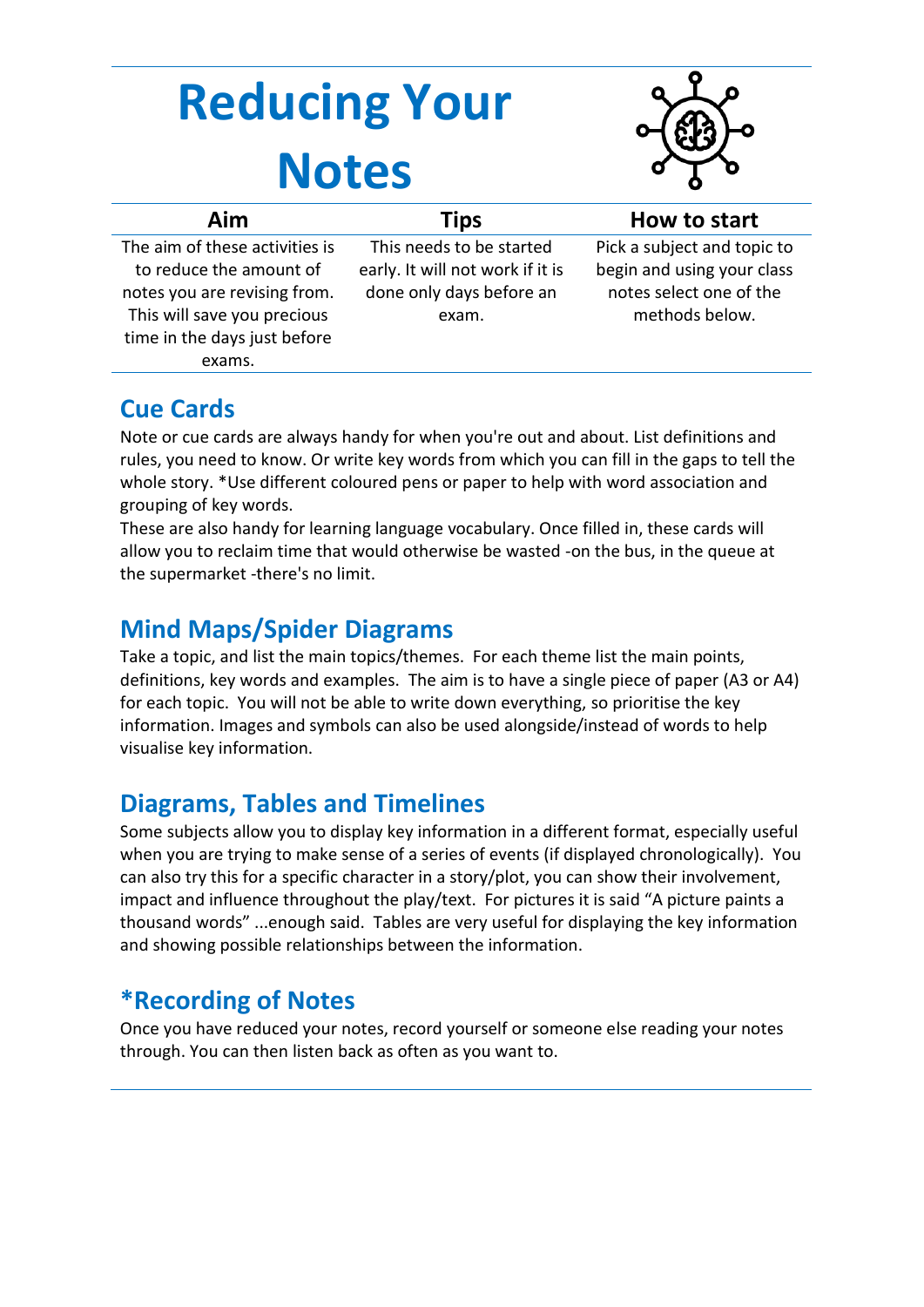# **Visual Organisers**



| Aim | <b>TINS</b> |
|-----|-------------|
|     |             |

The aim of this is to get away from reading notes or highlighting, and start some active revision.

**Visual or Graphic** 

A picture paints a thousand

For subjects where there are processes or key events in

topics and make the links or

**Organisers** 

written text.

Stick to subjects where there are obvious links (Science, English, Sport)

#### **Aim Tips How to start**

Pick one of the diagrams shown below and add the details of a plot, or topic from one of your lessons.



when we have a taken an active part in producing it, rather than it being given to us –can you do the same using one of these models?

#### \*Watch videos

Use videos and appropriate YouTube links explaining and demonstrating what it is you are revising

#### \*Literacy Doughnut

Using three circles, prioritise the important information or words in the inner circle and then, in descending priority, the middle and the outer. Concentrate initially on remembering the inner circle, then expand out once confident.

#### \*Role-play

Either in class or with peers/family, role play the topic or situation that you are revising. Visualising 'real life' conversations and actions help with memory recall.

#### \*Post it party

Place key words/phrases onto post it notes and place them around your house, in rooms and on objects that you may associate with the word. Eg. An energy equation in science may be pleased by the kettle, key words to do with the human body may be placed around the bedroom, plant reproduction key words could be placed on house plants, etc. This will help with visual association.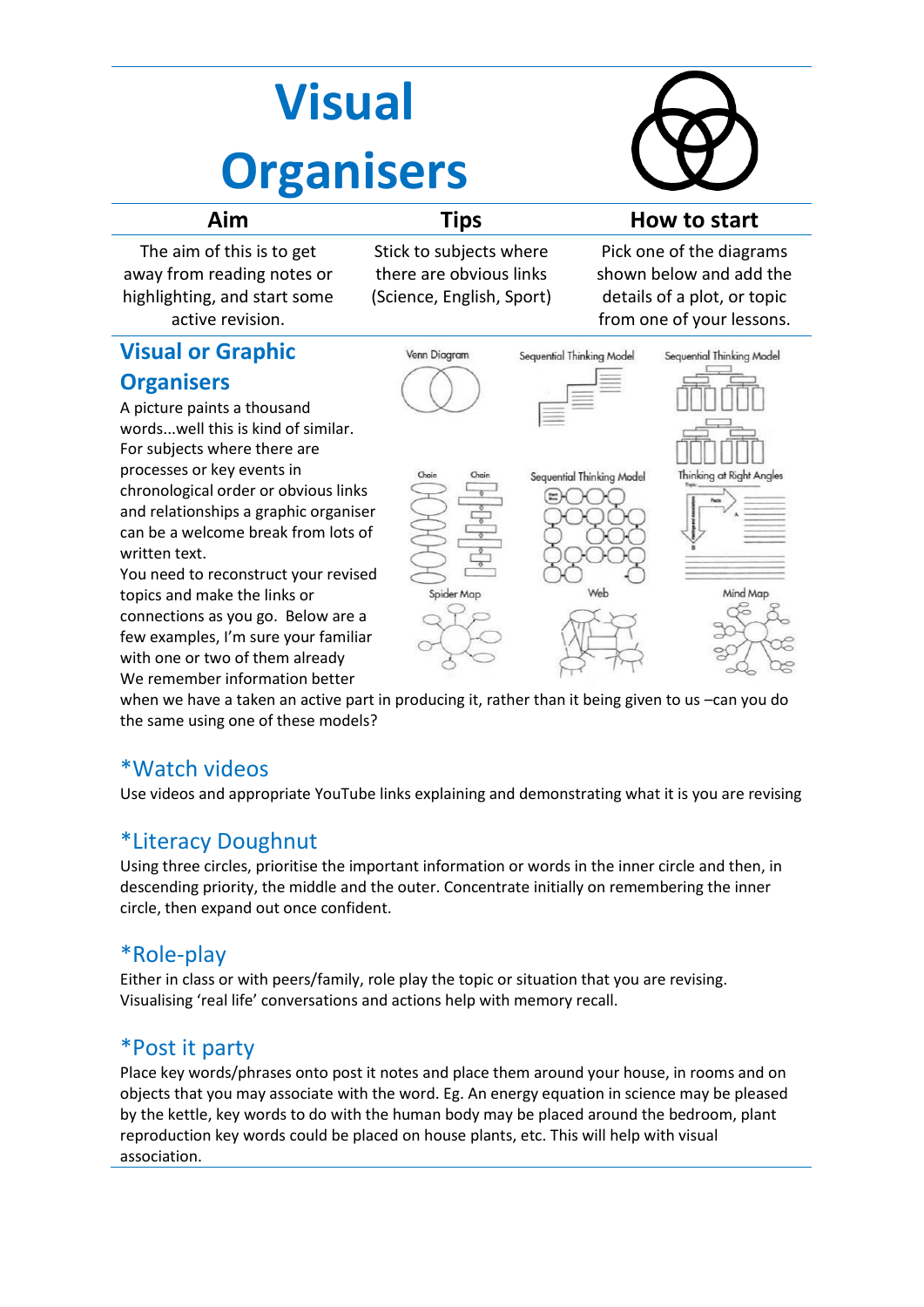# **Quick Retrieval**



| Aim                                                                                                                                              | <b>Tips</b>                                                                                                                          | How to start                                                                                                         |
|--------------------------------------------------------------------------------------------------------------------------------------------------|--------------------------------------------------------------------------------------------------------------------------------------|----------------------------------------------------------------------------------------------------------------------|
| The aim of this is to test your<br>knowledge of the basic<br>information. You need to<br>master these facts to be able<br>to fully explain them. | Stick to simple facts such as<br>dates, character features,<br>timelines, definitions and<br>equations. Use knowledge<br>organisers. | Pick a subject and particular<br>topic, and use your knowledge<br>organisers to give yourself 10<br>simple questions |

#### **Self-Quizzing**

This is one of the most effective quick revision activities out there –it only takes a matter of minutes and can be done anywhere and anytime. Simply pick a subject, pick a topic and write down 10 quick retrieval (basic facts) questions. Aim to retrieve the key facts and information; such as dates, names, places, quotes, definitions, formulas and equations. On the reverse answer the questions.

#### **Flash Cards**

Not to be confused with a cue cards, these have either a single word (topic/part of a topic) or diagram or Mnemonic on one side, and the information on the other side. These cards can be used both directions and are great when revising with a friend or family member. Once presented with the one side, you repeat from memory as much as possible from the other side.

\*You could also use them as a mix and match activity, through writing key words on one card and the meaning on the other, shuffle them and match them back together. This can be done individually or as a game with a friend/family member.

#### **Teach Somebody**

A great way to learn, is to teach somebody else. You simply need either a small whiteboard and pen, or a notepad and pen. Then select at random a topic or aspect of a subject to "teach" to someone else. Limit yourself to 3 minutes (set a timer) –want to assess how effective you were as a teacher –either set the "student" a simple Retrieval task (Low Stakes Quiz) or ask them to repeat it back –can you find the mistakes?

#### **\*Making connections**

"See" the question and think around the topic. Make a story around the topic. Use key words in random sentences in conversation.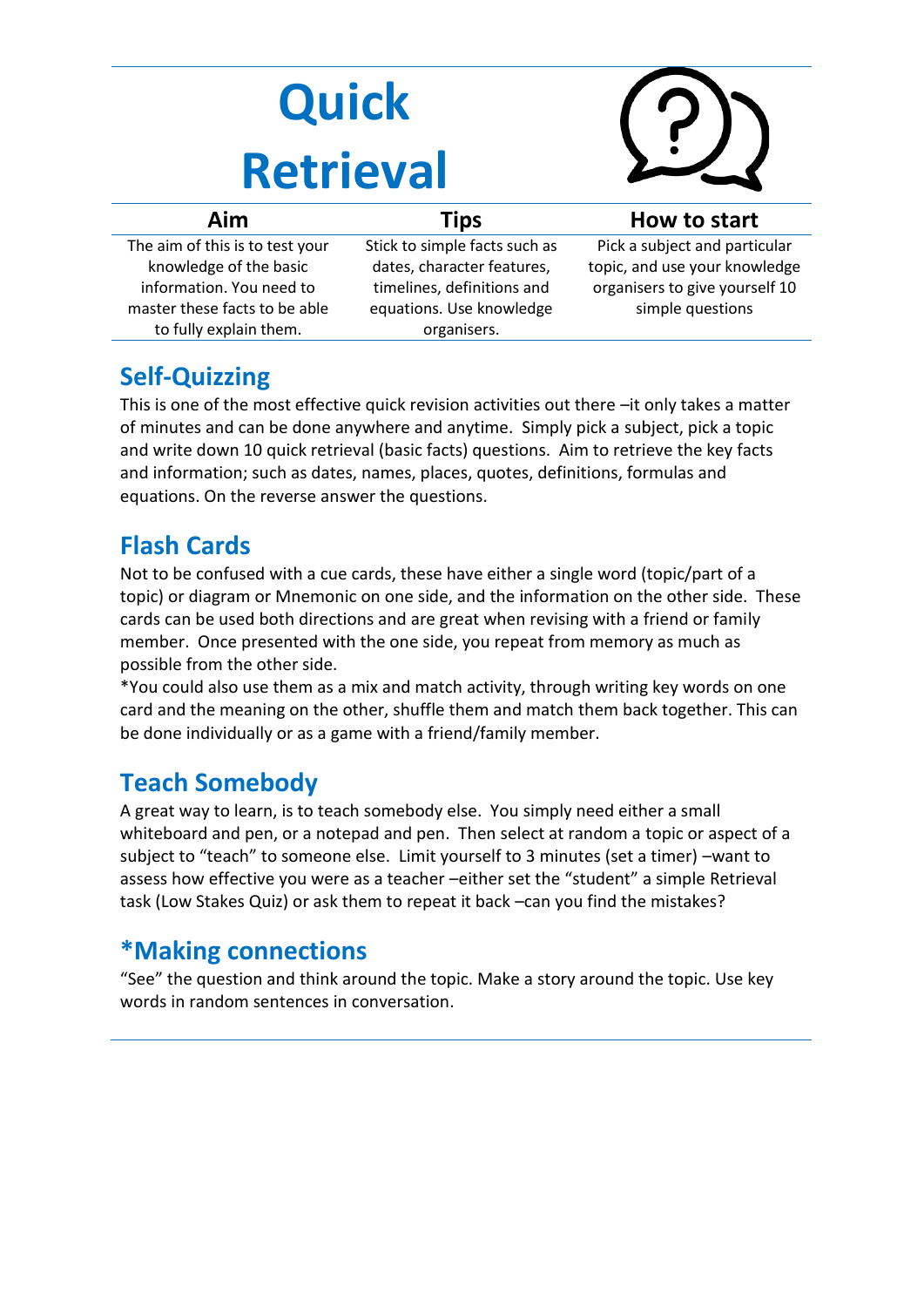| Past<br><b>Papers</b>                                                                        |                                                                                                             |                                                                                                                              |
|----------------------------------------------------------------------------------------------|-------------------------------------------------------------------------------------------------------------|------------------------------------------------------------------------------------------------------------------------------|
| Aim                                                                                          | <b>Tips</b>                                                                                                 | How to start                                                                                                                 |
| The aim of this is to process<br>and refine your revision to<br>meet the demands of an exam. | Learn the meaning of<br>command words (describe,<br>explain, evaluate). Use the<br>mark scheme to mark your | Search on the internet for<br>'past exam papers' for your<br>subject and exam board. Your<br>teachers will also have a stash |

#### **Past Papers**

This is the single-handedly the best revision tool you can use, as long as you complete the process fully.

answers.

of them ready to use.

#### *Part 1*

Sit the paper under exam conditions. Make sure you have the correct exam board/subject/tier. Stick to the time given to you on the paper.

This will allow you to become familiar with what will happen in the summer, practice your timings and understand what the paper will look like. The more relaxed you are in the summer the better you will perform.

#### *Part 2*

Mark the paper using the official mark scheme. As you go through correct any mistakes that you have made using a different colour pen. These mistakes should then form your next self-quizzing activity. You will learn as much by marking your paper as you will be completing it.

#### *Part 3*

It they are available then read the examiner's report for the paper you have completed. This will give you an idea of the main errors and misconceptions made by other students who have completed this exam.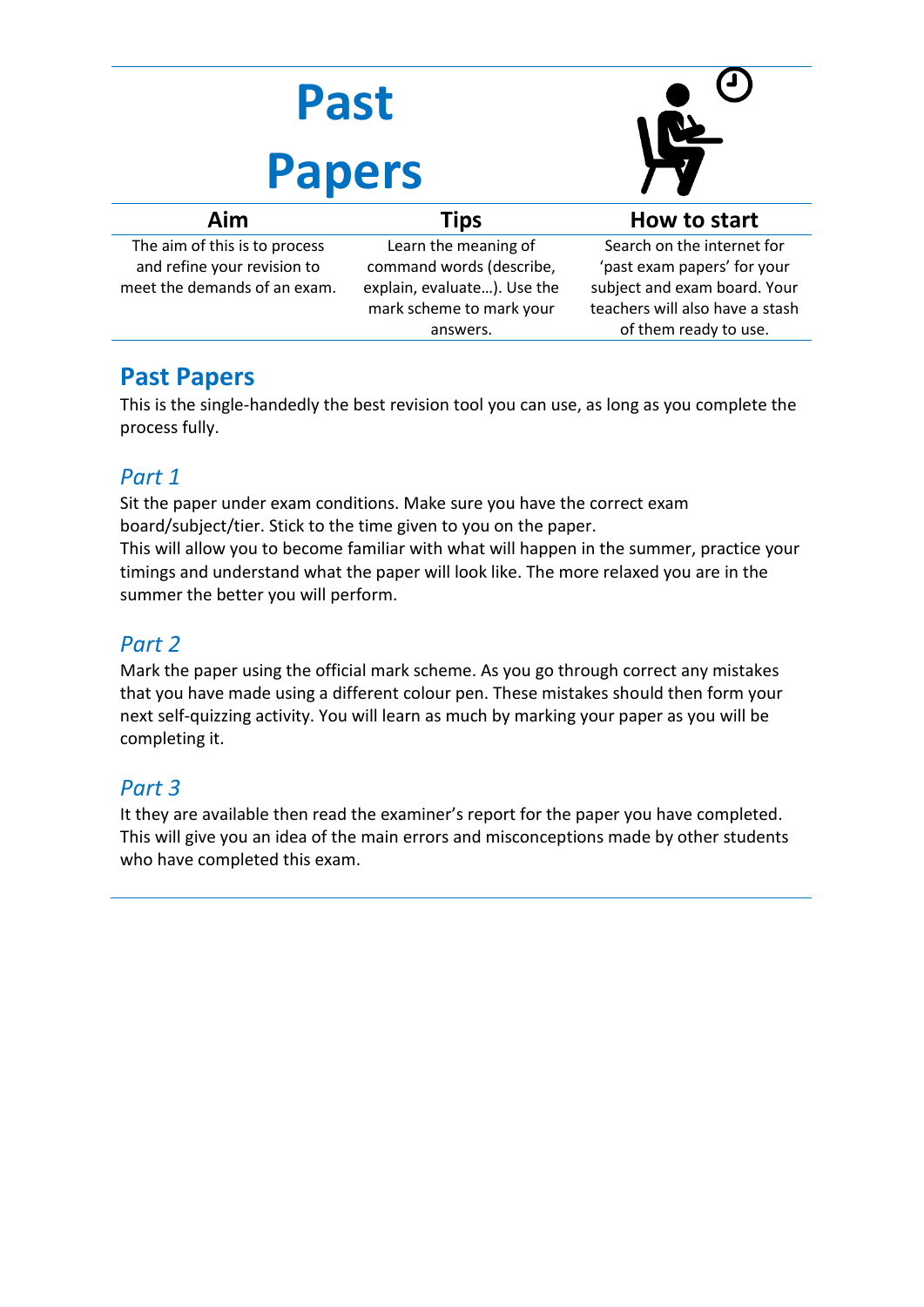# **Practice Essay Writing**

| Aim                             | <b>Tips</b>                     | How to start                 |
|---------------------------------|---------------------------------|------------------------------|
| The aim of this is to perfect   | Make sure you know what         | Look at the past papers and  |
| your extended writing skills by | extended writing answers will   | rewrite any of the extended  |
| focussing on both the           | be included for each subject.   | writing questions. These may |
| knowledge needed and the        | Practice this for all subjects, | be marked with a * or may be |
| structure required.             | not just English.               | worth 6 or more marks.       |
|                                 |                                 |                              |

#### **Essay Writing/Extended Writing**

Let's aim to perfect your extended writing technique –remembering that good spelling and grammar help too.

The main thing to remember is always answer the question, this seems obvious, but to do so, we must understand the command word and what it means for your response. For example, what's the difference between a Describe and an Explain question. Search "exam command words" on the internet for a definite list and their meanings.

Secondly, don't waffle or give your personal opinion (unless required) –try and avoid telling a story –"I" or "I think" are not useful outside of subjects that require a personal opinion, like RE.

Structure your writing, use an interesting introduction, 4-5 paragraphs (normal essay) and a clever conclusion –as a minimum. Try and link your paragraphs to create a flow which will ensure your response is better received by the marker.

Finally, if you have time, read the original question as you start each new paragraph, this will encourage you to stay on track and answer the question –to help this, always try and either start or finish each paragraph with a topic/question relevant sentence.

#### **\*Decoding exam questions**

Differentiate between the command words of a question and the subject-specific words. Have two separate colours and highlight which is which. The words that we left over are additional language that can be ignored. This will help in processing what exactly it is you are being asked to write/answer.

#### **\*Sentence starters**

Create a bank of sentence starters that you can use in your essay writing. Practice using these in the practice writing, until you become familiar with the phrases.

#### **\*Organising your page**

When practising essay writing, it may be useful to separate your page into sections, using boxes or flow charts. You can then visually link the sections together.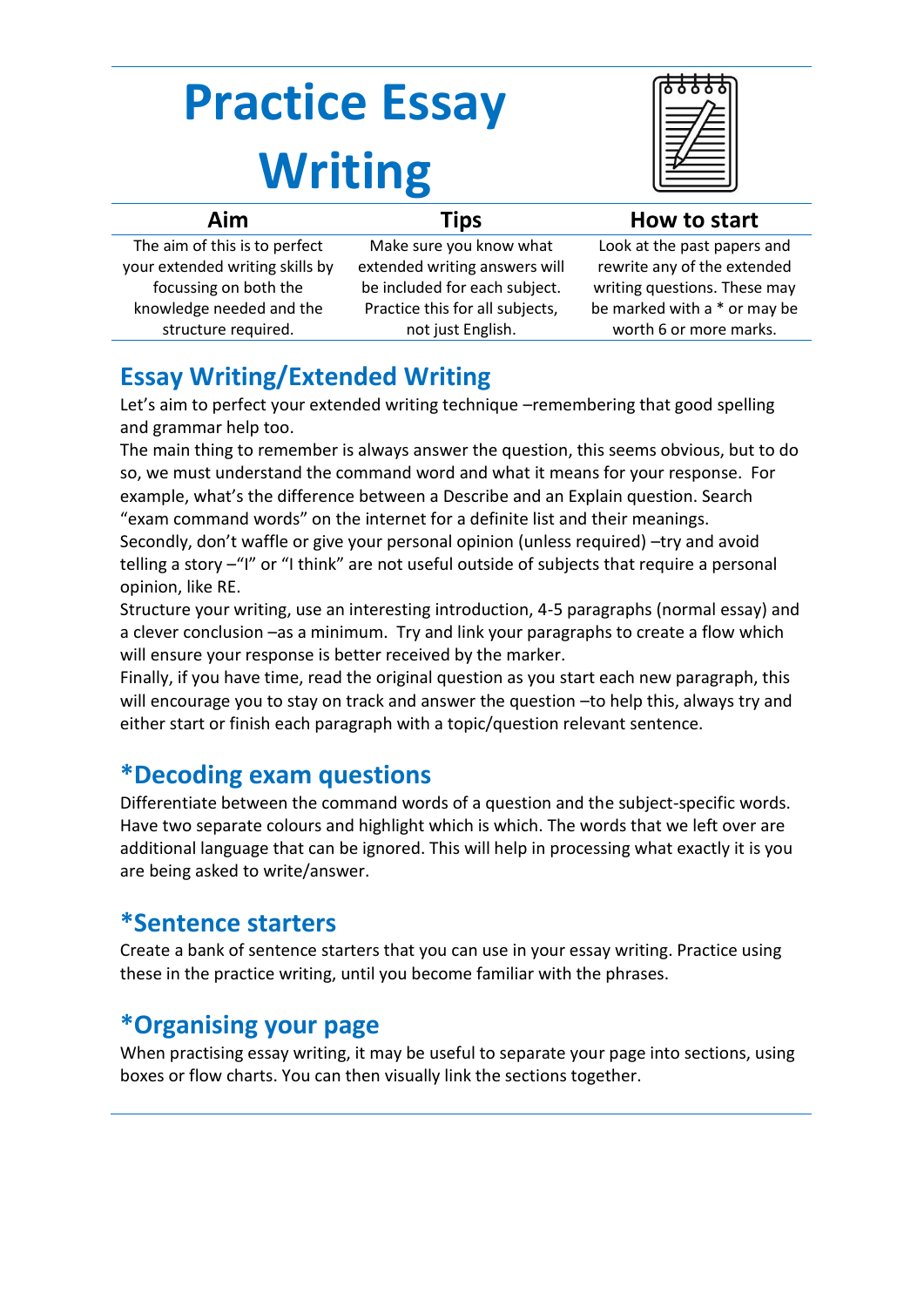# **Rewriting your notes**



| Aim                                                                                          | <b>Tips</b>                                                                                      | How to start                                                                     |
|----------------------------------------------------------------------------------------------|--------------------------------------------------------------------------------------------------|----------------------------------------------------------------------------------|
| The aim is to provide a robust<br>system for making notes. This<br>method will both condense | Use the cues section to act as<br>a mini test, can you answer the                                | Pick a subject and select a<br>particular topic. Divide a piece                  |
| and organises your notes.                                                                    | questions, or recite the key<br>definitions - if not uncover the<br>notes section and go through | of paper up as shown and<br>rewrite the main notes using<br>the format shown -be |
|                                                                                              | them again.                                                                                      | disciplined only write the key<br>information.                                   |

#### **Connell Note Taking**

This technique takes more time, but is incredibly valuable for subjects that have lots of content to learn. Divide a piece of A4 paper as shown in the diagram below.

- 1. Under the notes section; rewrite the main notes from your class books but be careful to only extract the key information (thus reducing the amount of information you are trying to process).
- 2. Under the cues section, add quick and simple memory joggers, such as key terms, formulas, examples and dates/places/people.
- 3. Finally, in the summary section add 5 questions to use for self-quizzing on this topic.



\*When re-writing your notes, it may be helpful to sub vocalise at the same time so that you are writing them down and talking them through simultaneously.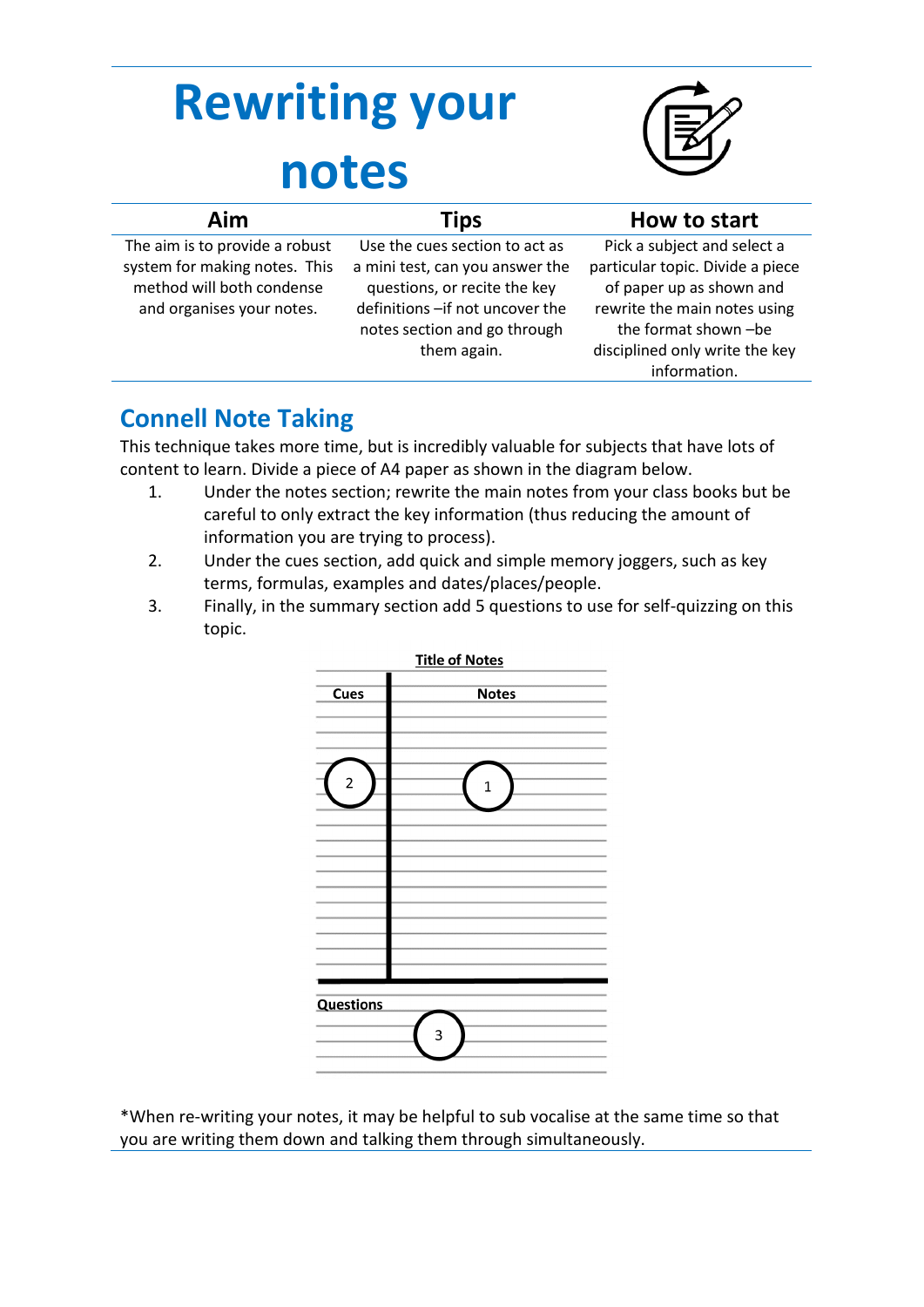#### **Revision Strategies for Students with Dyslexia**

- Visual (spatial): make large colourful posters of important information, or highlight key passages in a different colours. Stick post-its where you will see them e.g. by the sink so you read them whilst brushing your teeth.
- Aural (auditory-musical): record lessons, or record and listen to your revision notes.
- Verbal (linguistic): explain your essay structure, or key concepts to someone else. The act of having to mentally structure and then verbalise a concept to someone else can help with your own understanding and ability to remember.

#### **Organisation Strategies**

- Deal with printed materials as soon as you receive them, check the contents list to make sure everything is there.
- Colour-coding: keep all class notes, essays and materials on a particular subject colour coded and filed together.
- Identify what's important: use highlighters, post-its or annotations so you can find information easily.
- Use a planner: use your phone, computer or a handwritten planner to keep track of projects and deadlines on a daily basis. Work back from the deadline and set yourself realistic goals to complete the assignment on time.
- Reminders: set yourself reminders on your phone for classes, tutor meetings and course deadlines.
- Minimise distractions: set yourself time for a task and switch off your phone, tv and radio. It can also help to keep your study sessions short, but regular.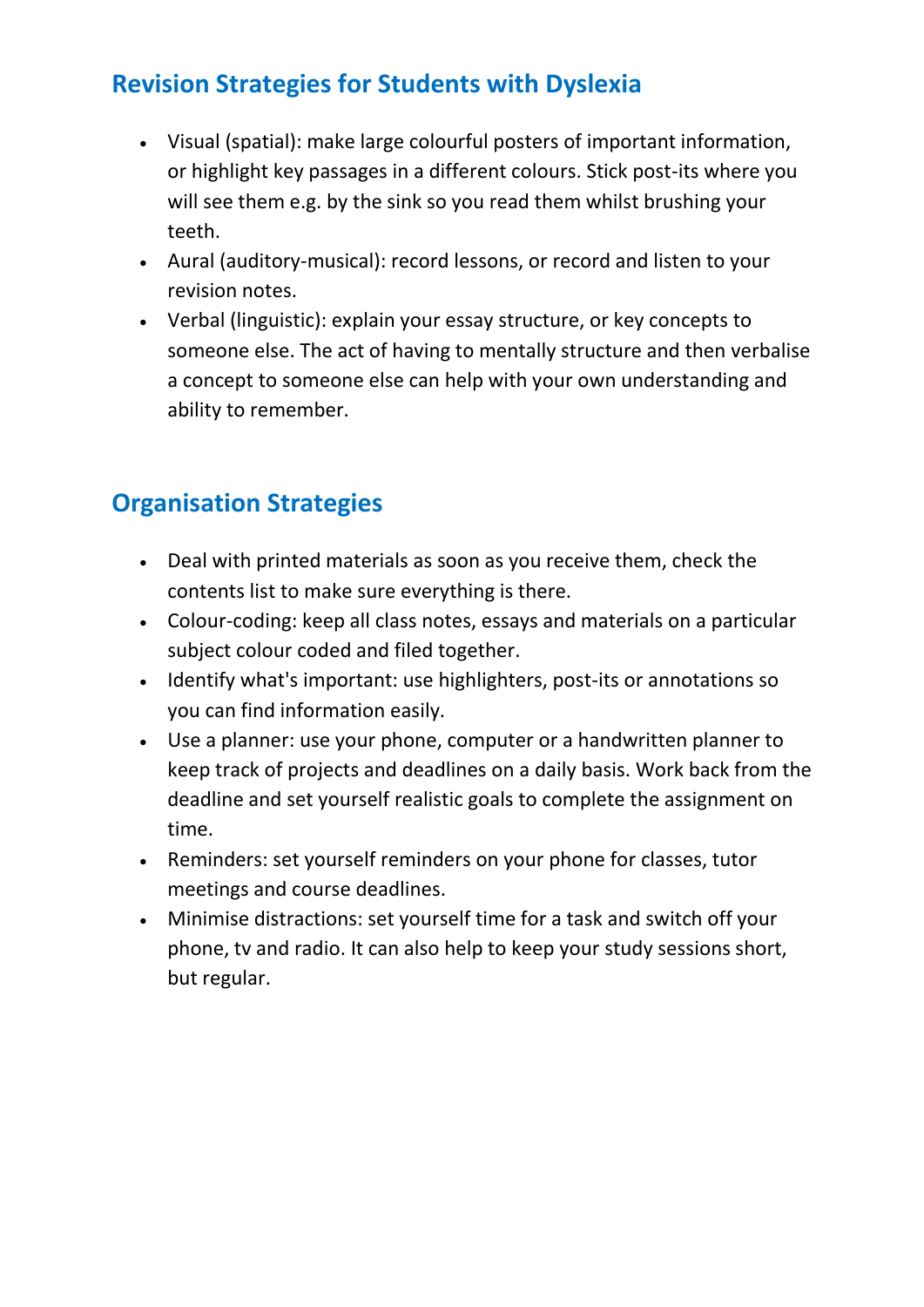| <b>English Language - EdExcel GCSE in English Language</b> |                                                                   |                                                                                                                                                                                          |  |
|------------------------------------------------------------|-------------------------------------------------------------------|------------------------------------------------------------------------------------------------------------------------------------------------------------------------------------------|--|
|                                                            | Knowledge focus: Define. Identify. Use.                           | <b>Writing</b>                                                                                                                                                                           |  |
| w/c 07/02/2022<br>14 weeks to go                           | Adjectives<br>Adverbs<br>Verbs<br>Features of a letter.           | Paper 2<br>Due to funding cuts, your headteacher has proposed<br>shortening the school week to 4 days. Write a letter to your<br>headteacher giving your views on this idea.             |  |
| w/c 14/02/2022<br>13 weeks to go                           | Metaphor.<br>Simile.<br>Personification.<br>Non-linear narrative. | Paper 1<br>Write about a time when you were afraid.                                                                                                                                      |  |
| w/c 21/02/2022<br>12 weeks to go                           | Rule of three.<br>Rhetorical questions.<br>Facts and statistics.  | Paper 2<br>Write a speech for the older people in your area explaining<br>the benefits of new technology.                                                                                |  |
| w/c 28/03/2022<br>11 weeks to go                           | Symbolism.<br>Pathetic fallacy.                                   | Paper 1<br>Write about a time you went on an unexpected journey.                                                                                                                         |  |
| w/c 07/03/2022<br>10 weeks to go                           | Hyperbole.<br>Expert opinion.<br>Satire.                          | Paper 2<br>Write a newspaper article giving your opinions on the<br>growing trend for people to become vegans.                                                                           |  |
| w/c 14/03/2022<br>9 weeks to go                            | Motif.<br>1 <sup>st</sup> person narrative.<br>Linear narrative.  | Paper 1<br>Write about a treasured possession.                                                                                                                                           |  |
| w/c 21/03/2022<br>8 weeks to go                            | Repetition.<br>Imperative verbs.<br>Emotive language.             | Paper <sub>2</sub><br>Write a letter to the editor of your local newspaper<br>explaining your views on a plan to open a McDonalds in the<br>local area.                                  |  |
| w/c 28/03/2022<br>7 weeks to go                            | Allegory.<br>Sibilance.                                           | Paper 1<br>Write about a time you did something you should not have<br>done.                                                                                                             |  |
| w/c 04/04/2022<br>6 weeks to go                            | Features of a guide.<br>Listing.<br>Anecdote.                     | Your school or college is writing an information guide for<br>students who are new to<br>the school/college. Write the section for the guide with the<br>title 'Stress-free Settling In' |  |
| w/c 11/04/2022<br>5 weeks to go                            | Spotlight.<br>Shift.                                              | Paper 1<br>Write about a time you had the courage to fight for<br>something you believed in.                                                                                             |  |
| w/c 18/04/2022                                             | Juxtaposition.<br>Direct address.                                 | Paper 2                                                                                                                                                                                  |  |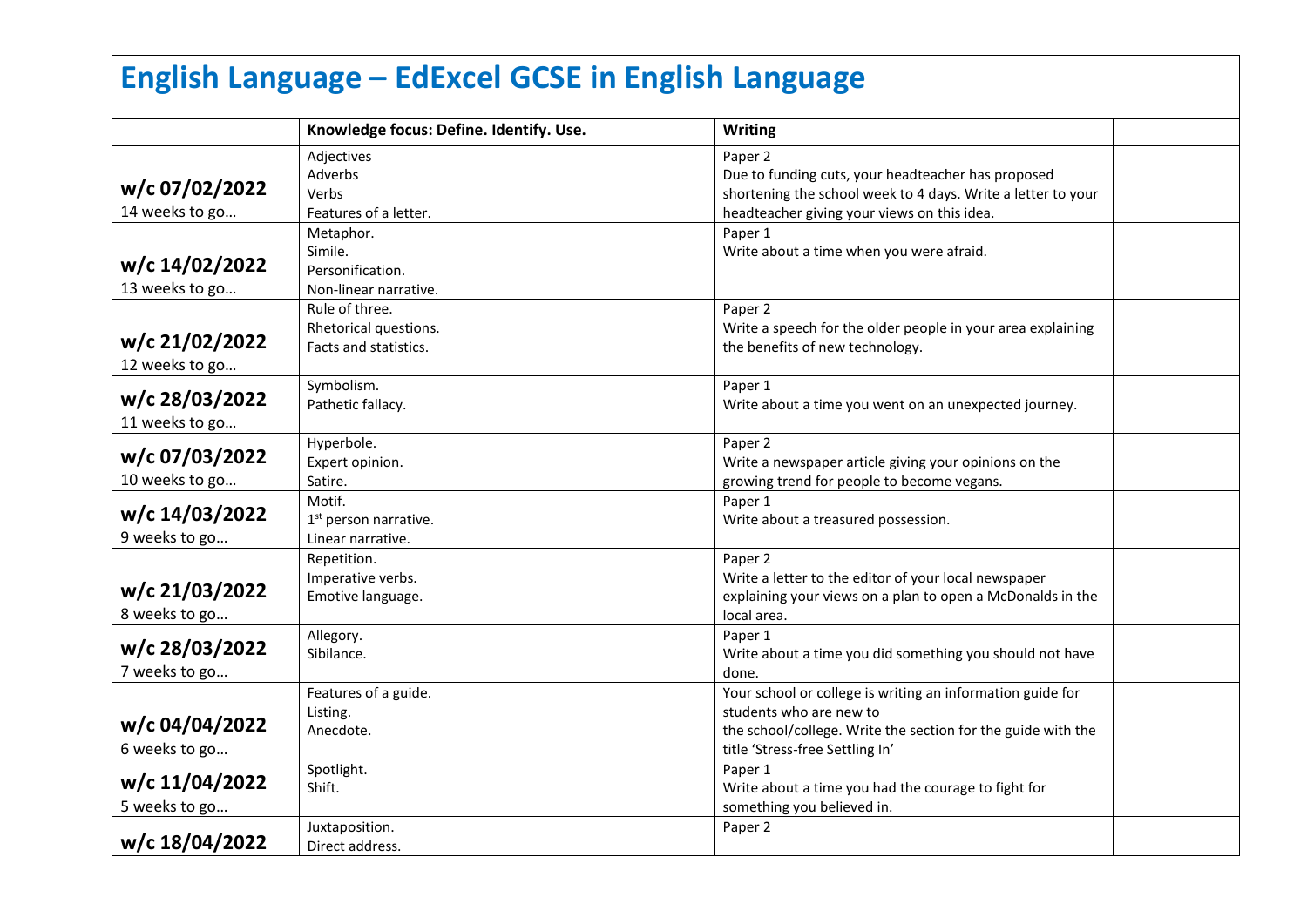| 4 weeks to go  | Types of articles: feature, report, editorial. | Your local newspaper has published a report with the title |
|----------------|------------------------------------------------|------------------------------------------------------------|
|                |                                                | 'Discrimination still exists                               |
|                |                                                | today; nothing can be done about it'.                      |
|                |                                                | Write a letter to the newspaper giving your views.         |
|                | Alliteration.                                  | Paper 1                                                    |
| w/c 25/04/2022 | Dialogue.                                      | Write about a time you were part of a crowd.               |
| 3 weeks to go  | 3rd person narrative.                          |                                                            |
|                | Euphemism.                                     | Paper <sub>2</sub>                                         |
| w/c 02/05/2022 | Oxymoron.                                      | Write an article for a magazine with the title 'Ups and    |
| 2 weeks to go  |                                                | Downs of Relationships'                                    |
|                | Tension.                                       | Paper 1                                                    |
| w/c 09/05/2022 | Foreshadowing.                                 | Write about what it would be like to live in the future.   |
| 1 weeks to go  | Zoomorphism.                                   |                                                            |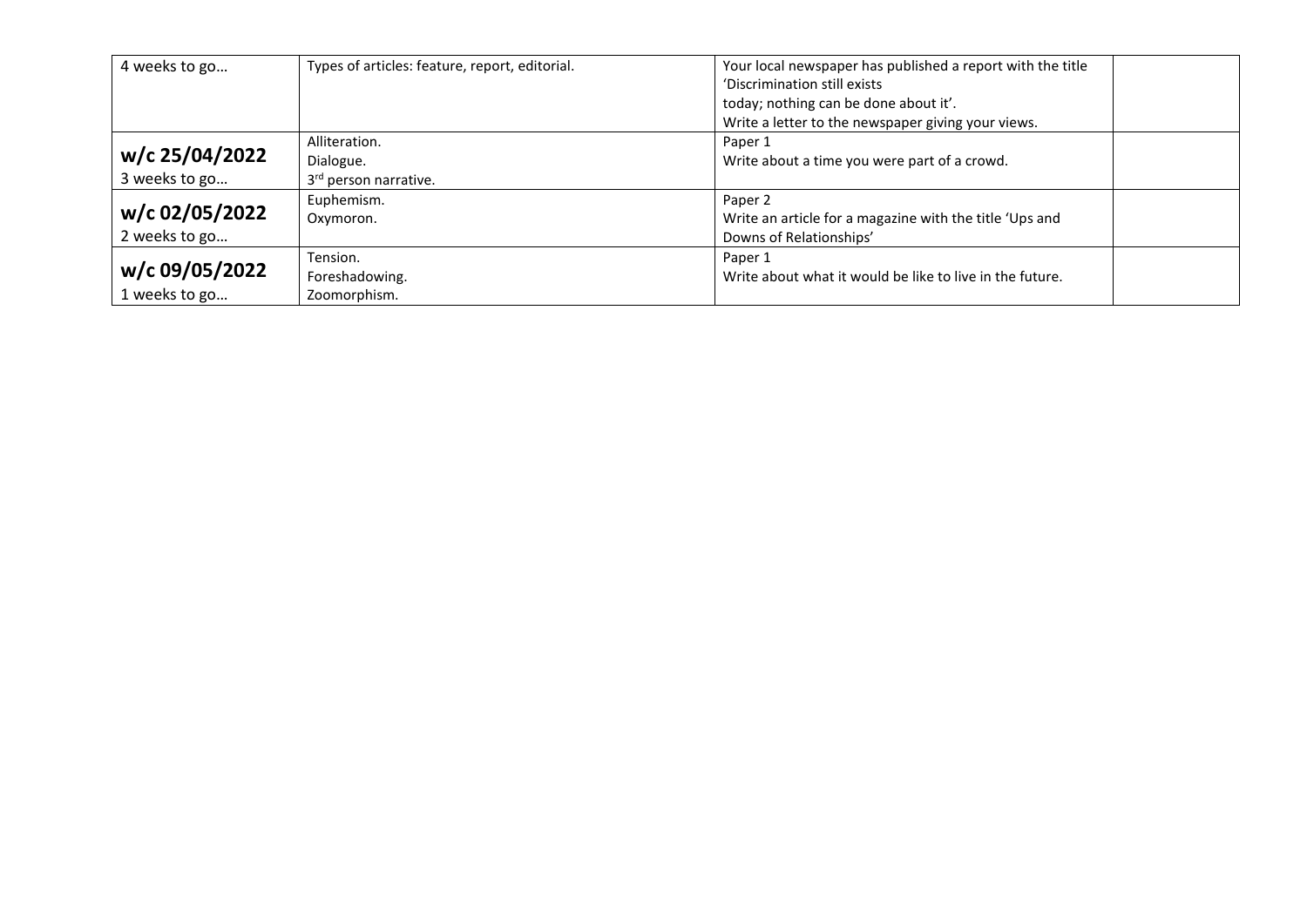# **English Literature – EdExcel GCSE in English Literature**

|                | Plot, Character, Poem                                    | <b>Essay Question</b>                                      |  |
|----------------|----------------------------------------------------------|------------------------------------------------------------|--|
| w/c 07/02/2022 | Journey's End: Raleigh                                   | To what extent is Raleigh significant in Journey's End?    |  |
| 14 weeks to go |                                                          |                                                            |  |
| w/c 14/02/2022 | Jekyll and Hyde: Lanyon, Jekyll, Utterson                | Explain how characters try to help others elsewhere in     |  |
| 13 weeks to go |                                                          | the novel.                                                 |  |
| w/c 21/02/2022 | Romeo and Juliet: Tybalt, Mercutio, Benvolio             | Explain the importance of friendship in Romeo and          |  |
| 12 weeks to go |                                                          | Juliet.                                                    |  |
| w/c 28/03/2022 | Romeo and Juliet: Fate                                   | Explore how and why Shakespeare represents fate in         |  |
| 11 weeks to go |                                                          | different ways and how it links to the context.            |  |
| w/c 07/03/2022 | Journey's End: Trotter                                   | Explore the significance of Trotter in Journey's End.      |  |
| 10 weeks to go |                                                          |                                                            |  |
| w/c 14/03/2022 | Jekyll and Hyde: Victorian Society - crime in the cities | Explain how terror is presented in Jekyll and Hyde.        |  |
| 9 weeks to go  |                                                          |                                                            |  |
| w/c 21/03/2022 | Romeo and Juliet: Juliet                                 | Explain the importance of disobedience in Romeo and        |  |
| 8 weeks to go  |                                                          | Juliet.                                                    |  |
| w/c 28/03/2022 | Poems: Cousin Kate/ Catrin                               | Compare how the experience of conflict is presented in     |  |
| 7 weeks to go  |                                                          | Cousin Kate and Catrin.                                    |  |
| w/c 04/04/2022 | Journey's End: Courage                                   | Explore how courage is presented in Journey's End.         |  |
| 6 weeks to go  |                                                          |                                                            |  |
| w/c 11/04/2022 | Jekyll and Hyde: Poole, Mr Guest, Enfield                | Explain how characters try to help others in Jekyll and    |  |
| 5 weeks to go  |                                                          | Hyde.                                                      |  |
| w/c 18/04/2022 | Romeo and Juliet: Friar Lawrence and The Nurse           | Explain the importance of loyalty in Romeo and Juliet.     |  |
| 4 weeks to go  |                                                          |                                                            |  |
| w/c 25/04/2022 | Poems: The Man He Killed/ The Poison Tree                | Compare how anger is presented in The Poison Tree and      |  |
| 3 weeks to go  |                                                          | The Man He Killed.                                         |  |
| w/c 02/05/2022 | Journey's End: Stanhope, Mason                           | Explore how life in the trenches is presented in Journey's |  |
| 2 weeks to go  |                                                          | End.                                                       |  |
| w/c 09/05/2022 | Jekyll and Hyde: Jekyll, duality                         | Explore how duality is presented in Jekyll and Hyde.       |  |
| 1 weeks to go  |                                                          |                                                            |  |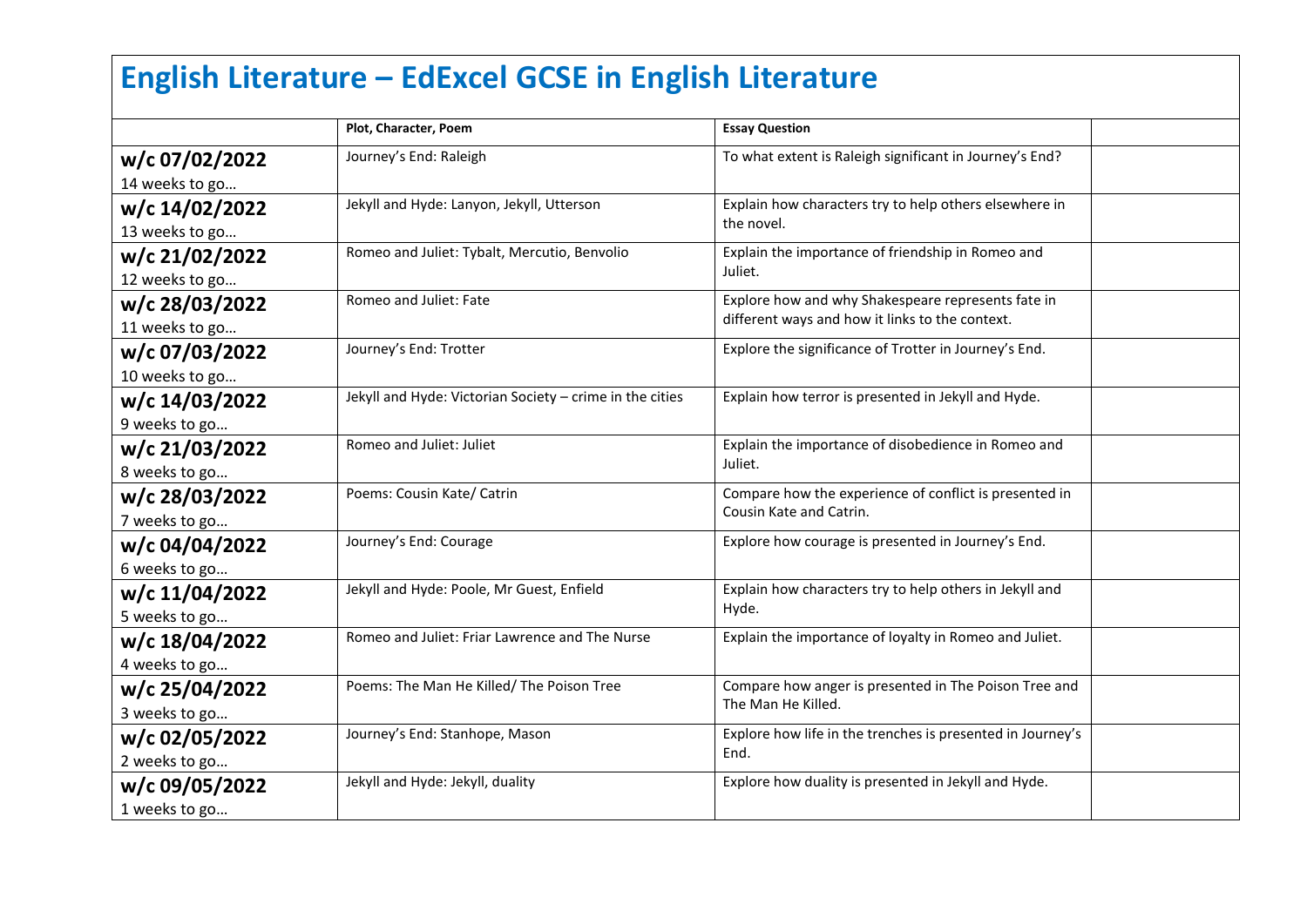## **Maths – EdExcel GCSE in Mathematics (Foundation Tier)**

|                | <b>Revision topics</b>                        | <b>Workbook Pages</b> | <b>Hegarty</b>                | <b>Optional Extra</b>                    |
|----------------|-----------------------------------------------|-----------------------|-------------------------------|------------------------------------------|
|                | Integers and place value.                     | $1 - 5$               | 15-17,37                      | 2.5 Hrs of Hegarty per week              |
|                | Decimals. Indices, powers and roots. Factors, | 6,7,10                | 99-101                        | Work through your specific               |
|                | multiples and primes                          | 8,9                   | 27-36                         | clips from the assessments               |
|                | Ratio                                         | 11,12                 | $328 - 334$                   | Deadline set as 19 <sup>th</sup> May for |
| w/c 07/02/2022 | proportion                                    | 59,60                 | 339-343,346,348               | all.                                     |
| 14 weeks to go |                                               | 67                    |                               |                                          |
|                | Algebra: the basics,                          | $22 - 23$             | 151-159                       | OnMaths.com                              |
| w/c 14/02/2022 | Expanding and factorising single brackets,    | 25,28,29              | 173-175,222                   | Topic tests                              |
| 13 weeks to go | Expressions and substitution into formulae    | $26 - 27$             | 160-161,167-171               |                                          |
|                | Angles, lines and symmetry                    | 71,73-75              | 455-461,827-828,488-491       | Mathsgenie.com                           |
|                | Polygons and parallel lines                   | 72,76                 | 822-826,477-491,812-815       | Topic papers                             |
|                | Interior and exterior angles of polygons      | 76                    | 560-565                       |                                          |
|                | Perimeter and area                            | 79-81                 | 568-559,584-591,705-706,691-  |                                          |
| w/c 21/02/2022 | 3D forms and volume                           | 82-84                 | 694                           |                                          |
| 12 weeks to go |                                               |                       | 568-582,829-844,702-704       |                                          |
|                | Fractions,                                    | 13-15                 | 60,61,63,64,77-79             | Corbettmaths.com                         |
| w/c 28/03/2022 | Fraction, decimals, percentages               | 55                    |                               | 5 a day                                  |
| 11 weeks to go | percentages                                   | 58                    |                               |                                          |
| w/c 07/03/2022 | Real-life graphs                              | 40                    | 199,205-207,874-880,897-902   | Savemyexams.com                          |
| 10 weeks to go | Straight line graphs                          | 37-39                 | 217,201-214                   |                                          |
|                | <b>Tables</b>                                 | 115                   | 392-404,450-452,422-424,414-  | Maths4 everyone.com                      |
|                | Charts and graphs                             | 116-117,123           | 415                           |                                          |
|                | Pie charts                                    | 118                   | 425-426,430-433               |                                          |
|                | Scatter graphs                                | 119                   | 427-429                       |                                          |
|                | Statistics and questionnaires                 | 125-127               | 453-454                       |                                          |
| w/c 14/03/2022 | Averages                                      | 120-122,124           | 392-395,399-401               |                                          |
| 9 weeks to go  |                                               |                       | 404-410,413-414,416,419-420   |                                          |
|                | Equations,                                    | 30-31                 | 151-155,280-284,780-781,160-  | Senecalearning.com                       |
|                |                                               |                       | 161,175-186,188-189,217       |                                          |
| w/c 21/03/2022 | Inequalities,                                 | 32-33                 | 265-272                       |                                          |
| 8 weeks to go  | Sequences                                     | 34-35                 | 196-198,261,263-264,247       |                                          |
|                | Right-angled triangles: pythagoras and        | 90-94                 | 497-502,508-515,306,845       | bbc.com/bitesize                         |
|                | trionometry.                                  |                       |                               |                                          |
| w/c 28/03/2022 | Circles, cylinders, cones and spheres.        | 103-108               | 592,534-536,539-547,584-      |                                          |
| 7 weeks to go  |                                               |                       | 586,570-577,579-582,17,56,130 |                                          |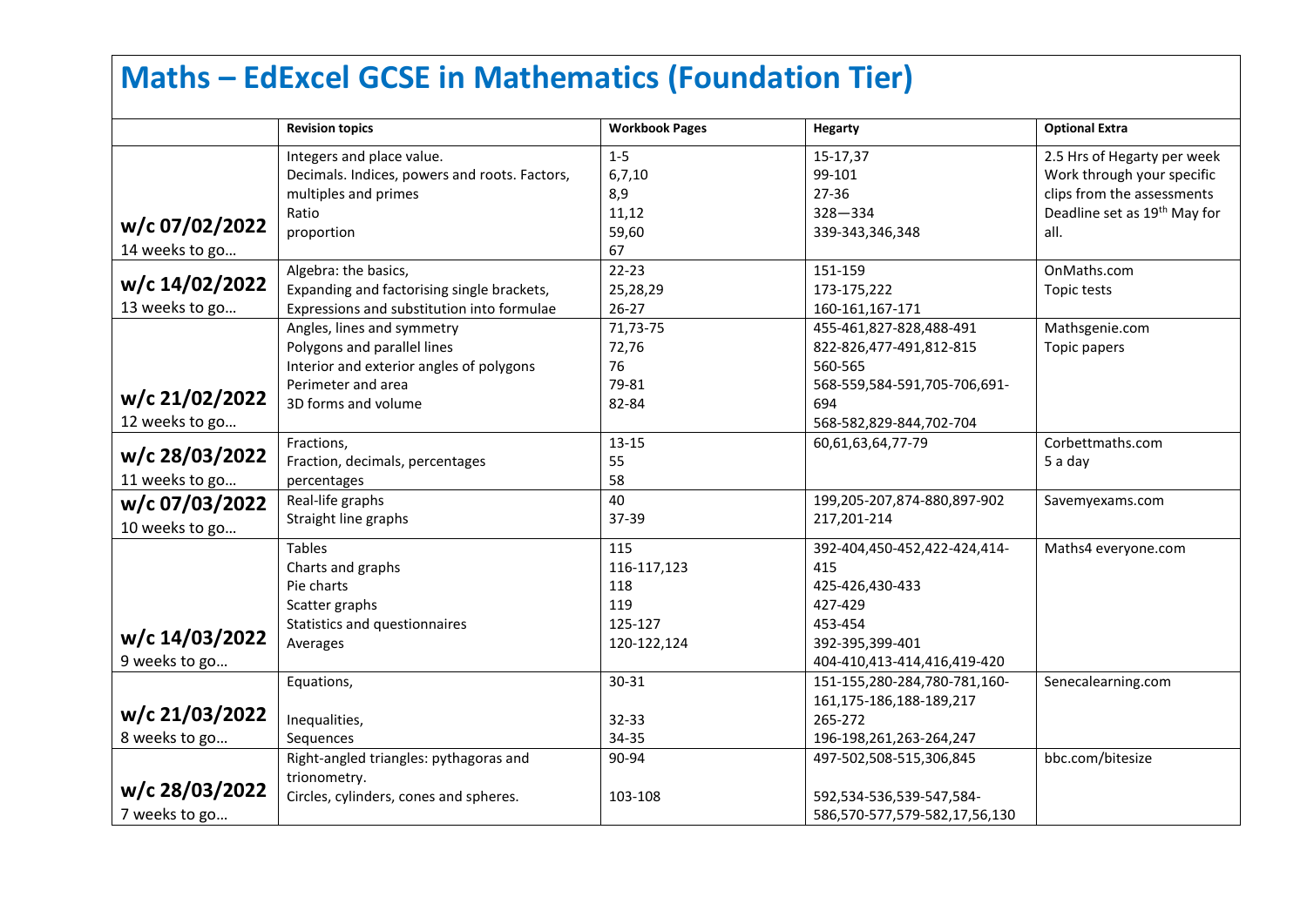|                | Rearranging equations, graphs of cubic and      |                 |                              | Mrbartonmaths.com |
|----------------|-------------------------------------------------|-----------------|------------------------------|-------------------|
| w/c 04/04/2022 | reciprocal functions and simultaneous           |                 |                              |                   |
| 6 weeks to go  | equations                                       |                 |                              |                   |
|                | Transformations: rotations, translations,       | 86,88           | 680-683,637-638,648-654      | Mathedup.co.uk    |
|                | reflections & enlargements                      |                 |                              |                   |
|                | Similarity and congruence in 2D. Vectors.       | 87,89           | 639-645,650-654,608-614      |                   |
|                |                                                 | 109-111         | 680-682,608-612,642,488-     |                   |
| w/c 11/04/2022 |                                                 | 112             | 491.870-871                  |                   |
| 5 weeks to go  |                                                 |                 | 622-626                      |                   |
|                | Fractions & reciprocals.                        | $13 - 15$       | 173-174,102-107,121-128      |                   |
|                | Indices and standard form.                      | $9,17-18$       | 154,280-287,325,348,213,298- |                   |
|                | Rearranging equations, graphs of cubic and      | 48-50           | 301,201,190-193,195,218-     |                   |
| w/c 18/04/2022 | reciprocal functions and simultaneous           |                 | 219,265,268,272              |                   |
| 4 weeks to go  | equations                                       |                 |                              |                   |
| w/c 25/04/2022 | Probability                                     | 128-129,132-133 | 349-357,670, 356-384         |                   |
| 3 weeks to go  |                                                 |                 |                              |                   |
|                | Quadratic equations: expanding, factorising and | 46-47           | 160-165,221-224,230,234,253  |                   |
|                | Quadratic graphs.                               |                 |                              |                   |
|                | Multiplicative reasoning.                       | 44-45           | 251-255,257                  |                   |
|                |                                                 | 62-66,68,75     | 692-697,339-348,705-711,716- |                   |
| w/c 02/05/2022 |                                                 |                 | 729,731,734-738,84-98,763-   |                   |
| 2 weeks to go  |                                                 |                 | 769,771-772                  |                   |
|                | Plans, elevations and nets. Constructions, loci | 97              | 592,455-461,829-844          |                   |
| w/c 09/05/2022 | and bearings.                                   | 99-102          | 680-683,660-669,674-679,492- |                   |
| 1 weeks to go  |                                                 |                 | 496,864-871                  |                   |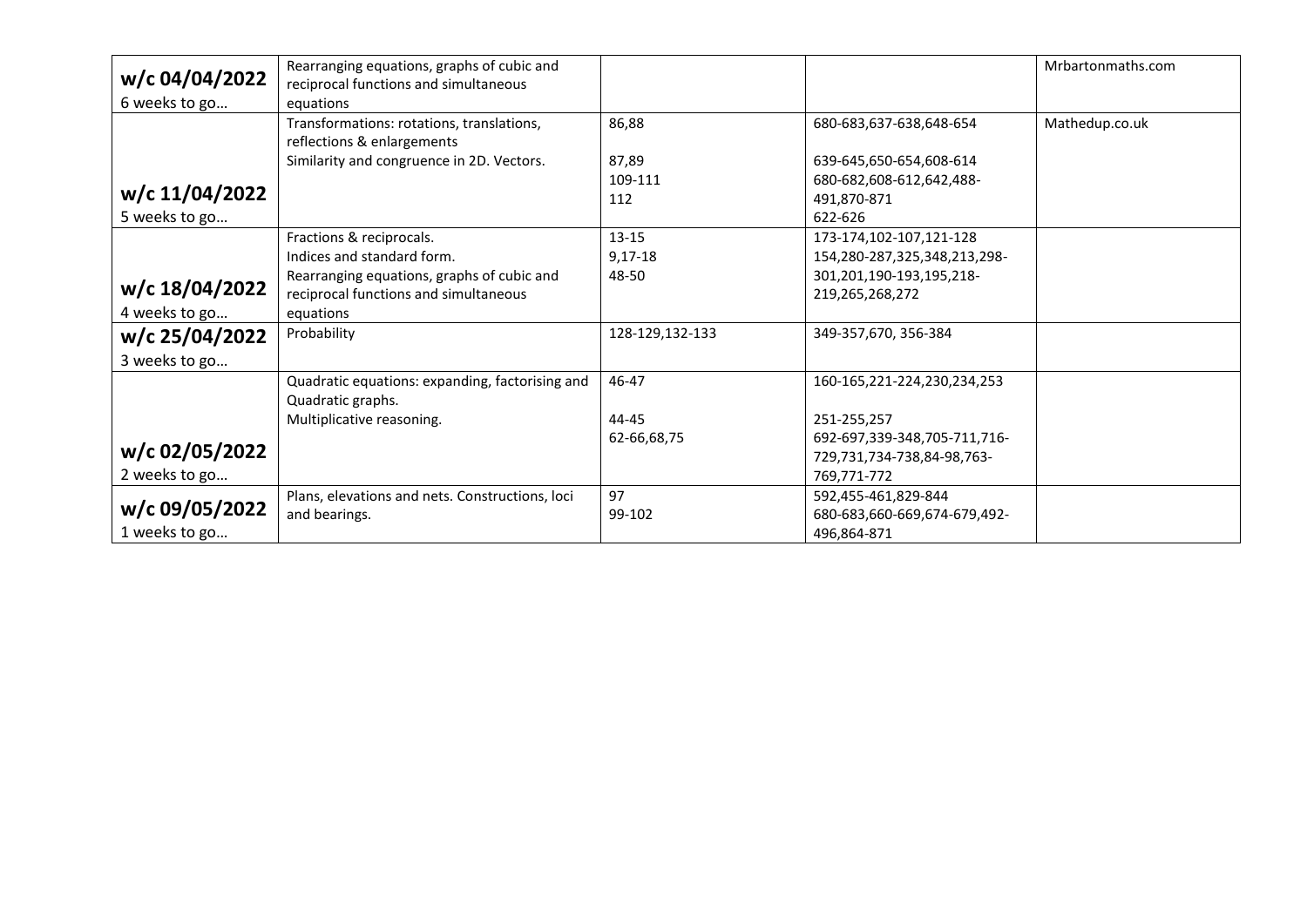## **Maths – EdExcel GCSE in Mathematics (Higher Tier)**

|                                  | <b>Revision topics</b>                                                                                                                                                     | <b>Workbook Pages</b>                               | Hegarty                                                                                                     | <b>Optional Extra</b>                                                                   |
|----------------------------------|----------------------------------------------------------------------------------------------------------------------------------------------------------------------------|-----------------------------------------------------|-------------------------------------------------------------------------------------------------------------|-----------------------------------------------------------------------------------------|
|                                  | Calculations, checking and rounding.<br>Indices, roots, reciprocals and hierarchy of<br>operations.                                                                        | $\overline{7}$<br>$2 - 4$                           | 129-134,17,56,47-50<br>99-110,120,150,24,44                                                                 | 2.5 Hrs of Hegarty per week<br>Work through your specific<br>clips from the assessments |
| w/c 07/02/2022<br>14 weeks to go | Factors, multiples and primes.<br>Standard form and surds.                                                                                                                 | $\mathbf{1}$<br>8,12,49                             | 27-36<br>121-128,111-119                                                                                    | Deadline set as 19 <sup>th</sup> May for all.                                           |
| w/c 14/02/2022<br>13 weeks to go | Algebra:the basics<br>Setting up rearranging and solving equations<br>Sequences                                                                                            | 16-18,21<br>19-20,<br>$22 - 24$                     | 223-228,782-787,166,154,160-161<br>175-189,278-284,325-327,151-153                                          | OnMaths.com<br>Topic tests                                                              |
| w/c 21/02/2022<br>12 weeks to go | Averages and range<br>Representing and interpreting data<br>Scatter graphs<br>Collecting data<br>Cumulative Frequency, box plots and<br>histograms                         | 110-112<br>113,121-122<br>114<br>115-117<br>118-120 | 399-424,430-433<br>425-429,450-452<br>453-454<br>392-400<br>437-439,411-414,418-421,401,434-<br>440,442-449 | Mathsgenie.com<br>Topic papers                                                          |
| w/c 28/03/2022<br>11 weeks to go | Fractions,<br>Percentages,<br>Ratio & Proportion                                                                                                                           | 5,6,9<br>59,62-64<br>60-71                          | 53-54,59-64,77-80<br>75-76,149,55,82-98<br>328-342,865,868,346,739-742                                      | Corbettmaths.com<br>5 a day                                                             |
| w/c 07/03/2022<br>10 weeks to go | Polygons, angles and parallel lines. Pythagoras'<br>Theorem and trigonometry.                                                                                              | $73 - 75$<br>76-79                                  | 560-565,481-484,488-491<br>845-853,513-4,497-504                                                            | Savemyexams.com                                                                         |
| w/c 14/03/2022<br>9 weeks to go  | Graphs: the basics and real-life graphs. Linear<br>graphs and coordinate geometry. Quadratic,<br>cubic and other graphs<br>Reciprocal and exponential graphs               | 30,55<br>$25 - 27$<br>28-28,42<br>53-56             | 874-886,894-902,200<br>201-217<br>298-299,251-258,777-778,300-301<br>300-302,800-811,307-303,887-897        | Maths4 everyone.com                                                                     |
| w/c 21/03/2022<br>8 weeks to go  | Perimeter, area and 3D forms<br>Circles, cylinders, cones and spheres<br>Accuracy and bounds                                                                               | 80-82,87<br>83-86,<br>$10 - 11$                     | 570-578,549-559,833-844,691,699<br>534-541,584-591,572-575<br>137-139                                       | Senecalearning.com                                                                      |
| w/c 28/03/2022<br>7 weeks to go  | Transformations,<br>Constructions, loci and bearings                                                                                                                       | 88-90<br>91-95                                      | 637-658,680-690<br>660-669,674-679,496,531                                                                  | bbc.com/bitesize                                                                        |
| w/c 04/04/2022<br>6 weeks to go  | Solving quadratic and simultaneous equations.<br>Inequalities.<br>Changing the subject of the formulae, algebraic<br>fractions, solving complex equations, surds,<br>proof | 31-35, 42<br>37<br>46-52                            | 223-226,228-246,190,195,218-220<br>265-277,370-371<br>118-119,229,172,187,205-207,325-<br>327,288-297       | Mrbartonmaths.com                                                                       |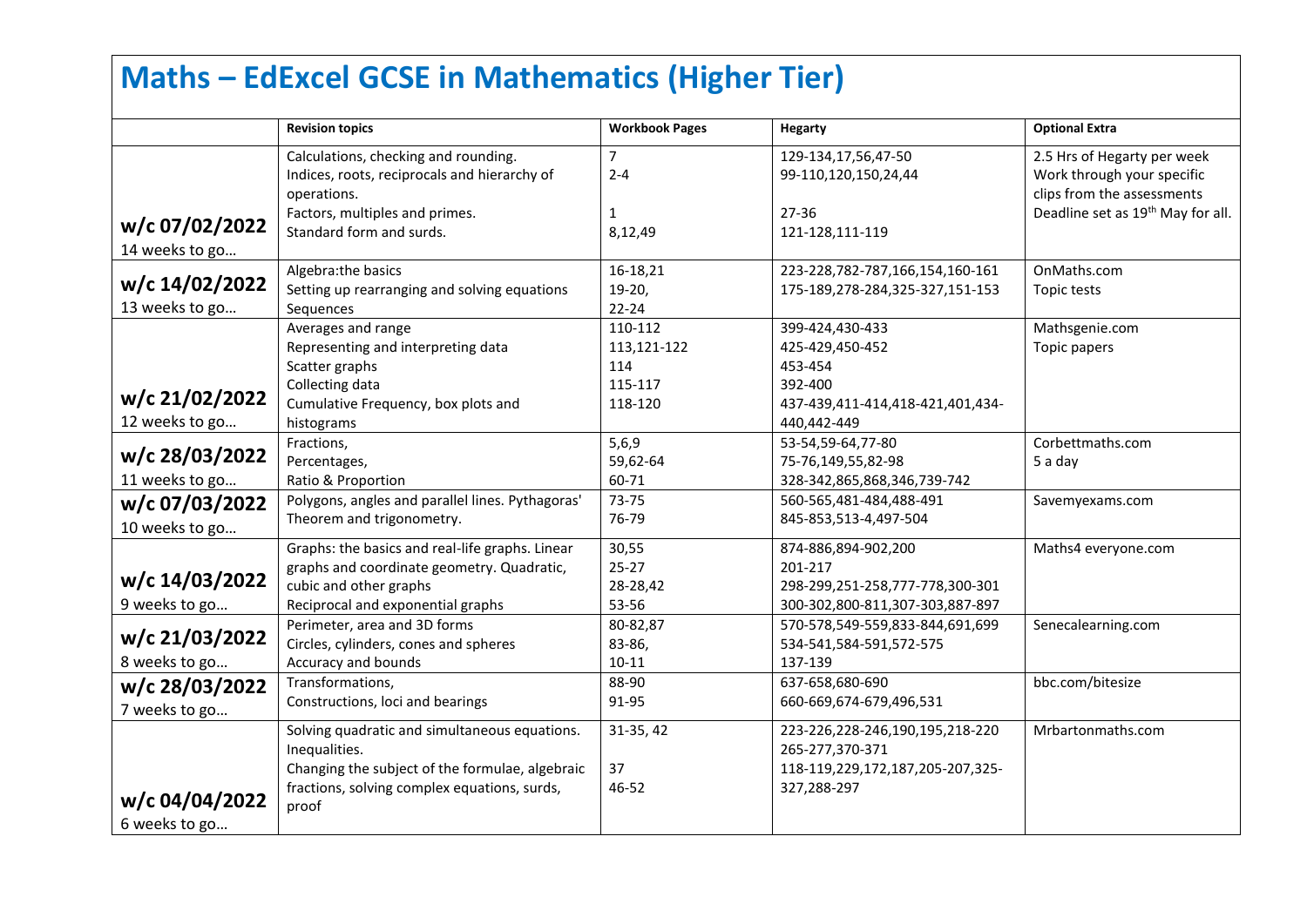| w/c 11/04/2022 | Probability                                     | 123-128        | 361-391                  | Mathedup.co.uk |
|----------------|-------------------------------------------------|----------------|--------------------------|----------------|
| 5 weeks to go  |                                                 |                |                          |                |
| w/c 18/04/2022 | Multiplicative reasoning                        | 61,65-67,71,72 | 763-772,716-738,         |                |
| 4 weeks to go  | Direct and inverse proportion                   | 68-70          | 344-348                  |                |
|                | Similarity and congruence in 2D & 3D. Graphs of | 39             | 682-690,612-621,578      |                |
| w/c 25/04/2022 | trigonometric functions.                        | 99-103         | 303-313,845-853          |                |
| 3 weeks to go  | Further trigonometry.                           | 110-112        | 854-863,517-533,505-507  |                |
|                | Quadratics, expanding more than two brackets,   | 28-29.41-45    | 252-260,243,246,166,218- |                |
| w/c 02/05/2022 | sketching graphs, graphs of circles, cubes and  |                | 220,318,265-277,322-323  |                |
| 2 weeks to go  | quadratics                                      |                |                          |                |
|                | Circle theorems,                                | 105            | 593-606,816-820          |                |
| w/c 09/05/2022 | Circle geometry                                 | 36             | 778-779,314-320,669      |                |
| 1 weeks to go  | Vectors and proof                               | 106-107        | 622-636                  |                |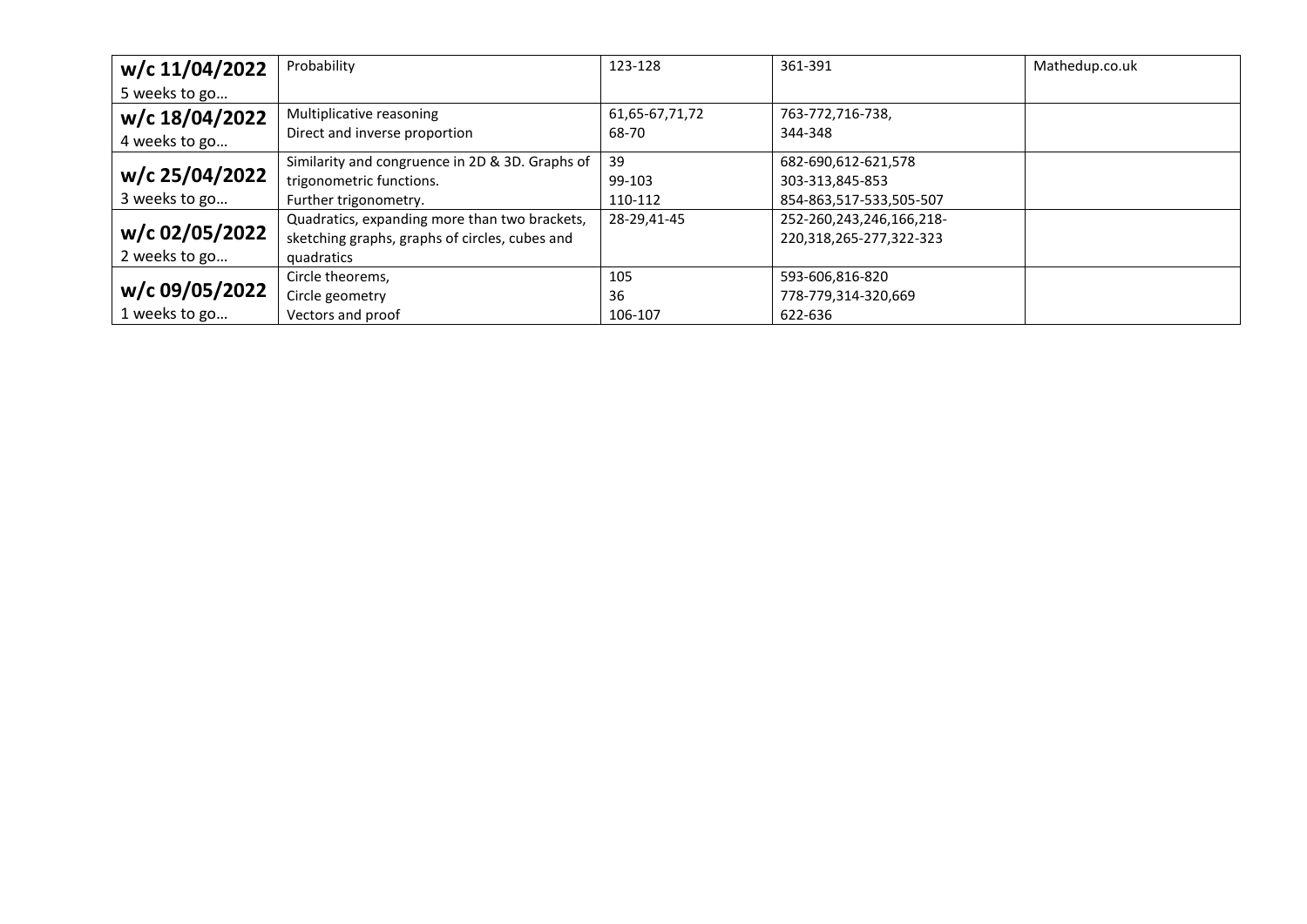### **Science – AQA GCSE Combined Science: Trilogy**

*Remember this qualification is two GCSEs, you will need to spend more time revising to cover content. Remember to cover paper 2 topics in this time as well as time diminishes once the exams start.*

|                                        | Biology-1.5 hours                                                                                                                                                                                                                                                                                                                                                                                 | Chemistry $-1.5$ hours                                                                                                                                                                                                                                                                                                                                                    | Physics 1.5 hours                                                                                                                                                                                                                                                                                           |
|----------------------------------------|---------------------------------------------------------------------------------------------------------------------------------------------------------------------------------------------------------------------------------------------------------------------------------------------------------------------------------------------------------------------------------------------------|---------------------------------------------------------------------------------------------------------------------------------------------------------------------------------------------------------------------------------------------------------------------------------------------------------------------------------------------------------------------------|-------------------------------------------------------------------------------------------------------------------------------------------------------------------------------------------------------------------------------------------------------------------------------------------------------------|
| w/c<br>07/02/2022<br>14 weeks to<br>go | Cells (paper 1)<br>Eukaryotic, Prokaryotic, organelles and their<br>function, *size and scale*, magnification<br>equation, how to use a microscope,<br>specialised cells, stem cells and ethics of<br>using these in therapy. Osmosis (+osmosis<br>practical), active transport and diffusion<br>PK WB (on teams) Pages-25-29<br>https://www.youtube.com/watch?v=sdpmV<br>QooYS4&feature=youtu.be | Atomic structure and Periodic table (paper 1)<br>Properties of elements, compounds, mixtures,<br>separation techniques, history of the periodic<br>table, atomic structure, electron<br>configuration, history of the atom<br>PK workbook (on teams) pages-89-95<br>https://www.youtube.com/watch?v=bgyuXU9<br>7jal                                                       | Energy (paper 1)- energy types, sources and<br>energy demands. Look at calculations<br>needed, SHC practicals, conduction,<br>convection and radiation.<br>PK workbook (on teams) pages 153-158<br>https://www.youtube.com/watch?v=tDkBh<br>$y-Y1Z8$                                                        |
| w/c<br>14/02/2022<br>13 weeks to<br>go | Organisation (paper 1)<br>Hierachy (cells-tissues-organ size), digestive<br>system, enzymes, digestive enzymes, *food<br>tests*, the heart and lungs, exchange<br>surfaces, transport in plants (xylem and<br>phloem)<br>PK Workbook-30-36<br>https://www.youtube.com/watch?v=DJ0IZG<br>kDx6A&feature=youtu.be                                                                                    | Bonding types & quantitative chemistry (paper<br>1)<br>Electron configuration, metallic, covalent and<br>ionic bonding, properties of each bonding<br>type, giant structures and their properties.<br>Relative atomic and molecular mass. Moles<br>and Avogadro's number. Reacting masses<br>PK Workbook-96-105<br>https://www.youtube.com/watch?v=YpEQ-<br><b>NWxKBc</b> | Electricity (paper 1)- circuit diagrams and<br>rules, rules of series and parallel,<br>components and component graphs and<br>uses, power, plugs, AC/DC, national grid<br>PK WB pgs- 159-164<br>https://www.youtube.com/watch?v=jSA4W<br>aLSVEA                                                             |
| w/c<br>21/02/2022<br>12 weeks to<br>go | Diseases (paper 1)<br>Communicable and non communicable<br>diseases, our defence system, human<br>diseases and treatment, developing drugs<br>(timeline), risk factors for non- comm drugs,<br>cancer, smoking and drug misuse<br>PK WB-37-41<br>https://www.youtube.com/watch?v=m7pxd<br>TJ9NPI&feature=youtu.be                                                                                 | Chemical and energy changes (paper 1)<br>Reactivity series, displacement, pH scales,<br>electrolysis, testing for gases. Endo and<br>exothermic reactions reaction profiles, bond<br>enthalpies.<br>PK WB pages-106-114<br>https://www.youtube.com/watch?v=KTmXEIi<br>U Go                                                                                                | Particles (paper 1) - density, changes of<br>state, particle theory, irregular density<br>experiment, pressure, radiation types, half<br>lives, radiation equations<br>PK WB pgs- 165-172<br>https://www.youtube.com/watch?v=cZz9o<br>GgJOL0&t=2s<br>https://www.youtube.com/watch?v=YFVYU<br><b>SvUBoo</b> |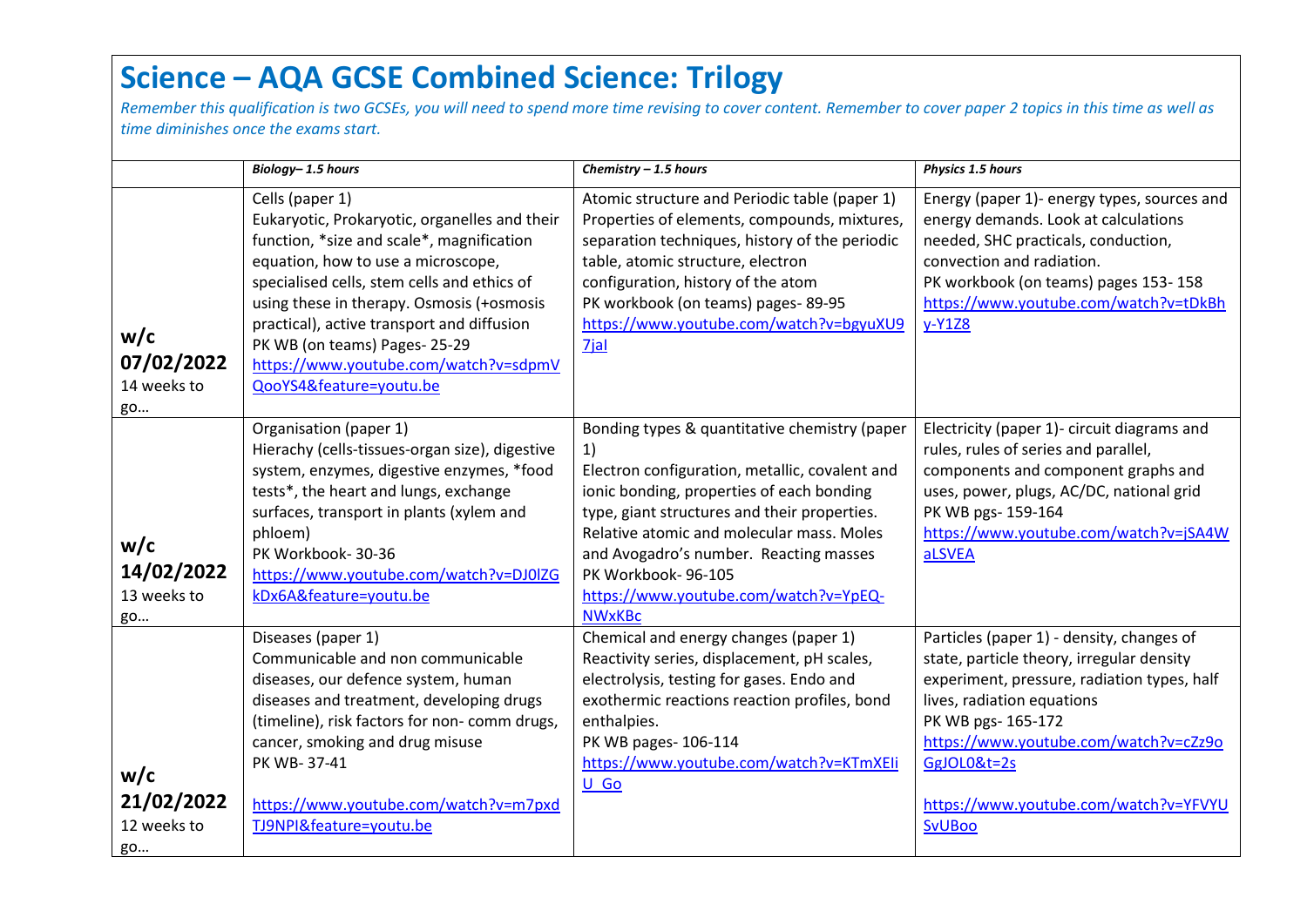| w/c<br>28/03/2022<br>11 weeks to<br>go | Bioenergetics (paper 1)<br>Photosynthesis, limiting factors, required<br>practicals, equation, uses of glucose, aerobic<br>and anaerobic respiration, effects of exercise<br>PK WB-42-45<br>https://www.youtube.com/watch?v=1KIAWi<br>HQ4sM&feature=youtu.be | Rate of Chemical reactions (paper 2)<br>Measuring rates of reaction using graphs.<br>Investigating rates of reaction by experiment.<br>Factors affecting rate and the collision theory.<br>Reversible reactions. Equilibrium and Le<br>Chatelier's principle. Effects of changing<br>concentration, pressure and temperature.<br>PK WB 116-119<br>https://www.youtube.com/watch?v=7i90fiz9S<br><b>mY</b>                                                                                                         | Forces (paper 2)- vector and scalar<br>differences, parallelograms of forces, weight<br>and mass, speed-time, distance time graphs,<br>work done, velocity, acceleration<br>PK WB pgs- 174-181<br>https://www.youtube.com/watch?v=Rz4XB<br><b>SKNGXg</b> |
|----------------------------------------|--------------------------------------------------------------------------------------------------------------------------------------------------------------------------------------------------------------------------------------------------------------|------------------------------------------------------------------------------------------------------------------------------------------------------------------------------------------------------------------------------------------------------------------------------------------------------------------------------------------------------------------------------------------------------------------------------------------------------------------------------------------------------------------|----------------------------------------------------------------------------------------------------------------------------------------------------------------------------------------------------------------------------------------------------------|
| w/c<br>07/03/2022<br>10 weeks to<br>go | Homeostasis (paper 2)<br>Nervous system, reflexes, hormones and<br>endocrine system, *menstrual cycle*,<br>contraception, *IVF<br>PK Workbook- 47-54<br>https://www.youtube.com/watch?v=xOfqw<br>7MbU8k&feature=youtu.be                                     | Organic Chemistry (paper 2)<br>Fractional distillation of crude oil including<br>viscosity, flammability and boiling point<br>changes. Complete and incomplete<br>combustion. Cracking using steam or a<br>catalyst. Testing for alkenes using bromine<br>water.<br>PK WB 120-126<br>Chemical analysis (paper 2)<br>Pure substances and mixtures. Formulations.<br>Separating mixtures using chromatography.<br>Tests for gases.<br>PK Workbook pages-127-130<br>https://www.youtube.com/watch?v=YyUQiUd<br>dBA4 | Waves (paper 2) - types, ripple tank and<br>string wave practicals, electromagnetic<br>spectrum types of waves and uses,<br>reflection and refraction, refraction index<br>PK workbook pages 182-188<br>https://www.youtube.com/watch?v=9JPNV<br>J_LC3E  |
| w/c<br>14/03/2022<br>9 weeks to go     | Reproduction (paper 2)<br>Punnett squares, chromosomes, genes,<br>alleles, inherited disorders, genetic screening<br>PK WB-55-62<br>https://www.youtube.com/watch?v=npl10a<br>6p8jQ&feature=youtu.be                                                         | Chemistry of the atmosphere (paper 2)<br>Gases in the atmosphere, how they have<br>changed over time, greenhouse gases, global<br>warming, atmospheric pollution and the<br>carbon footprint.<br>PK WB pages- 131-134<br>https://www.youtube.com/watch?v=gxCRsqX<br>ZzeU&feature=youtu.be                                                                                                                                                                                                                        | Energy (paper 1)<br>Recap your notes and questions, answer<br>quick fire questions on PK workbook 156<br>https://www.youtube.com/watch?v=q5CwA<br>Tii6OA                                                                                                 |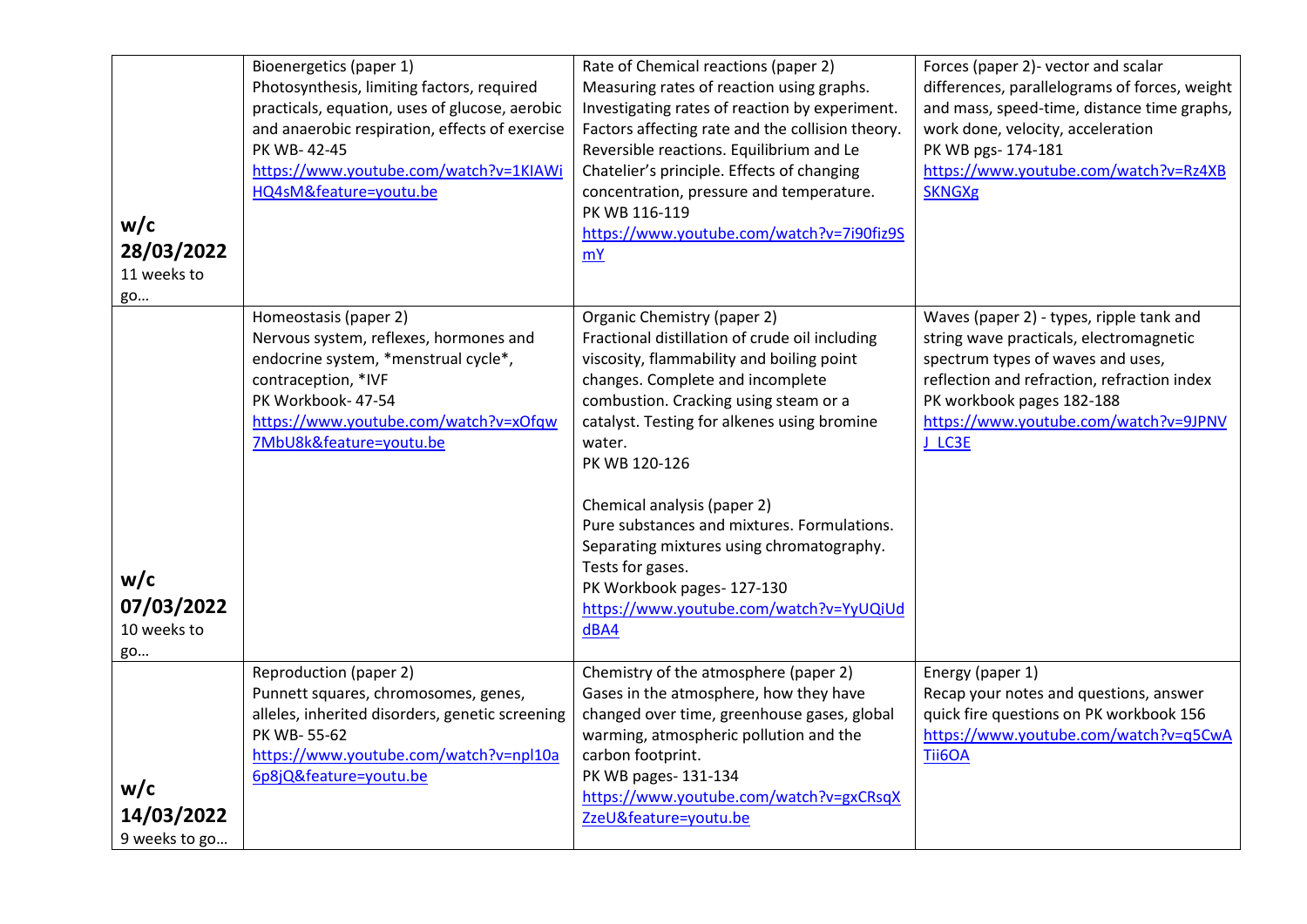| w/c                                                 | Evolution (paper 2)<br>Classification, Darwin's theories, fossils,<br>extinction<br>PK workbook 55-62<br>https://www.youtube.com/watch?v=npl10a<br>6p8jQ&feature=youtu.be                                                                                                                      | Using resources (paper 2)<br>Finite and renewable resources, potable<br>water, purifying water, waste water<br>treatment, extracting metals using bioleaching<br>and phytomining. Life cycle assessments.<br>Reduce, reuse and recycle.<br>PK WB-135-138                                              | Electricity (paper 1)<br>Recap your notes and questions, answer<br>quick fire questions on PK workbook 162<br>https://www.youtube.com/watch?v=62Ryyf<br><b>KZoYg</b>                                                                                                                           |
|-----------------------------------------------------|------------------------------------------------------------------------------------------------------------------------------------------------------------------------------------------------------------------------------------------------------------------------------------------------|-------------------------------------------------------------------------------------------------------------------------------------------------------------------------------------------------------------------------------------------------------------------------------------------------------|------------------------------------------------------------------------------------------------------------------------------------------------------------------------------------------------------------------------------------------------------------------------------------------------|
| 21/03/2022                                          |                                                                                                                                                                                                                                                                                                | https://www.youtube.com/watch?v=KyVf2bV<br>LI08&feature=youtu.be                                                                                                                                                                                                                                      |                                                                                                                                                                                                                                                                                                |
| 8 weeks to go<br>w/c<br>28/03/2022<br>7 weeks to go | Ecology (paper 2)<br>Uses of natural resources, deforestation,<br>decay, biomass, sustainable farming<br>PK Workbook- 63-69<br>https://www.youtube.com/watch?v=SKDn90<br>HK98Q&feature=youtu.be                                                                                                | Atomic structure, periodic table and bonding<br>types recap (paper 1)<br>Recap your notes and questions, answer quick<br>fire questions on PK workbook 92, 99<br>https://www.youtube.com/watch?v=mjlIPJ_c<br>018&feature=youtu.be<br>https://www.youtube.com/watch?v=9bbCFUy<br>luWg&feature=youtu.be | Particles (paper 1)<br>Recap your notes and questions, answer<br>quick fire questions on PK workbook 171<br>https://www.youtube.com/watch?v=bRzRjf<br>voU-E                                                                                                                                    |
| w/c<br>04/04/2022<br>6 weeks to go                  | Full paper 1 practise (either on Microsoft<br>teams or from AQA website below)<br>https://www.aqa.org.uk/subjects/science/gc<br>se/combined-science-trilogy-<br>8464/assessment-<br>resources?f.Resource+type%7C6=Mark+sche<br>mes&f.Resource+type%7C6=Question+paper<br>s&sort=date# ranks=20 | Bonding & quantitative Chemistry (paper 1)<br>Recap your notes and questions, answer quick<br>fire questions on PK workbook 99,100 & 104<br>https://www.youtube.com/watch?v=9bbCFUy<br>luWg&feature=youtu.be                                                                                          | Full paper 1 practise (either on Microsoft<br>teams or from AQA website below)<br>https://www.aqa.org.uk/subjects/science/g<br>cse/combined-science-trilogy-<br>8464/assessment-<br>resources?f.Resource+type%7C6=Mark+sch<br>emes&f.Resource+type%7C6=Question+pap<br>ers&sort=date# ranks=20 |
| w/c<br>11/04/2022<br>5 weeks to go<br>w/c           | Cells (paper 1)<br>Recap your notes and questions, answer<br>quick fire questions on PK workbook 27<br>https://www.youtube.com/watch?v=E9ZiTA<br>aRC-E&feature=youtu.be<br>Organisation (paper 1)                                                                                              | Chemical and energy changes (paper 1)<br>Recap your notes and questions, answer quick<br>fire questions on PK workbook 109, 113<br>https://www.youtube.com/watch?v=L7829UG<br>ifpM<br>Rates of reaction and Organic Chemistry                                                                         | Forces (paper 2)<br>Recap your notes and questions, answer<br>quick fire questions on PK workbook 179<br>https://www.youtube.com/watch?v=jfjb1p<br>nH8zw<br>Waves (paper 2)                                                                                                                    |
| 18/04/2022                                          | Recap your notes and questions, answer<br>quick fire questions on PK workbook 33                                                                                                                                                                                                               | (paper 2)                                                                                                                                                                                                                                                                                             | Recap your notes and questions, answer<br>quick fire questions on PK workbook 186                                                                                                                                                                                                              |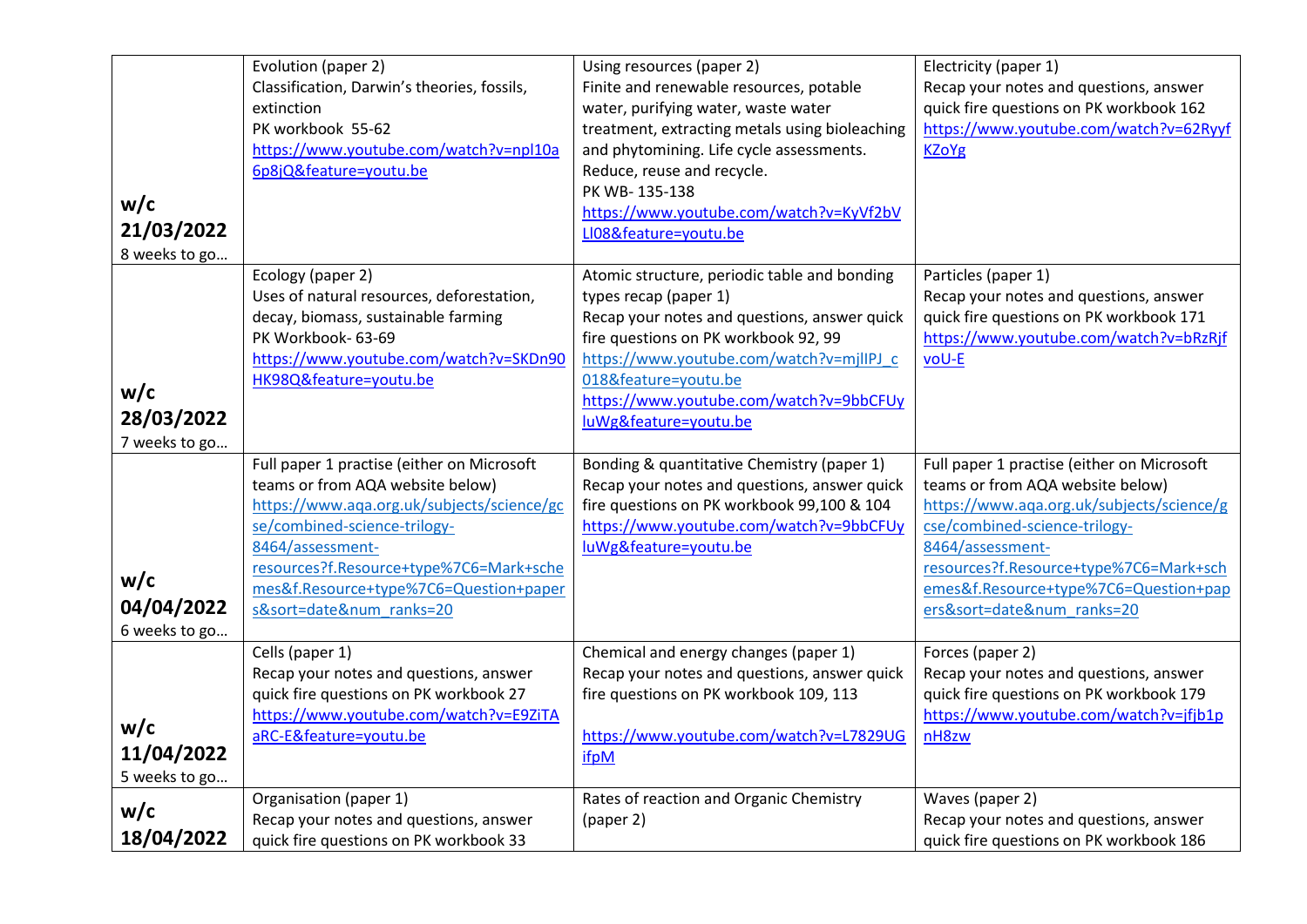| 4 weeks to go     | https://www.youtube.com/watch?v=QnsRz0<br>Xhup8&feature=youtu.be                                                                                                                                                                                                                             | Recap your notes and questions, answer quick<br>fire questions on PK workbook 118,124-125<br>https://www.youtube.com/watch?v=OyXq2H                                                                                                                                                                                                         | https://www.youtube.com/watch?v=AEFwE<br><b>DC6DkQ</b>                                                                                                                                                                                  |
|-------------------|----------------------------------------------------------------------------------------------------------------------------------------------------------------------------------------------------------------------------------------------------------------------------------------------|---------------------------------------------------------------------------------------------------------------------------------------------------------------------------------------------------------------------------------------------------------------------------------------------------------------------------------------------|-----------------------------------------------------------------------------------------------------------------------------------------------------------------------------------------------------------------------------------------|
|                   |                                                                                                                                                                                                                                                                                              | <b>YCKL0&amp;t=423s</b>                                                                                                                                                                                                                                                                                                                     |                                                                                                                                                                                                                                         |
|                   |                                                                                                                                                                                                                                                                                              |                                                                                                                                                                                                                                                                                                                                             |                                                                                                                                                                                                                                         |
| w/c<br>25/04/2022 | Disease & Bioenergetics (paper 1)<br>Recap your notes and questions, answer<br>quick fire questions on PK workbook<br>Bioenergetics-44<br>https://www.youtube.com/watch?v=1nuYpK<br>aQ3jA&feature=youtu.be<br>Disease-40<br>https://www.youtube.com/watch?v=pq3B s<br>ozPKo&feature=youtu.be | Chemical Analysis, Chemistry of the<br>atmosphere and Using Resources (paper 2)<br>Recap your notes and questions, answer quick<br>fire questions on PK workbook 129 &133 &<br>137<br>https://www.youtube.com/watch?v=DznhhA2<br>QHUg<br>https://www.youtube.com/watch?v=vMKAHd<br>oc-g0<br>https://www.youtube.com/watch?v=xBUXqfa<br>2gHo | Electromagnetism (paper 2)<br>Magnetic fields, motor effect,<br>PK WB pgs- 189-194<br>Quick fire questions page 192<br>https://www.youtube.com/watch?v=mnigg<br><b>3MGslY</b><br>https://www.youtube.com/watch?v=AEFwE<br><b>DC6DkQ</b> |
| 3 weeks to go     | Full paper 2 practise (either on Microsoft                                                                                                                                                                                                                                                   | Full paper 2 practise (either on Microsoft                                                                                                                                                                                                                                                                                                  | Full paper 2 practise (either on Microsoft                                                                                                                                                                                              |
|                   | teams or from AQA website below)<br>https://www.aqa.org.uk/subjects/science/gc                                                                                                                                                                                                               | teams or from AQA website below)<br>https://www.aqa.org.uk/subjects/science/gcs                                                                                                                                                                                                                                                             | teams or from AQA website below)<br>https://www.aqa.org.uk/subjects/science/g                                                                                                                                                           |
|                   | se/combined-science-trilogy-                                                                                                                                                                                                                                                                 | e/combined-science-trilogy-8464/assessment-                                                                                                                                                                                                                                                                                                 | cse/combined-science-trilogy-                                                                                                                                                                                                           |
|                   | 8464/assessment-                                                                                                                                                                                                                                                                             | resources?f.Resource+type%7C6=Mark+sche                                                                                                                                                                                                                                                                                                     | 8464/assessment-                                                                                                                                                                                                                        |
| w/c               | resources?f.Resource+type%7C6=Mark+sche                                                                                                                                                                                                                                                      | mes&f.Resource+type%7C6=Question+papers                                                                                                                                                                                                                                                                                                     | resources?f.Resource+type%7C6=Mark+sch                                                                                                                                                                                                  |
| 02/05/2022        | mes&f.Resource+type%7C6=Question+paper                                                                                                                                                                                                                                                       | &sort=date# ranks=20                                                                                                                                                                                                                                                                                                                        | emes&f.Resource+type%7C6=Question+pap                                                                                                                                                                                                   |
| 2 weeks to go     | s&sort=date# ranks=20                                                                                                                                                                                                                                                                        |                                                                                                                                                                                                                                                                                                                                             | ers&sort=date# ranks=20                                                                                                                                                                                                                 |
|                   | Full paper 1 practise (either on Microsoft<br>teams or from AQA website below)                                                                                                                                                                                                               | Full paper 1 practise (either on Microsoft<br>teams or from AQA website below)                                                                                                                                                                                                                                                              | Full paper 1 practise (either on Microsoft<br>teams or from AQA website below)                                                                                                                                                          |
|                   | https://www.aqa.org.uk/subjects/science/gc                                                                                                                                                                                                                                                   | https://www.aqa.org.uk/subjects/science/gcs                                                                                                                                                                                                                                                                                                 | https://www.aqa.org.uk/subjects/science/g                                                                                                                                                                                               |
|                   | se/combined-science-trilogy-                                                                                                                                                                                                                                                                 | e/combined-science-trilogy-8464/assessment-                                                                                                                                                                                                                                                                                                 | cse/combined-science-trilogy-                                                                                                                                                                                                           |
|                   | 8464/assessment-                                                                                                                                                                                                                                                                             | resources?f.Resource+type%7C6=Mark+sche                                                                                                                                                                                                                                                                                                     | 8464/assessment-                                                                                                                                                                                                                        |
|                   | resources?f.Resource+type%7C6=Mark+sche                                                                                                                                                                                                                                                      | mes&f.Resource+type%7C6=Question+papers                                                                                                                                                                                                                                                                                                     | resources?f.Resource+type%7C6=Mark+sch                                                                                                                                                                                                  |
| w/c               | mes&f.Resource+type%7C6=Question+paper                                                                                                                                                                                                                                                       | &sort=date# ranks=20                                                                                                                                                                                                                                                                                                                        | emes&f.Resource+type%7C6=Question+pap                                                                                                                                                                                                   |
| 09/05/2022        | s&sort=date# ranks=20                                                                                                                                                                                                                                                                        | Chemistry paper 1 (whole)                                                                                                                                                                                                                                                                                                                   | ers&sort=date# ranks=20                                                                                                                                                                                                                 |
| 1 weeks to go     | Paper 1 whole video-                                                                                                                                                                                                                                                                         |                                                                                                                                                                                                                                                                                                                                             |                                                                                                                                                                                                                                         |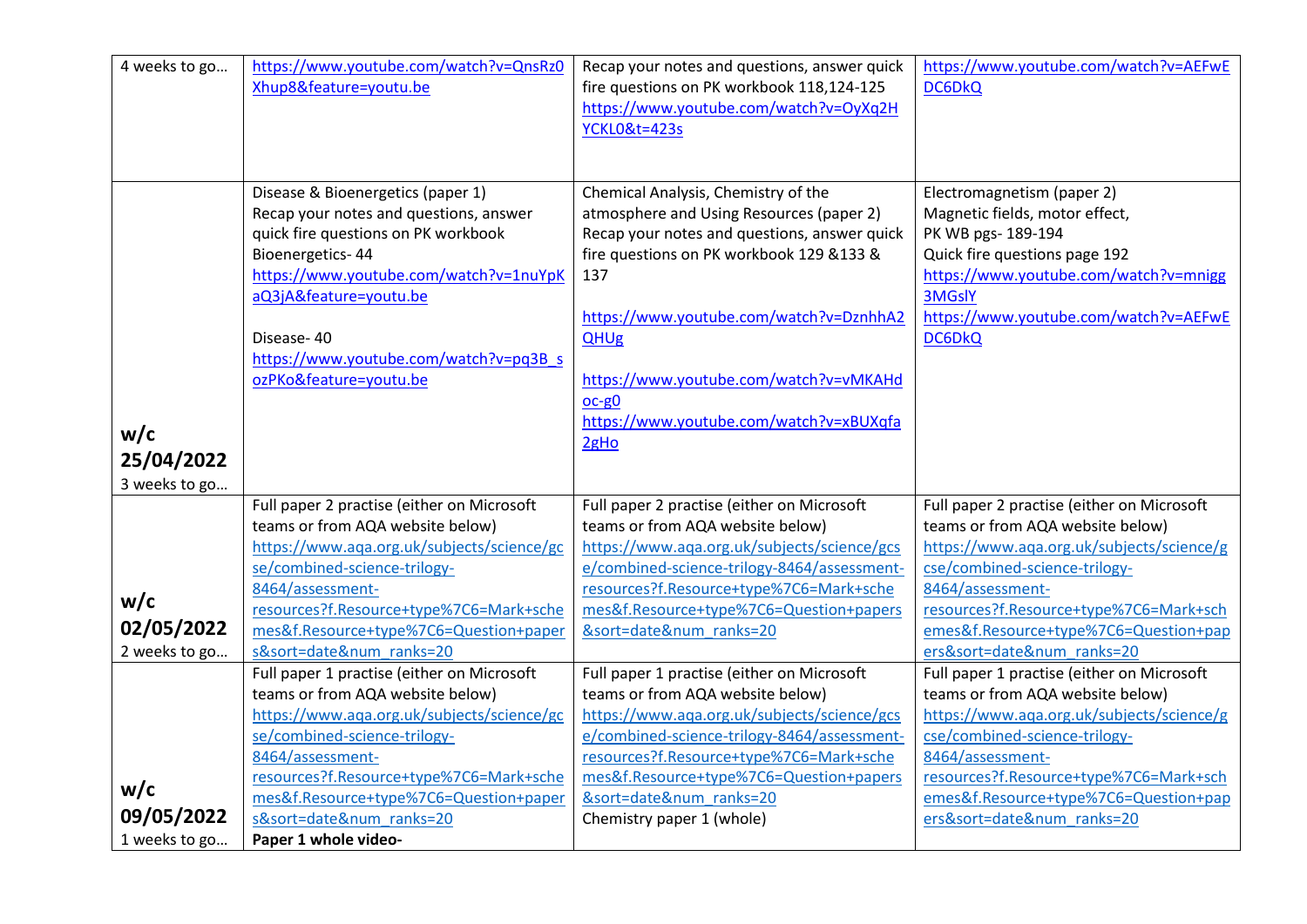| https://www.youtube.com/watch?v=mKYQ-  | https://www.youtube.com/watch?v=MpQ-     | Paper 1 whole video                    |
|----------------------------------------|------------------------------------------|----------------------------------------|
| K23Mr4                                 | <b>3YAwNhl</b>                           | https://www.youtube.com/watch?v=xtw-   |
| <b>Quick fire questions paper 1-</b>   | <b>Quick fire Questions</b>              | Z0nllA4                                |
| https://www.youtube.com/watch?v=Oq-    | https://www.youtube.com/watch?v=jrxM1Jdv | Paper 1 quick fire questions           |
| 79mTaHHw                               | 2LM                                      | https://www.youtube.com/watch?v=FosCAj |
| Paper 2 whole video-                   | Chemistry paper 2 (whole)                | <b>ZTIWs</b>                           |
| https://www.youtube.com/watch?v=Uqti-  | https://www.youtube.com/watch?v= HJu8W   | Paper 2 whole video                    |
| xPnT-8                                 | <b>TtZJU</b>                             | https://www.youtube.com/watch?v=X1aM   |
| <b>Quick fire questions paper 2-</b>   | <b>Quick fire Questions</b>              | XCr75Kw                                |
| https://www.youtube.com/watch?v=pPqVf5 | https://www.youtube.com/watch?v=RgeaVW   | Paper 2 quick fire questions           |
| N <sub>2</sub> d <sub>T0</sub>         | nZ4f <sub>O</sub>                        | https://www.youtube.com/watch?v=8aZPIg |
|                                        |                                          | $nX-2w$                                |
|                                        |                                          |                                        |
|                                        |                                          |                                        |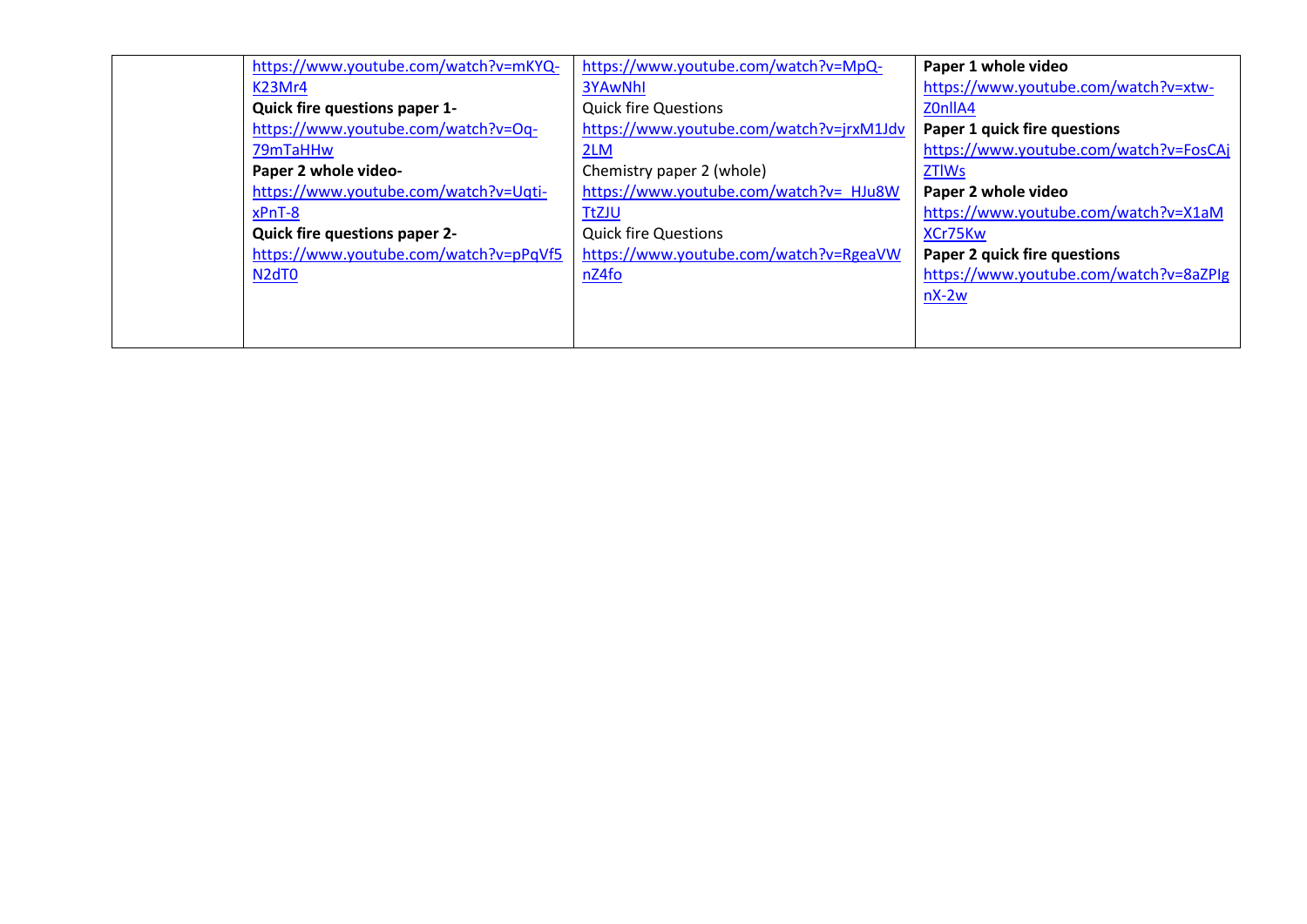## **Triple Science – AQA GCSE Biology**

*Exampro questions for each topic are loaded into your Teams page under 'Exampro countdown to exams' in the 'Revision Resources' file.*

|                                  | Paper $1 - 1$ hour                                                                                                                                                                                                                                                                                                         | Paper 2 - 1 hour                                                                                                                                                                                                                                  | <b>Optional Extra</b>         |
|----------------------------------|----------------------------------------------------------------------------------------------------------------------------------------------------------------------------------------------------------------------------------------------------------------------------------------------------------------------------|---------------------------------------------------------------------------------------------------------------------------------------------------------------------------------------------------------------------------------------------------|-------------------------------|
| w/c 07/02/2022<br>14 weeks to go | Cells- prokaryotic and eukaryotic, organelles,<br>specialisation, stem cells and their uses (+ethics),<br>mitosis. Req prac microscopy, size and scale<br>(micrometres etc)<br>PK WB pg-25-29<br>https://www.youtube.com/watch?v=sdpmVQooYS4                                                                               | Homeostasis- nervous system<br>Basic homeostasis, reflexes, nervous system<br>structure, the brain, the eye, problems with<br>the eye<br>PK WB pg- 47-54<br>https://www.youtube.com/watch?v=xOfqw7<br>MbU8k                                       | Exampro questions on<br>teams |
| w/c 14/02/2022<br>13 weeks to go | Cells 2- Transport- active transport, diffusion, osmosis,<br>osmosis required practical.<br>PK WB pg-25-29<br>https://www.youtube.com/watch?v=sdpmVQooYS4                                                                                                                                                                  | Homeostasis- body temperature control,<br>removing waste (liver and urea), kidney,<br>dialysis and transplants<br>PK WB pg- 47-54<br>https://www.youtube.com/watch?v=xOfqw7<br>MbU8k                                                              | Exampro questions on<br>teams |
| w/c 21/02/2022<br>12 weeks to go | Organisation-<br>Enzymes, hierarchy (difference between cell, tissue,<br>organ, organism), chemistry of food, digestive<br>enzymes (location, product, function), bile, factors<br>affecting enzyme action, making digestion efficient,<br>**food tests**<br>PK WB pg-30-36<br>https://www.youtube.com/watch?v=DJ0IZGkDx6A | Homeostasis-hormones<br>Hormonal control, glucose levels & diabetes,<br>negative feedback, reproduction, menstrual<br>cycle, contraception and fertility, plant<br>hormones<br>PK WB pg- 47-54<br>https://www.youtube.com/watch?v=xOfqw7<br>MbU8k | Exampro questions on<br>teams |
| w/c 28/03/2022<br>11 weeks to go | Organisation-<br>Blood, vessels, heart, lungs, breathing, gaseous<br>exchange, tissues in plants (xylem and phloem),<br>transpiration and factors affecting transpiration<br>PK WB pg-30-36<br>https://www.youtube.com/watch?v=DJ0IZGkDx6A                                                                                 | Ecology-competition in organisms,<br>distribution (Quadrat req. prac), adaptations<br>in organisms, the carbon cycle, nutrient/<br>nitrogen cycle, decomposition<br>PK WB pg-55-62<br>https://www.youtube.com/watch?v=SKDn90H<br><b>K98Q</b>      | Exampro questions on<br>teams |
| w/c 07/03/2022<br>10 weeks to go | Communicable diseases-                                                                                                                                                                                                                                                                                                     | Reproduction- alleles and chromosomes,<br>punnett squares, inherited disorders, genetic<br>screening                                                                                                                                              | Exampro questions on<br>teams |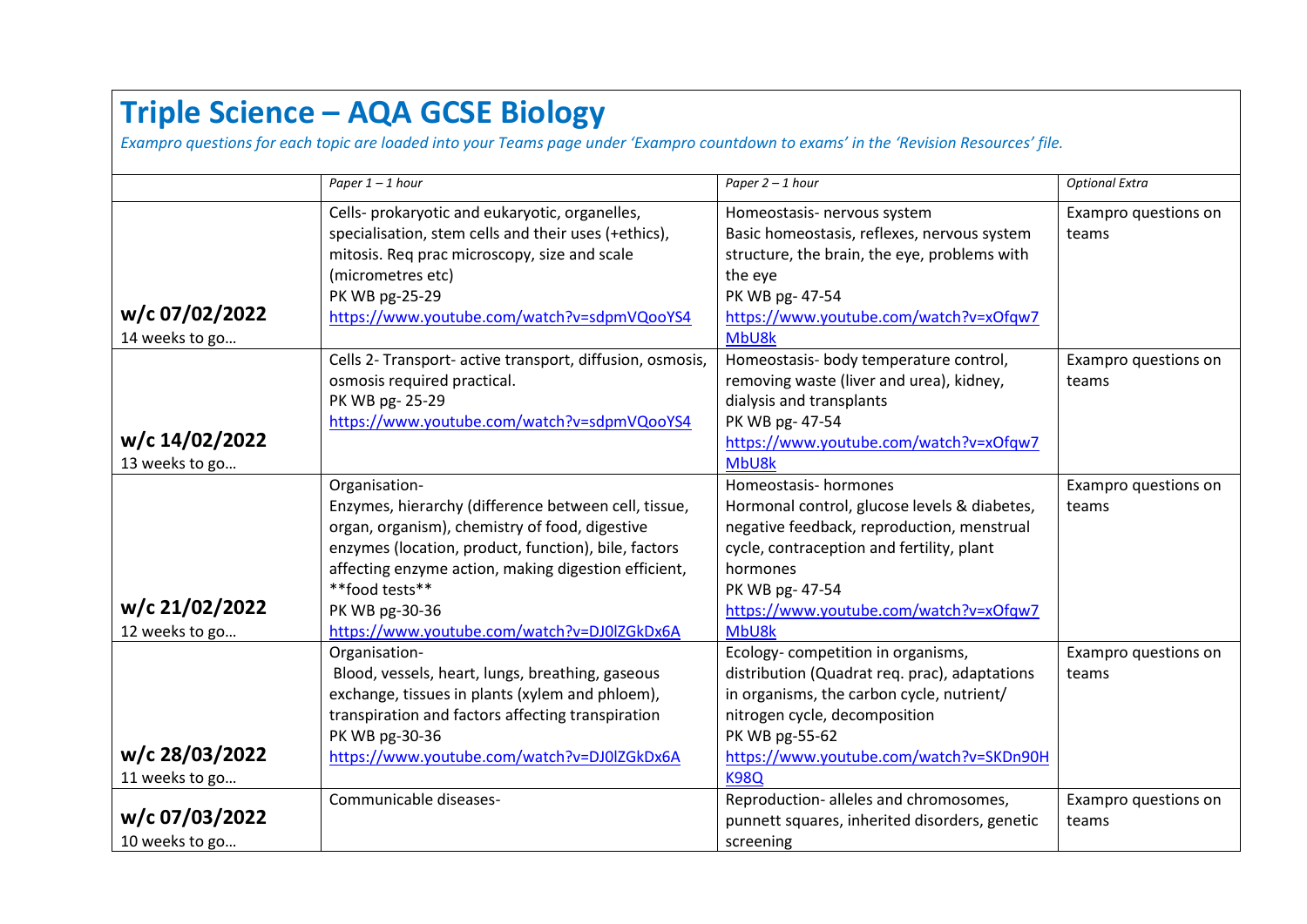|                | Health, req prac culturing microbes, preventing          | PK WB pg-55-62                                  |                        |
|----------------|----------------------------------------------------------|-------------------------------------------------|------------------------|
|                | diseases, viral, bacterial, fungal and protest diseases, | https://www.youtube.com/watch?v=npl10a6         |                        |
|                | plant diseases                                           | p8jQ                                            |                        |
|                | PK WB pg-37-41                                           |                                                 |                        |
|                | https://www.youtube.com/watch?v=m7pxdTJ9NPI              |                                                 |                        |
|                | Diseases-                                                | Variation- Natural selection, genetic           | Exampro questions on   |
|                | Vaccinations, testing drugs, ** monoclonal               | engineering, selective breeding, cloning, adult | teams                  |
|                | antibodies**,antibiotics                                 | cell cloning, ethics                            |                        |
|                | PK WB pg-37-41                                           | PK WB pg-55-62                                  |                        |
| w/c 14/03/2022 | https://www.youtube.com/watch?v=m7pxdTJ9NPI              | https://www.youtube.com/watch?v=npl10a6         |                        |
| 9 weeks to go  |                                                          | p8jQ                                            |                        |
|                | Non communicable diseases-                               |                                                 | Educake test (paper 1) |
|                | Cancer, diet, exercise and risk factors, smoking,        |                                                 |                        |
|                | carcinogens                                              |                                                 |                        |
| w/c 21/03/2022 | PK WB pg-37-41                                           |                                                 |                        |
| 8 weeks to go  | https://www.youtube.com/watch?v=m7pxdTJ9NPI              |                                                 |                        |
|                | <b>Bioenergetics</b>                                     | Evolution-History of genetics, Darwinism,       | Mock paper 1           |
|                | Photosynthesis and respiration (whole chapter)+          | fossils and extinction, antibiotic resistance,  | (complete and mark)    |
|                | metabolism                                               | ** classification and new classification**      | select from either     |
|                | PK WB pg- 42-45                                          | PK WB pg-55-62                                  | teams or the website   |
|                | https://www.youtube.com/watch?v=1KIAWiHQ4sM              | https://www.youtube.com/watch?v=npl10a6         | below                  |
|                |                                                          | p8jQ                                            | https://www.aqa.org.u  |
|                |                                                          |                                                 | k/subjects/science/gcs |
|                |                                                          |                                                 | e/biology-             |
|                |                                                          |                                                 | 8461/assessment-       |
|                |                                                          |                                                 | resources?f.Resource+t |
|                |                                                          |                                                 | ype%7C6=Mark+schem     |
|                |                                                          |                                                 | es&f.Resource+type%7   |
|                |                                                          |                                                 | C6=Question+papers&s   |
| w/c 28/03/2022 |                                                          |                                                 | ort=date# ranks=       |
| 7 weeks to go  |                                                          |                                                 | 20                     |
|                | Cells quick fire questions                               | Ecology- pollution, global warming,             | Mock paper 2           |
|                | PK WB pg-27                                              | biodiversity, biomass transfers and feeding     | (complete and mark)    |
|                | https://www.youtube.com/watch?v=E9ZiTAaRC-E              | relationships, making sustainable food, secure  | select from either     |
|                |                                                          | food                                            | teams or the website   |
|                |                                                          | PK WB pg-63-69                                  | below                  |
| w/c 04/04/2022 |                                                          | https://www.youtube.com/watch?v=SKDn90H         | https://www.aqa.org.u  |
| 6 weeks to go  |                                                          | <b>K98Q</b>                                     | k/subjects/science/gcs |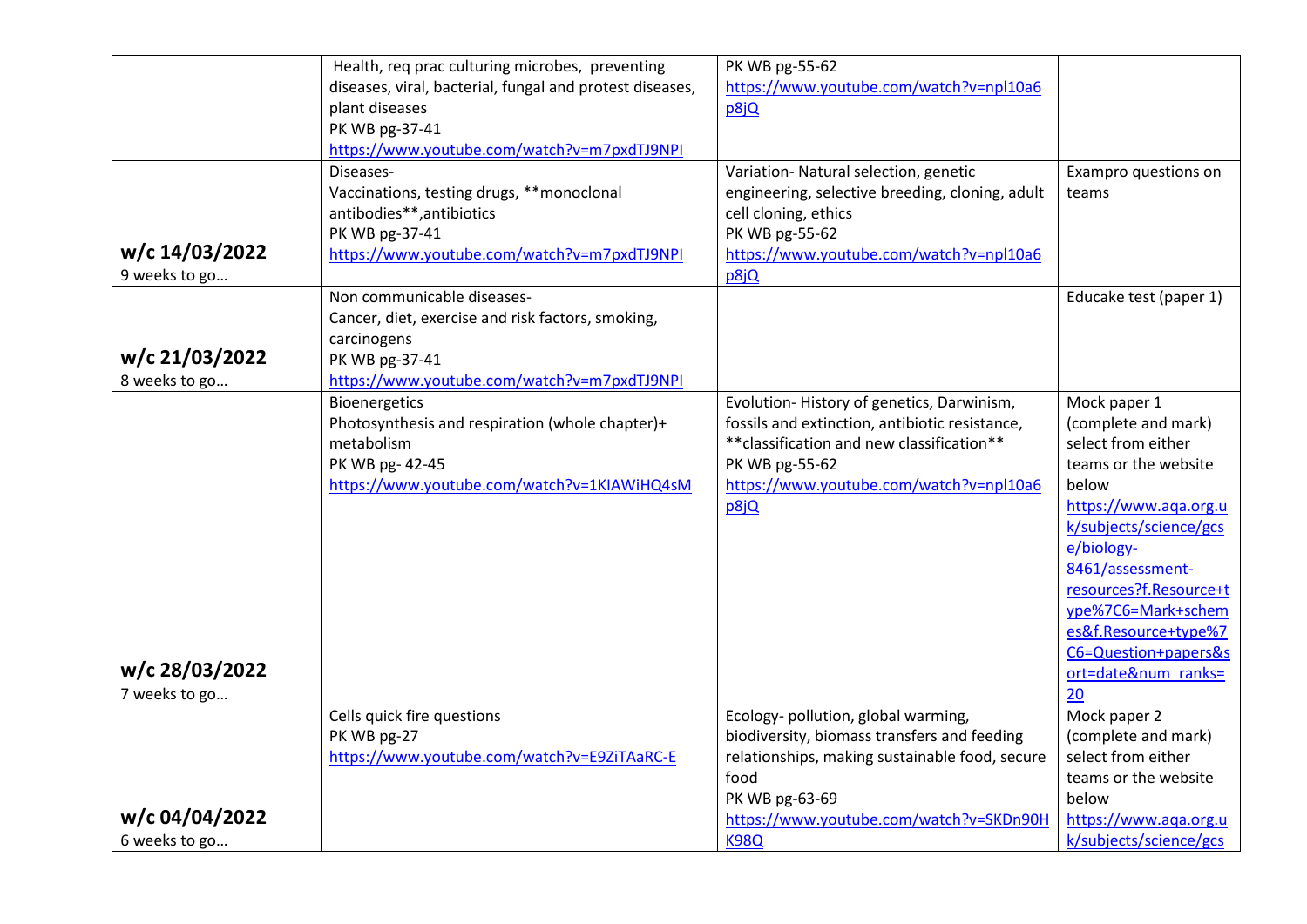|                |                                                      |                                               | e/biology-             |
|----------------|------------------------------------------------------|-----------------------------------------------|------------------------|
|                |                                                      |                                               | 8461/assessment-       |
|                |                                                      |                                               | resources?f.Resource+t |
|                |                                                      |                                               | ype%7C6=Mark+schem     |
|                |                                                      |                                               | es&f.Resource+type%7   |
|                |                                                      |                                               | C6=Question+papers&s   |
|                |                                                      |                                               | ort=date# ranks=       |
|                |                                                      |                                               | 20                     |
|                | Organisation quick fire questions                    | Homeostasis                                   | Exampro questions on   |
|                | PK WB pg-33                                          | Checklists and add to notes/ revise subjects  | teams                  |
|                | https://www.youtube.com/watch?v=QnsRz0Xhup8          | you are unsure of and complete quick fire     |                        |
|                |                                                      | questions                                     |                        |
|                |                                                      | PK WB pg-51                                   |                        |
| w/c 11/04/2022 |                                                      | https://www.youtube.com/watch?v=EMf0FbJI      |                        |
| 5 weeks to go  |                                                      | 9BU                                           |                        |
|                | Disease quick fire questions                         | Reproduction                                  | Educake test (paper 2) |
|                | PK WB pg-40                                          | Checklists and add to notes/ revise subjects  |                        |
|                | https://www.youtube.com/watch?v=pq3B_sozPKo          | you are unsure of and complete quick fire     |                        |
|                |                                                      | questions                                     |                        |
|                |                                                      | PK WB pg-60                                   |                        |
| w/c 18/04/2022 |                                                      | https://www.youtube.com/watch?v=IL-           |                        |
| 4 weeks to go  |                                                      | dUnKmksY&feature=youtu.be                     |                        |
|                | Bioenergetics quick fire questions                   | Ecology                                       | Exampro questions on   |
|                | PK WB pg-44                                          | Checklists and add to notes/ revise subjects  | teams                  |
|                | https://www.youtube.com/watch?v=1nuYpKaQ3jA          | you are unsure of and complete quick fire     |                        |
|                |                                                      | questions                                     |                        |
|                |                                                      | PK WB pg-67                                   |                        |
| w/c 25/04/2022 |                                                      | https://www.youtube.com/watch?v=NorHSgd       |                        |
| 3 weeks to go  |                                                      | 7Yyc                                          |                        |
|                | Mock paper 1 (selected from website or use predicted | Mock paper 2 (selected from website or use    | Exampro questions on   |
|                | paper from teams revision file) and self mark        | predicted paper from teams revision file) and | teams                  |
|                | https://www.aqa.org.uk/subjects/science/gcse/biolog  | self mark                                     |                        |
|                | y-8461/assessment-                                   | https://www.aqa.org.uk/subjects/science/gcs   |                        |
|                | resources?f.Resource+type%7C6=Mark+schemes&f.R       | e/biology-8461/assessment-                    |                        |
|                | esource+type%7C6=Question+papers&sort=dateν          | resources?f.Resource+type%7C6=Mark+sche       |                        |
|                | m ranks=20                                           | mes&f.Resource+type%7C6=Question+papers       |                        |
| w/c 02/05/2022 | Video on the whole of Biology-                       | &sort=date# ranks=20                          |                        |
| 2 weeks to go  | https://www.youtube.com/watch?v=mKYQ-K23Mr4          | Video on whole of Bio paper 2-                |                        |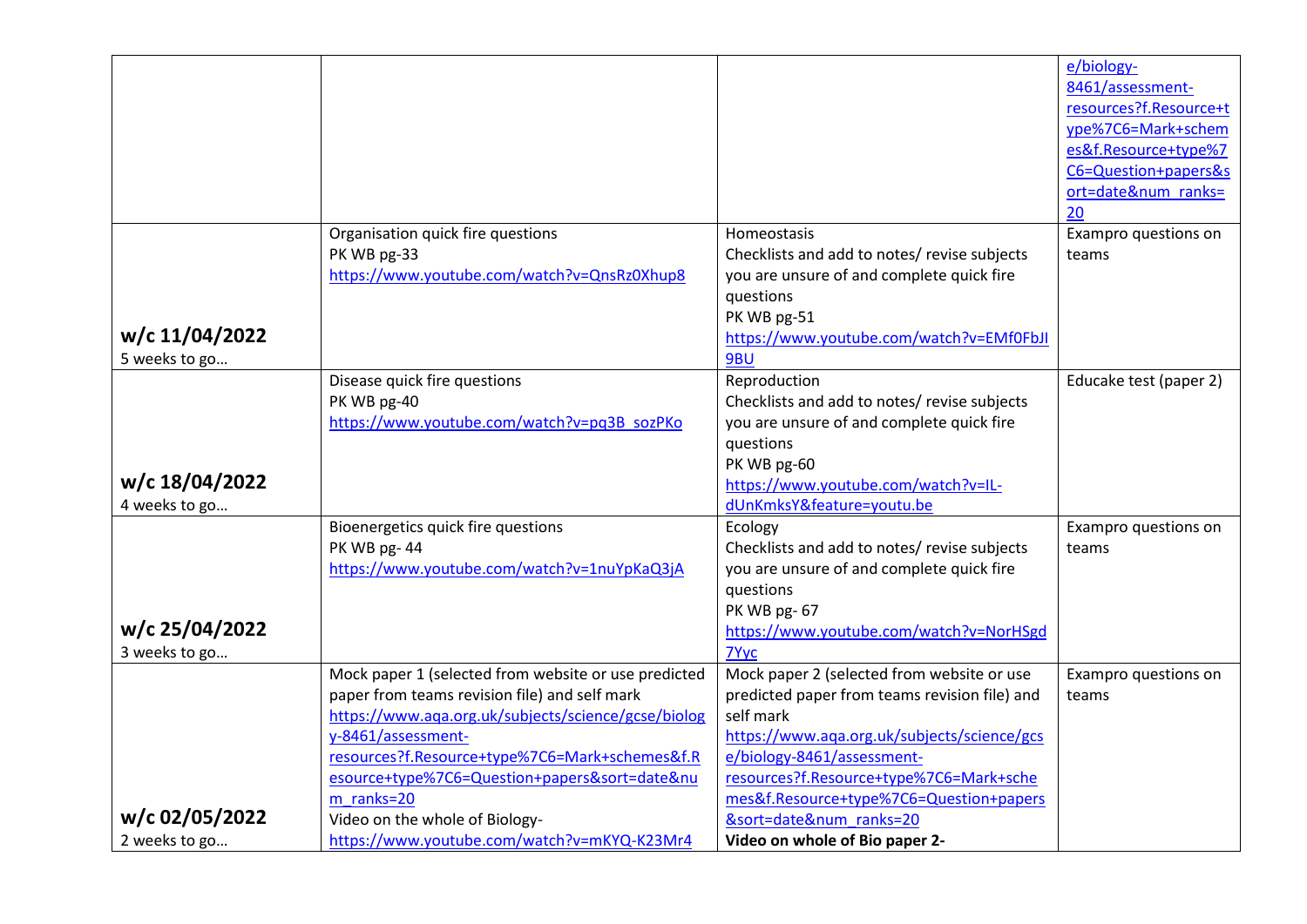|                |                                                                                                                                                                                                                                                                                                                                                                                                     | https://www.youtube.com/watch?v=Uqti-                                                                                                                                                                                                                                                                                                                                                                            |                               |
|----------------|-----------------------------------------------------------------------------------------------------------------------------------------------------------------------------------------------------------------------------------------------------------------------------------------------------------------------------------------------------------------------------------------------------|------------------------------------------------------------------------------------------------------------------------------------------------------------------------------------------------------------------------------------------------------------------------------------------------------------------------------------------------------------------------------------------------------------------|-------------------------------|
| w/c 09/05/2022 | Another mock paper 1 (selected from website or use<br>predicted paper from teams revision file) and self<br>mark<br>https://www.aqa.org.uk/subjects/science/gcse/biolog<br>y-8461/assessment-<br>resources?f.Resource+type%7C6=Mark+schemes&f.R<br>esource+type%7C6=Question+papers&sort=dateν<br>m ranks=20<br><b>Quick fire questions paper 1-</b><br>https://www.youtube.com/watch?v=Oq-79mTaHHw | xPnT-8<br>Another mock paper 2 (selected from website<br>or use predicted paper from teams revision<br>file) and self mark<br>https://www.aqa.org.uk/subjects/science/gcs<br>e/biology-8461/assessment-<br>resources?f.Resource+type%7C6=Mark+sche<br>mes&f.Resource+type%7C6=Question+papers<br>&sort=date# ranks=20<br><b>Quick fire questions paper 2-</b><br>https://www.youtube.com/watch?v=pPqVf5N<br>2dT0 | Exampro questions on<br>teams |
| 1 weeks to go  |                                                                                                                                                                                                                                                                                                                                                                                                     |                                                                                                                                                                                                                                                                                                                                                                                                                  |                               |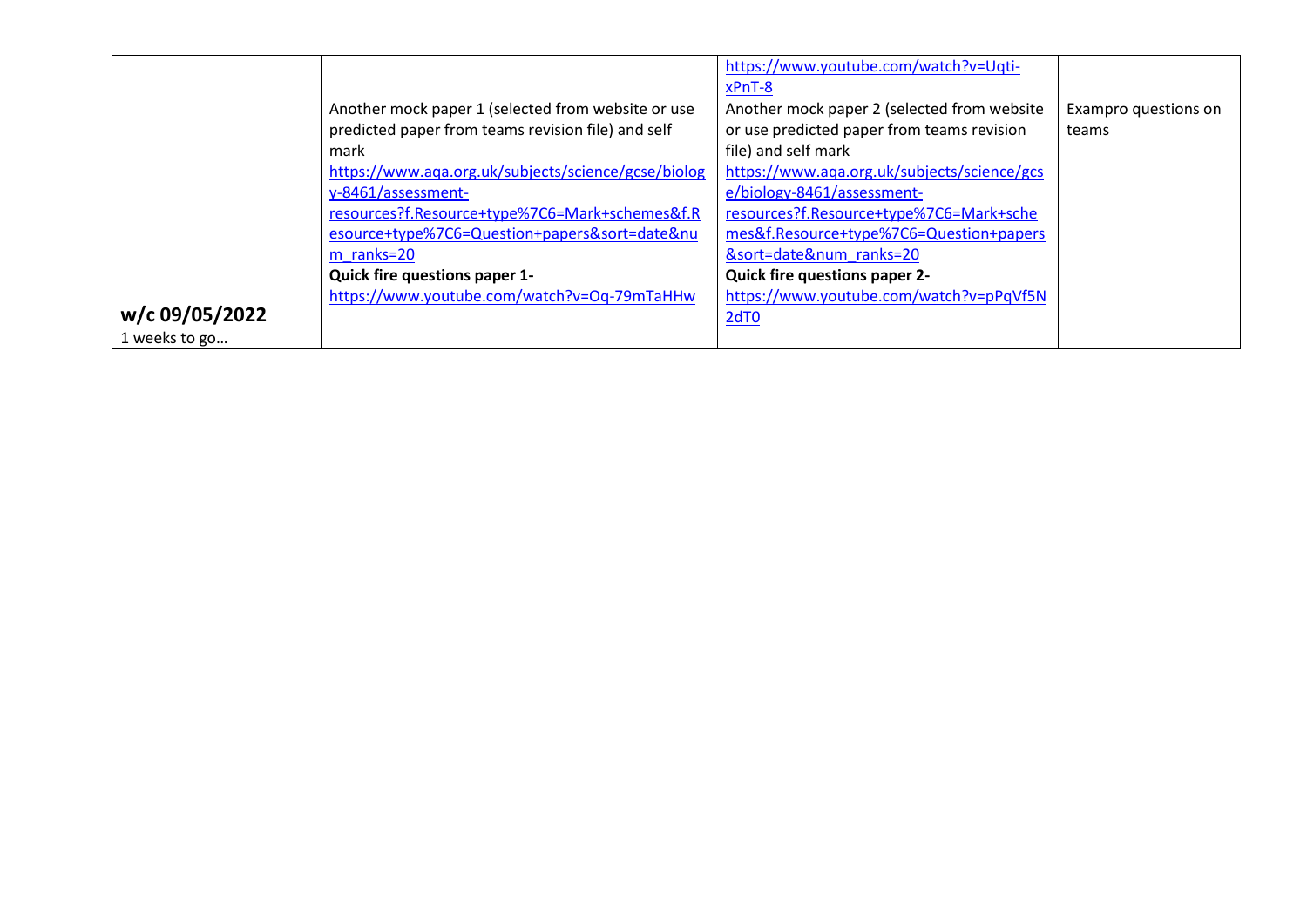## **Triple Science – AQA GCSE Chemistry**

*Exampro questions for each topic are loaded into your Teams page under 'Exampro countdown to exams' in the 'Revision Resources' file.*

|                                  | Revision topic $1 - 1$ hour                                                                                                                                                                                                                                                                                                                                     | Revision topic $2 - 1$ hour                                                                                                                                                                                                                                                                                                                                     | <b>Optional Extra</b>           |
|----------------------------------|-----------------------------------------------------------------------------------------------------------------------------------------------------------------------------------------------------------------------------------------------------------------------------------------------------------------------------------------------------------------|-----------------------------------------------------------------------------------------------------------------------------------------------------------------------------------------------------------------------------------------------------------------------------------------------------------------------------------------------------------------|---------------------------------|
| w/c 07/02/2022<br>14 weeks to go | Atomic structure and Periodic table (paper 1)<br>Properties of elements, compounds, mixtures.<br>Separation techniques. History of the atom, atomic<br>structure, electron configuration. The periodic<br>table. Noble gases, group 1, group 7 and transition<br>metals.<br>PK workbook (on teams) pages 89 - 95<br>https://www.youtube.com/watch?v=bgyuXU97jal | Measuring rates of reaction using graphs.<br>Investigating rates of reaction by experiment.<br>Factors affecting rate and the collision theory.<br>Reversible reactions. Equilibrium and Le Chatelier's<br>principle. Effects of changing concentration,<br>pressure and temperature.<br>PK WB 116-119<br>https://www.youtube.com/watch?v=7i90fiz9SmY           | Exampro questions (on<br>teams) |
| w/c 14/02/2022<br>13 weeks to go | States of matter. Ions and ionic bonding, properties<br>of ionic compounds. Covalent bonding in simple<br>molecules and giant covalent structures. Metallic<br>bonding and properties of metals including alloys.<br>Fullerenes and graphene. Nanoparticles.<br>PK WB 96-101<br>https://www.youtube.com/watch?v=9bbCFUyluWg<br>&feature=youtu.be                | Hydrocarbons and the alkane family.<br>Fractional distillation of crude oil including viscosity,<br>flammability and boiling point changes. Complete<br>and incomplete combustion. Cracking using steam<br>or a catalyst. Testing for alkenes using bromine<br>water.<br>PK WB 120-126<br>https://www.youtube.com/watch?v=ZeUNWY7YDA<br>$\overline{\mathbf{o}}$ | Exampro                         |
| w/c 21/02/2022<br>12 weeks to go | Conservation of mass. Relative atomic and<br>molecular mass. Moles and Avogadro's number.<br>Balancing equations. Reacting masses and<br>calculation of percentage yield. Atom economy.<br>Calculating concentration. Titrations, including the<br>calculation. Volumes of Gases.<br>PK WB 102-105<br>https://www.youtube.com/watch?v=WqhZBnR743I               | Structure, combustion and reactions of alkenes.<br>Structure, uses and reactions of alcohols. Making<br>alcohol by fermentation or hydration of ethene.<br>Structure and reactions of carboxylic acids. Names<br>and structure of esters.<br>PK WB 120-126<br>https://www.youtube.com/watch?v=ZeUNWY7YDA<br>$\overline{\mathbf{o}}$                             | Exampro                         |
| w/c 28/03/2022<br>11 weeks to go | The reactivity series and displacement reactions.<br>Extraction of metals using reduction and<br>electrolysis. Ionic half equations and reduction and                                                                                                                                                                                                           | Addition polymerisation using alkenes as<br>monomers.eg. ethene to polyethene.<br>Condensation polymerisation using 2 functional<br>groups eg making polyesters from diols and                                                                                                                                                                                  | Exampro                         |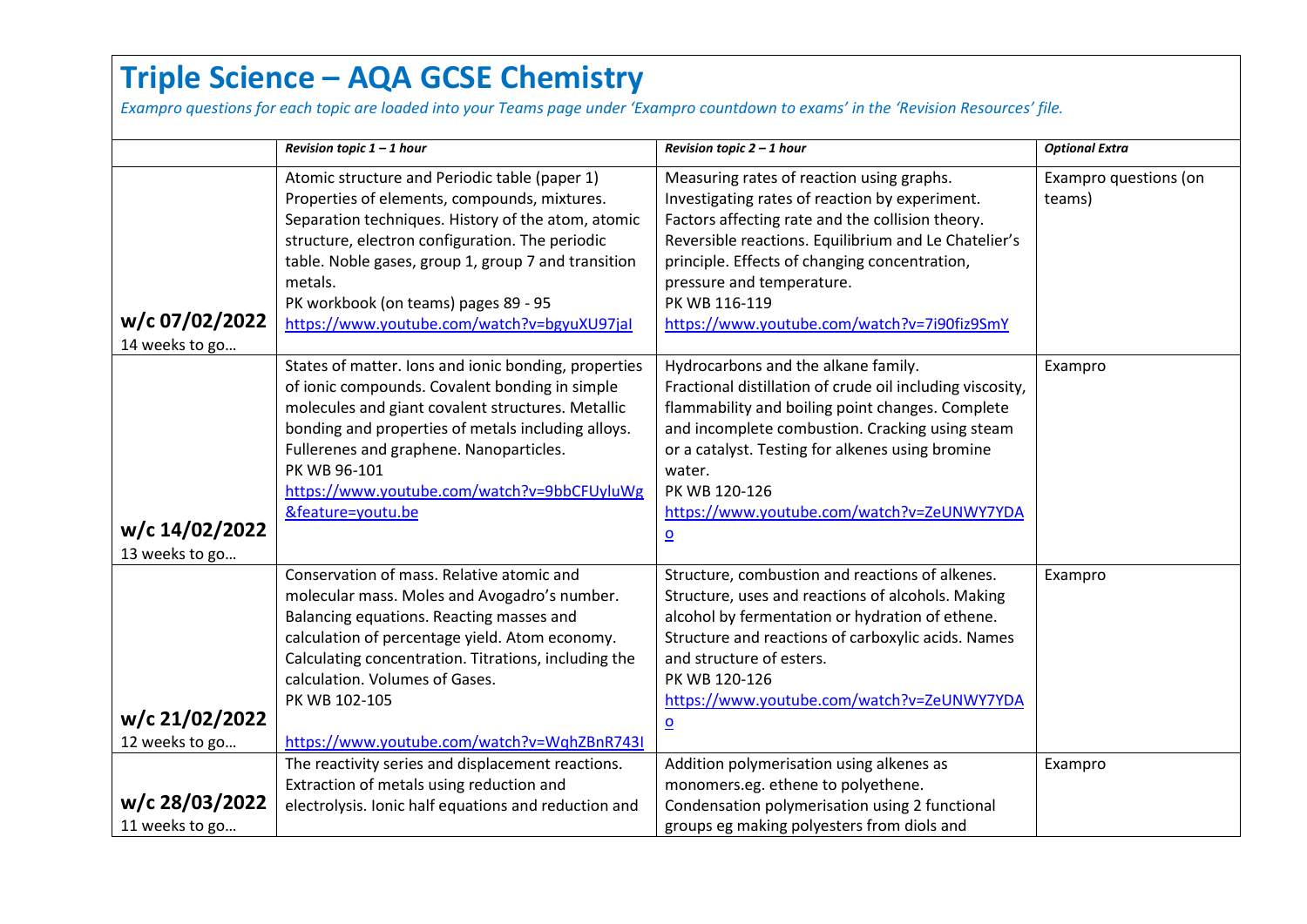|                | oxidation. Making salts. The pH scale and hydrogen    | dicarboxylic acids. Structure of DNA. Structure of |                                                   |
|----------------|-------------------------------------------------------|----------------------------------------------------|---------------------------------------------------|
|                | ions. Neutralisation. Strong and weak acids.          | amino acids and formation of proteins.             |                                                   |
|                | PK WB 106-110                                         | PK WB 120-126                                      |                                                   |
|                | https://www.youtube.com/watch?v=KTmXEliU Go           | https://www.youtube.com/watch?v=ZeUNWY7YDA         |                                                   |
|                |                                                       | $\overline{\mathbf{o}}$                            |                                                   |
|                | Electrolysis and the movement of ions in a molten     | Pure substances and mixtures. Formulations.        | Mock paper 1 practice                             |
|                | ionic compound. Balanced half equations.              | Separating mixtures using chromatography.          | from website:                                     |
|                | Extraction of aluminium. Electrolysing solutions -    | Tests for gases. Using flame tests or NaOH to test | https://www.aqa.org.uk/s                          |
|                | which ion is discharged. Testing for gases.           | for positive ions including equations. Testing for | ubjects/science/gcse/che                          |
|                | PK WB 106-110                                         | negative ions. Use of instrumental methods such as | mistry-8462/assessment-                           |
|                | https://www.youtube.com/watch?v=KTmXEliU Go           | flame emission spectroscopy.                       | resources?f.Resource+typ                          |
|                |                                                       | PK WB 127-130                                      | e%7C6=Mark+schemes&f.                             |
| w/c 07/03/2022 |                                                       | https://www.youtube.com/watch?v=YyUQiUddBA4        | Resource+type%7C6=Ques<br>tion+papers&sort=date&n |
| 10 weeks to go |                                                       |                                                    | um ranks=20                                       |
|                | Energy changes in exothermic and endothermic          | Gases in the atmosphere, how they have changed     | Mock paper 2 practice                             |
|                | reactions and reaction profiles for each. Calculating | over time, greenhouse gases, global warming,       | from website                                      |
|                | bond enthalpies and the overall energy change.        | atmospheric pollution and the carbon footprint.    | https://www.aqa.org.uk/s                          |
|                | Simple cells, rechargeable and non-rechargeable       | PK WB 131-134                                      | ubjects/science/gcse/che                          |
|                | batteries. Hydrogen fuel cells and their half         | https://www.youtube.com/watch?v=gxCRsqXZzeU        | mistry-8462/assessment-                           |
|                | equations.                                            | &feature=youtu.be                                  | resources?f.Resource+typ                          |
|                | PK WB 111-114                                         |                                                    | e%7C6=Mark+schemes&f.                             |
|                | https://www.youtube.com/watch?v=L7829UGifpM           |                                                    | Resource+type%7C6=Ques                            |
| w/c 14/03/2022 | $&t=2s$                                               |                                                    | tion+papers&sort=date&n                           |
| 9 weeks to go  |                                                       |                                                    | um_ranks=20                                       |
|                | Full paper 1 practise (either on Microsoft teams or   | Finite and renewable resources, potable water,     | Exampro                                           |
|                | from AQA website below)                               | purifying water, waste water treatment, extracting |                                                   |
|                | https://www.aqa.org.uk/subjects/science/gcse/co       | metals using bioleaching and phytomining. Life     |                                                   |
|                | mbined-science-trilogy-8464/assessment-               | cycle assessments. Reduce, reuse and recycle.      |                                                   |
|                | resources?f.Resource+type%7C6=Mark+schemes&f.         | PK WB 135-138                                      |                                                   |
|                | Resource+type%7C6=Question+papers&sort=date&          | https://www.youtube.com/watch?v=KyVf2bVLI08&       |                                                   |
| w/c 21/03/2022 | num ranks=20                                          | feature=youtu.be                                   |                                                   |
| 8 weeks to go  |                                                       |                                                    |                                                   |
|                | Atomic structure                                      | Preventing corrosion. Properties of alloys.        | Exampro                                           |
| w/c 28/03/2022 | Recap your notes and questions, answer quick fire     | Composition of glass, ceramics and composites.     |                                                   |
| 7 weeks to go  | questions on PK workbook 92-93                        | Properties of polymers                             |                                                   |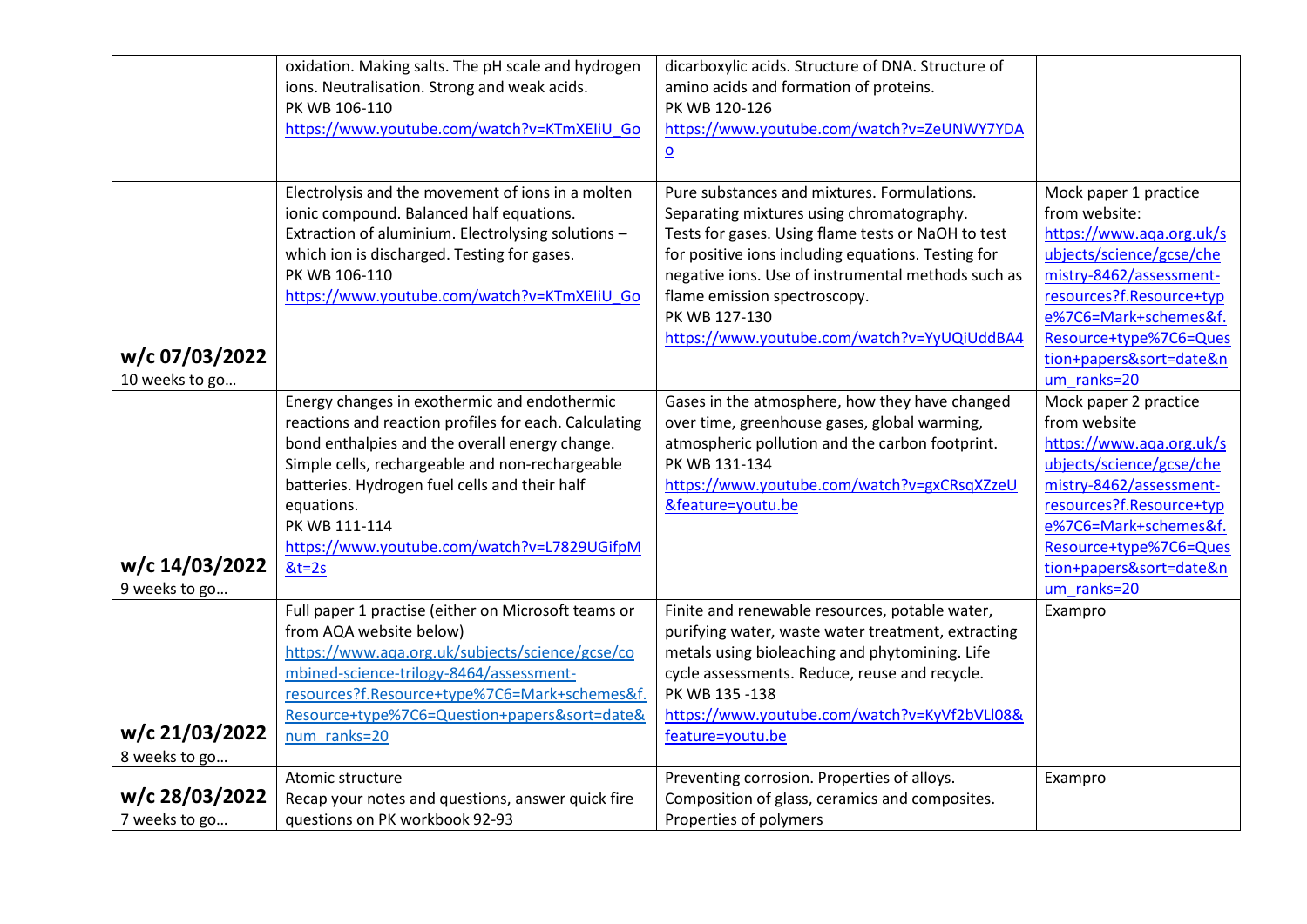|                                 | https://www.youtube.com/watch?v=mjlIPJ_c018&f<br>eature=youtu.be                                                                                                                       | The Haber process and the equilibrium conditions<br>required. Making and using NPK fertilisers.<br>PK WB 135-138<br>https://www.youtube.com/watch?v=KyVf2bVLI08&<br>feature=youtu.be                                                                                                          |                                                  |
|---------------------------------|----------------------------------------------------------------------------------------------------------------------------------------------------------------------------------------|-----------------------------------------------------------------------------------------------------------------------------------------------------------------------------------------------------------------------------------------------------------------------------------------------|--------------------------------------------------|
| w/c 04/04/2022<br>6 weeks to go | <b>Bonding</b><br>Recap your notes and questions, answer quick fire<br>questions on PK workbook 99-100<br>https://www.youtube.com/watch?v=9bbCFUyluWg<br>&feature=youtu.be             | Full paper 2 practise (either on Microsoft teams or<br>from AQA website below)<br>https://www.aqa.org.uk/subjects/science/gcse/co<br>mbined-science-trilogy-8464/assessment-<br>resources?f.Resource+type%7C6=Mark+schemes&f.<br>Resource+type%7C6=Question+papers&sort=date&<br>num ranks=20 | Exampro                                          |
| w/c 11/04/2022<br>5 weeks to go | <b>Quantitative Chemistry</b><br>Recap your notes and questions, answer quick fire<br>questions on PK workbook 104<br>https://www.youtube.com/watch?v=8uqWdmIKd7c<br>&feature=youtu.be | Rates of reaction<br>Recap your notes and questions, answer quick fire<br>questions on PK workbook 118<br>https://www.youtube.com/watch?v=C-<br>tHYZwisNs&feature=youtu.be                                                                                                                    | Exampro                                          |
| w/c 18/04/2022<br>4 weeks to go | Chemical changes<br>Recap your notes and questions, answer quick fire<br>questions on PK workbook 109<br>https://www.youtube.com/watch?v=7Nrma6v0A8I<br>&feature=youtu.be              | <b>Organic Chemistry and Polymers</b><br>Recap your notes and questions, answer quick fire<br>questions on PK workbook 124-125<br>https://www.youtube.com/watch?v=sE2DP0x48kE<br>&feature=youtu.be                                                                                            | Retry your mock paper 1<br>(from 10 weeks to go) |
| w/c 25/04/2022<br>3 weeks to go | Energy changes<br>Recap your notes and questions, answer quick fire<br>questions on PK workbook 113<br>https://www.youtube.com/watch?v=PQtjfRolMAE&<br>feature=youtu.be                | Chemical Analysis and Chemistry of the atmosphere<br>Recap your notes and questions, answer quick fire<br>questions on PK workbook 129 &133<br>https://www.youtube.com/watch?v=vMKAHdoc-<br>g0&feature=youtu.be<br>https://www.youtube.com/watch?v=DznhhA2QHU<br>g&feature=youtu.be           | Retry mock paper 2 (from<br>9 weeks to go)       |
| w/c 02/05/2022<br>2 weeks to go | Chemistry paper 1 (whole)<br>https://www.youtube.com/watch?v=MpQ-<br>3YAwNhl                                                                                                           | Using resources<br>Recap your notes and questions, answer quick fire<br>questions on PK workbook 137                                                                                                                                                                                          | Exampro long answer<br>questions                 |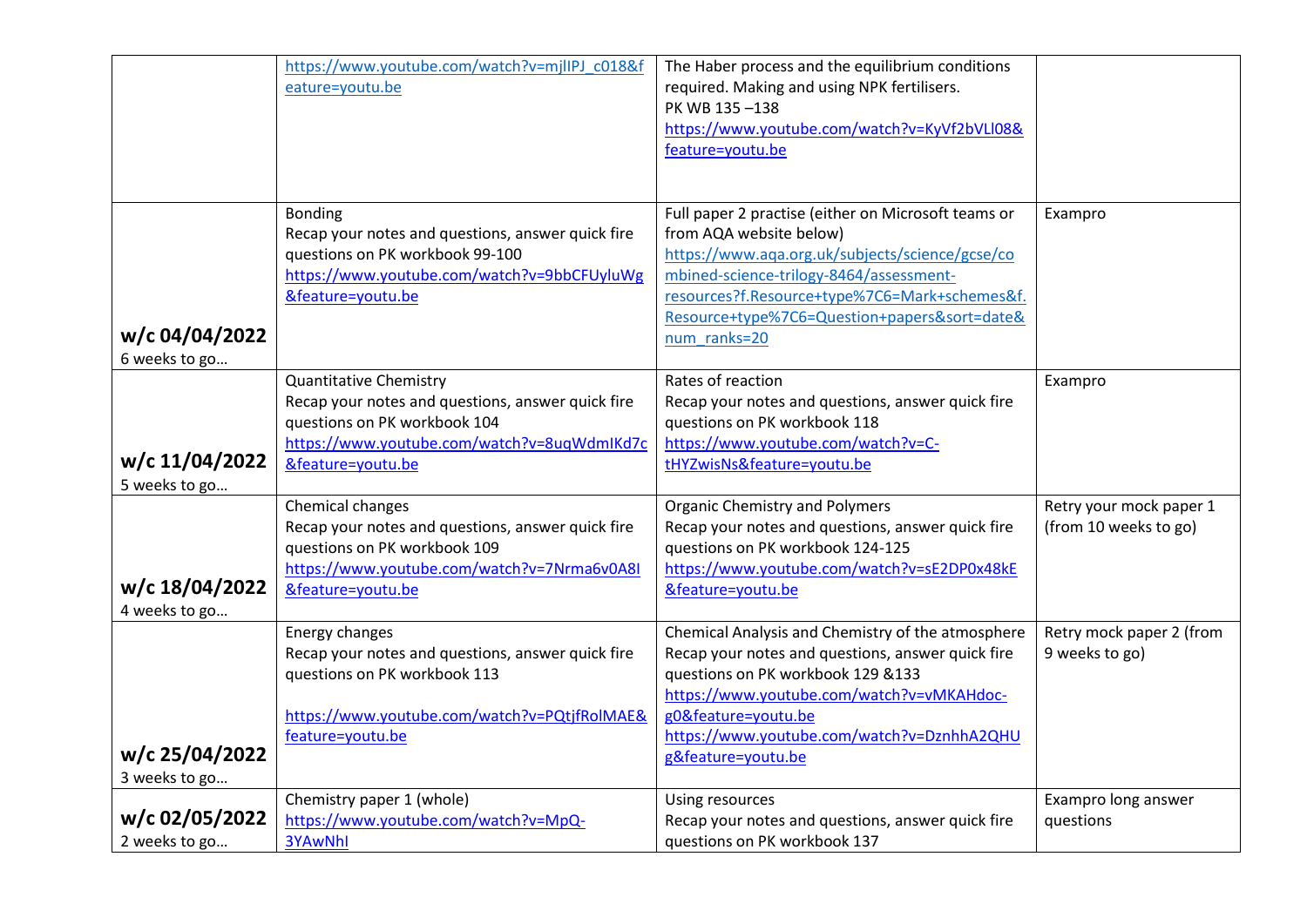|                                 | <b>Quick fire Questions</b><br>https://www.youtube.com/watch?v=jrxM1Jdv2LM<br>Full paper 1 practise (either on Microsoft teams or<br>from AQA website below)<br>https://www.aqa.org.uk/subjects/science/gcse/co<br>mbined-science-trilogy-8464/assessment-<br>resources?f.Resource+type%7C6=Mark+schemes&f.<br>Resource+type%7C6=Question+papers&sort=date&<br>num ranks=20 | https://www.youtube.com/watch?v=xBUXqfa2gHo<br>&feature=youtu.be<br>Chemistry paper 2 (whole)<br>https://www.youtube.com/watch?v= HJu8WTtZJU<br><b>Quick fire Questions</b><br>https://www.youtube.com/watch?v=RgeaVWnZ4fo                                                                    |                                         |
|---------------------------------|-----------------------------------------------------------------------------------------------------------------------------------------------------------------------------------------------------------------------------------------------------------------------------------------------------------------------------------------------------------------------------|-----------------------------------------------------------------------------------------------------------------------------------------------------------------------------------------------------------------------------------------------------------------------------------------------|-----------------------------------------|
| w/c 09/05/2022<br>1 weeks to go | Full paper 1 practise (either on Microsoft teams or<br>from AQA website below)<br>https://www.aqa.org.uk/subjects/science/gcse/co<br>mbined-science-trilogy-8464/assessment-<br>resources?f.Resource+type%7C6=Mark+schemes&f.<br>Resource+type%7C6=Question+papers&sort=date&<br>num ranks=20                                                                               | Full paper 2 practise (either on Microsoft teams or<br>from AQA website below)<br>https://www.aqa.org.uk/subjects/science/gcse/co<br>mbined-science-trilogy-8464/assessment-<br>resources?f.Resource+type%7C6=Mark+schemes&f.<br>Resource+type%7C6=Question+papers&sort=date&<br>num ranks=20 | Exampro required<br>practical questions |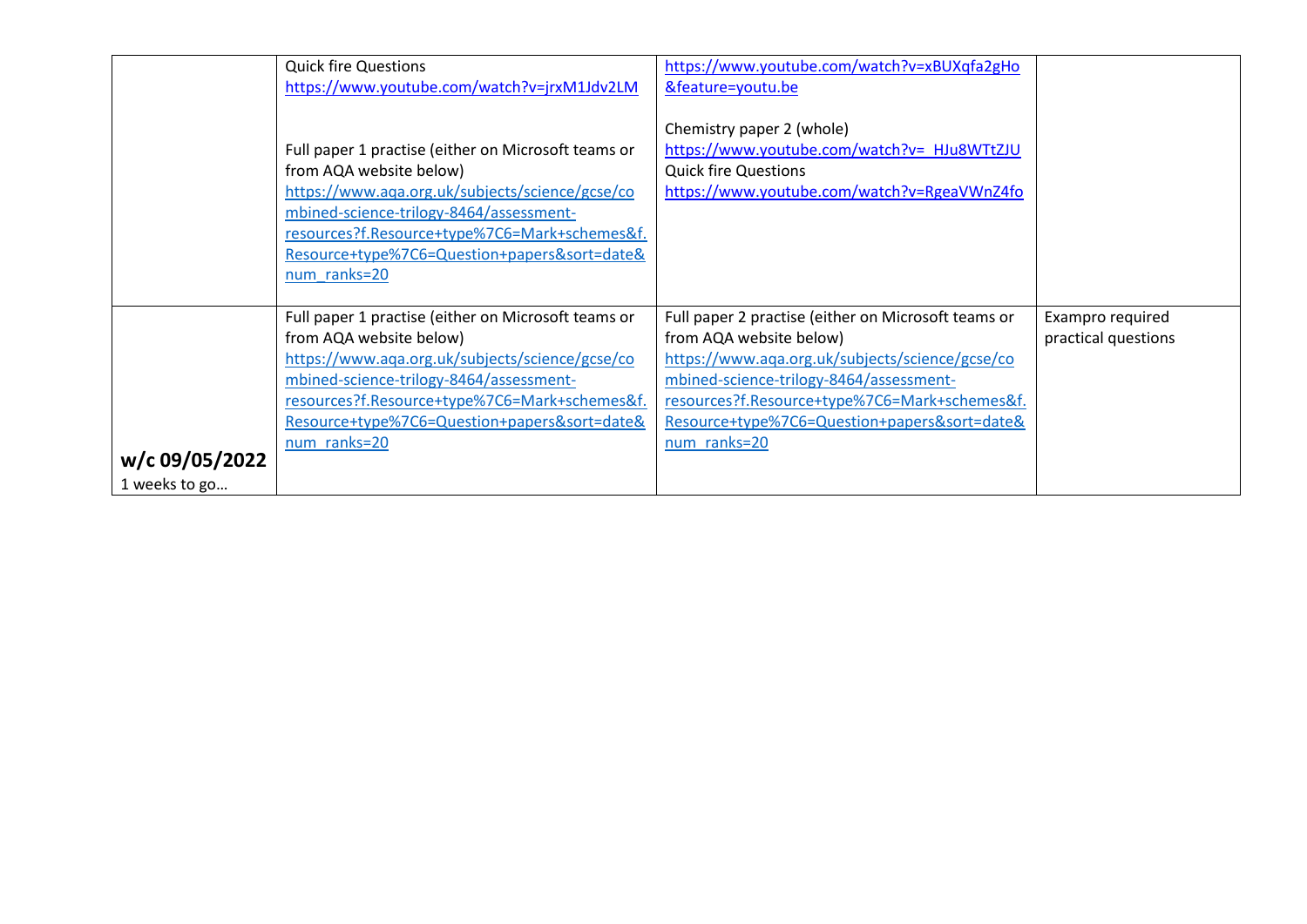## **Triple Science – AQA GCSE Physics**

*Exampro questions for each topic are loaded into your Teams page under 'Exampro countdown to exams' in the 'Revision Resources' file.*

|                                        | Paper $1 - 1$ hour                                                                                                                                                                                                          | Paper 2 - 1 hour                                                                                                                                                                                                                                                                                                                                                                          | <b>Optional Extra</b>                                                                                                                                                                                                                                       |
|----------------------------------------|-----------------------------------------------------------------------------------------------------------------------------------------------------------------------------------------------------------------------------|-------------------------------------------------------------------------------------------------------------------------------------------------------------------------------------------------------------------------------------------------------------------------------------------------------------------------------------------------------------------------------------------|-------------------------------------------------------------------------------------------------------------------------------------------------------------------------------------------------------------------------------------------------------------|
| w/c<br>07/02/2022<br>14 weeks to<br>go | Energy topic- energy types,<br>equations, dissipation, efficiency,<br>energy and power<br>Primrose kitten workbook (in<br>revision folder on Teams) pages-<br>151-158<br>https://www.youtube.com/watch?v<br>$=$ tDkBhy-Y1Z8 | Forces- scalar and vector, resultant, moments, levers,<br>equilibrium, parallelogram of forces, resolution of forces<br>PK WB pgs 173-181<br>https://www.youtube.com/watch?v=Rz4XBSKNGXg&t=2s<br>https://www.youtube.com/watch?v=8RI2_gJy0L0<br>https://www.youtube.com/watch?v=P1ISWWUkMdQ<br>https://www.youtube.com/watch?v=uwzhXL0vp1w<br>https://www.youtube.com/watch?v=5kJBi2_BAPs | Exampro questions on teams                                                                                                                                                                                                                                  |
| w/c<br>14/02/2022<br>13 weeks to<br>go | Electricity (cricuits, components,<br>rules of series and parallel, static<br>electricity, electric fields), resistance<br>PK workbook Pgs- 159-164<br>https://www.youtube.com/watch?v<br>=jSA4WaLSVEA                      | Wave properties-types, refraction, reflection, seismic<br>waves, sound waves, ultrasound, light- reflection,<br>refraction, colour<br>PK WB-182-188<br>https://www.youtube.com/watch?v=9JPNVJ LC3E&t=3s<br>https://www.youtube.com/watch?v=ITe6snlZBp8<br>https://www.youtube.com/watch?v=3qCmEHRFRH8<br>https://www.youtube.com/watch?v=0JzscbSaabM                                      | Exampro questions on teams                                                                                                                                                                                                                                  |
| w/c<br>21/02/2022<br>12 weeks to<br>go | Molecules and matter (particles,<br>density SLH, pressure)<br>PK workbook pages- 164-168<br>https://www.youtube.com/watch?v<br>=cZz9oGgJOL0                                                                                 | Wave properties- Lenses, uses lenses, EM spectrum,<br>communications, uses of the waves<br>PK WB 182-188<br>https://www.youtube.com/watch?v=9JPNVJ LC3E&t=3s<br>https://www.youtube.com/watch?v=L0iivb-acqU<br>https://www.youtube.com/watch?v=xmE54tohTsc<br>https://www.youtube.com/watch?v=KNUcS4NaqDw                                                                                 | Exampro questions on teams                                                                                                                                                                                                                                  |
| w/c<br>28/03/2022<br>11 weeks to<br>go | Molecules-radioactivity types, the<br>nucleus, half life, equations for<br>radiation, using radiation, fission,<br>fusion<br>PK workbook pgs-168-171<br>https://www.youtube.com/watch?v<br>$= cZz9oGgJOLO$                  | Forces- Speed and distance graph, velocity, acceleration,<br>velocity time graphs, acceleration.<br>PK WB-173-178<br>https://www.youtube.com/watch?v=Rz4XBSKNGXg&t=2s<br>https://www.youtube.com/watch?v=09aDQcci tQ<br>https://www.youtube.com/watch?v=r5iXzDCRMsE                                                                                                                       | Mock paper 1 exam (select from the<br>website)<br>https://www.aqa.org.uk/subjects/scien<br>ce/gcse/physics-8463/assessment-<br>resources?f.Resource+type%7C6=Mark<br>+schemes&f.Resource+type%7C6=Que<br>stion+papers&sort=date# ranks=2<br>$\underline{0}$ |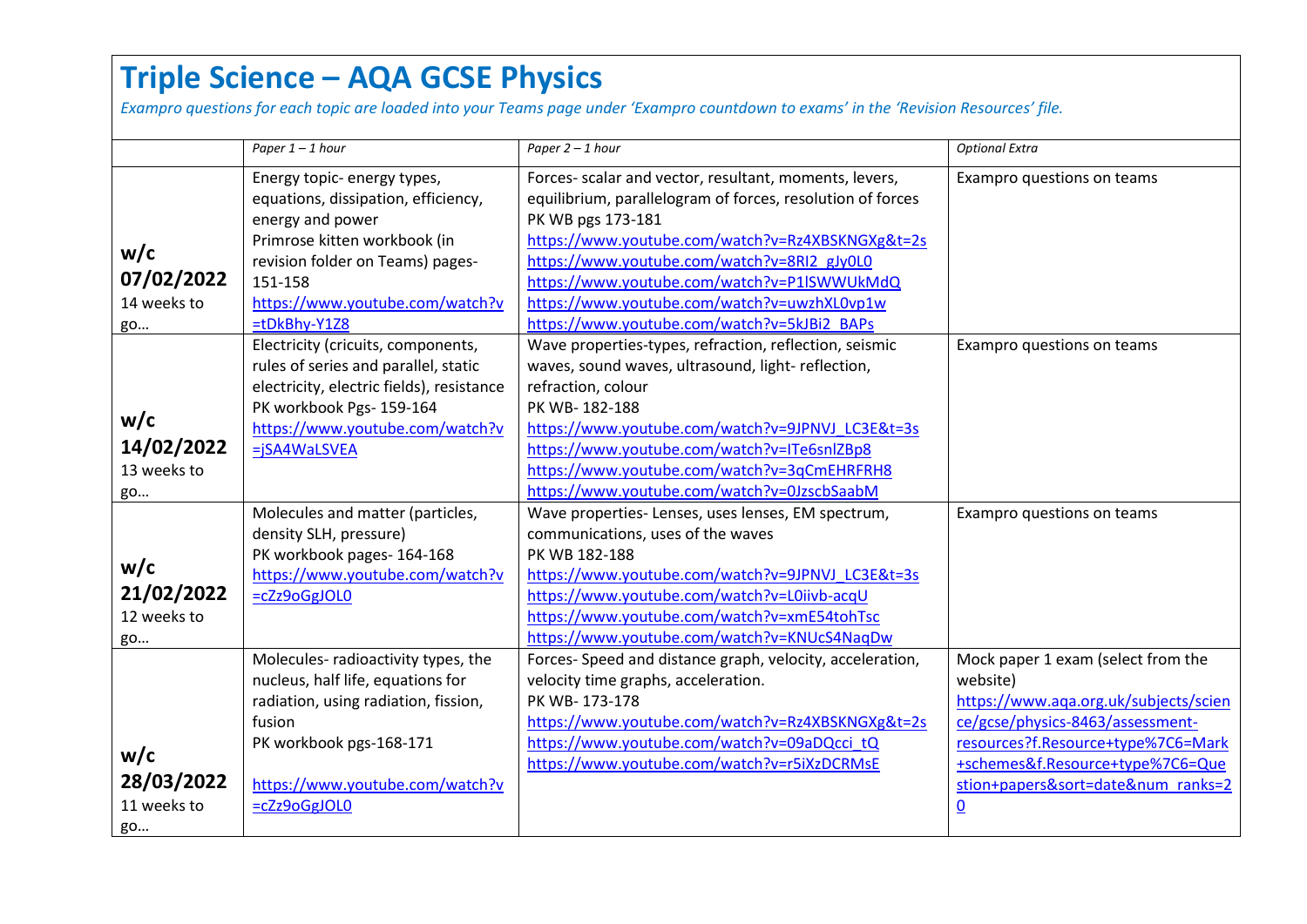|               | Energy- Specific heat capacity, IR   | Forces-conservation of momentum, safety feature,        | Exampro questions on teams            |
|---------------|--------------------------------------|---------------------------------------------------------|---------------------------------------|
|               | radiation, insulating buildings,     | pressure and surfaces, pressure and liquids             |                                       |
|               | conduction, convection               | PK WB-173-178                                           |                                       |
| w/c           | PK WB-153-158                        | https://www.youtube.com/watch?v=Rz4XBSKNGXg&t=2s        |                                       |
| 07/03/2022    | https://www.youtube.com/watch?v      | https://www.youtube.com/watch?v=YEHcQD6Hij8             |                                       |
| 10 weeks to   | $=$ tDkBhy-Y1Z8                      |                                                         |                                       |
| go            |                                      | https://www.youtube.com/watch?v=SVB6CjbTIAI             |                                       |
|               | Electricity (AC/DC current, cables   | Electromagnetism-                                       | Exampro questions on teams            |
|               | and plugs, the national grid- why do | Magnetic fields, currents, motor effects, generator, AC |                                       |
|               | we send at high voltage not high     | generator, transformers                                 |                                       |
|               | current?, power)                     | PK WB-189-194                                           |                                       |
|               | PK WB Pgs- 159-164                   | https://www.youtube.com/watch?v=mnigg3MGslY             |                                       |
|               | https://www.youtube.com/watch?v      | https://www.youtube.com/watch?v=0yYGXgkOC7w             |                                       |
| w/c           | =jSA4WaLSVEA                         | https://www.youtube.com/watch?v=GNLhSKZh-jM             |                                       |
| 14/03/2022    |                                      | https://www.youtube.com/watch?v=NjgqJahwsG0             |                                       |
| 9 weeks to go |                                      | https://www.youtube.com/watch?v=M9ytpIMB5d8             |                                       |
|               | Energy- demands, sustainable, non    | Electromagnetism-                                       | Mock paper 2 exam (select from the    |
|               | sustainable                          | Magnetic fields, currents, motor effects, generator, AC | website)                              |
|               | Notes, mindmaps, quick fire          | generator, transformers                                 |                                       |
|               | questions                            | (make more notes on the topics and finish questions and | https://www.aqa.org.uk/subjects/scien |
|               |                                      | exampro!)                                               | ce/gcse/physics-8463/assessment-      |
|               | https://www.youtube.com/watch?v      | https://www.youtube.com/watch?v=mnigg3MGslY             | resources?f.Resource+type%7C6=Mark    |
| w/c           | =tDkBhy-Y1Z8                         | https://www.youtube.com/watch?v=k1livkRjd1U             | +schemes&f.Resource+type%7C6=Que      |
|               |                                      |                                                         | stion+papers&sort=date# ranks=2       |
| 21/03/2022    |                                      |                                                         | $\underline{0}$                       |
| 8 weeks to go |                                      |                                                         |                                       |
|               | Required practicals in physics (skip | Required practicals in physics (skip to physics paper 2 | Educake test                          |
|               | to physics paper 1 pracs)            | pracs)                                                  |                                       |
| w/c           | <b>Notes</b>                         | Notes                                                   |                                       |
|               | https://www.youtube.com/watch?v      | https://www.youtube.com/watch?v= g7jpMW6jBw&list=P      |                                       |
| 28/03/2022    | = g7jpMW6jBw&list=PL7O6CcKg0Ha       | L7O6CcKg0HaGP3xojKg1d4wA6WY1Hr-49                       |                                       |
| 7 weeks to go | GP3xojKg1d4wA6WY1Hr-49               |                                                         |                                       |
|               | Energy quick fire questions PK WB    | Space and quick fire qs on space                        | Exampro questions on teams            |
| w/c           | pgs 153                              | PK WB-194-197                                           |                                       |
|               | https://www.youtube.com/watch?v      | Quick fire-195                                          |                                       |
| 04/04/2022    | =q5CwATii6OA                         | https://www.youtube.com/watch?v=Mdi0i24tNT0             |                                       |
| 6 weeks to go |                                      | https://www.youtube.com/watch?v=f3Rf1aVStlk             |                                       |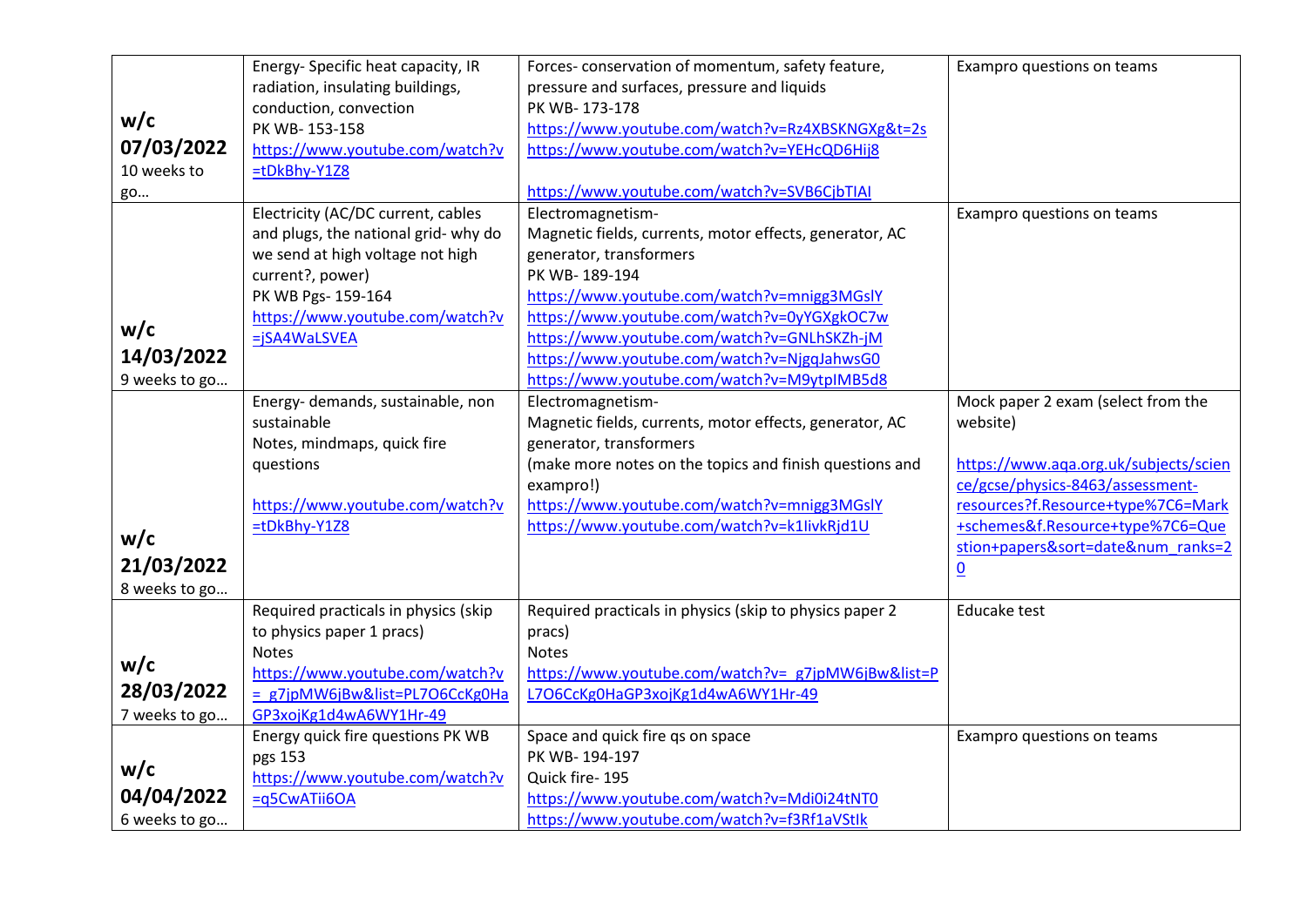|               | Electricity quick fire questions PK WB          | Quick fire qs on forces179                                  | Exampro questions on teams            |
|---------------|-------------------------------------------------|-------------------------------------------------------------|---------------------------------------|
| w/c           | pgs 162                                         | https://www.youtube.com/watch?v=jfjb1pnH8zw                 |                                       |
| 11/04/2022    | https://www.youtube.com/watch?v                 |                                                             |                                       |
| 5 weeks to go | =62RyyfKZoYg                                    |                                                             |                                       |
|               | Particles and atomic structure quick            | Quick fire qs on waves 186                                  | Mock paper 1 (retry your last paper)  |
|               | fire questions PK WB pgs 167                    | https://www.youtube.com/watch?v=AEFwEDC6DkQ                 |                                       |
| w/c           | https://www.youtube.com/watch?v                 |                                                             |                                       |
| 18/04/2022    | =z9L6zfMVk3U                                    |                                                             |                                       |
|               | https://www.youtube.com/watch?v<br>=bRzRjfvoU-E |                                                             |                                       |
| 4 weeks to go | Test on educake, go over exampro                | Quick fire qs on Electromagenetism 192                      | Mock paper 2 (retry your last paper)  |
| w/c           | questions for paper 1. Predicted                | https://www.youtube.com/watch?v=LyflUYL4FvM                 |                                       |
| 25/04/2022    | paper on revision files in teams                |                                                             |                                       |
| 3 weeks to go |                                                 |                                                             |                                       |
|               | Spend time on exampro doing long                | Spend time on exampro doing long answer questions and       | Mock paper 2 (new paper from          |
|               | answer questions and self marking               | self marking                                                | website)                              |
|               | Complete all physics checklists in the          | Complete all physics checklists in the physics paper 2 part | https://www.aqa.org.uk/subjects/scien |
|               | physics paper 1 part of PK workbook.            | of PK workbook. Consolidate notes on topics you are         | ce/gcse/physics-8463/assessment-      |
|               | Consolidate notes on topics you are             | unsure of.                                                  | resources?f.Resource+type%7C6=Mark    |
|               | unsure of.                                      | Video on whole of paper 2                                   | +schemes&f.Resource+type%7C6=Que      |
|               | Video on whole of paper 1                       |                                                             | stion+papers&sort=date# ranks=2       |
|               | https://www.youtube.com/watch?v                 | https://www.youtube.com/watch?v=X1aMXCr75Kw                 | $\underline{0}$                       |
|               | $=$ xtw-Z0nllA4                                 | Paper 2 quick fire questions                                |                                       |
|               |                                                 | https://www.youtube.com/watch?v=8aZPIgnX-2w                 |                                       |
|               |                                                 |                                                             |                                       |
| w/c           | Paper 1 quick fire questions                    |                                                             |                                       |
| 02/05/2022    | https://www.youtube.com/watch?v                 |                                                             |                                       |
| 2 weeks to go | =FosCAjZTlWs                                    |                                                             |                                       |
|               | Spend time on exampro doing long                | Spend time on exampro doing long answer questions and       | Mock paper 1 (new paper from          |
|               | answer questions and self marking               | self marking                                                | website)                              |
|               |                                                 |                                                             |                                       |
|               |                                                 |                                                             | https://www.aqa.org.uk/subjects/scien |
|               |                                                 |                                                             | ce/gcse/physics-8463/assessment-      |
| w/c           |                                                 |                                                             | resources?f.Resource+type%7C6=Mark    |
| 09/05/2022    |                                                 |                                                             | +schemes&f.Resource+type%7C6=Que      |
|               |                                                 |                                                             | stion+papers&sort=date# ranks=2       |
| 1 weeks to go |                                                 |                                                             | 0                                     |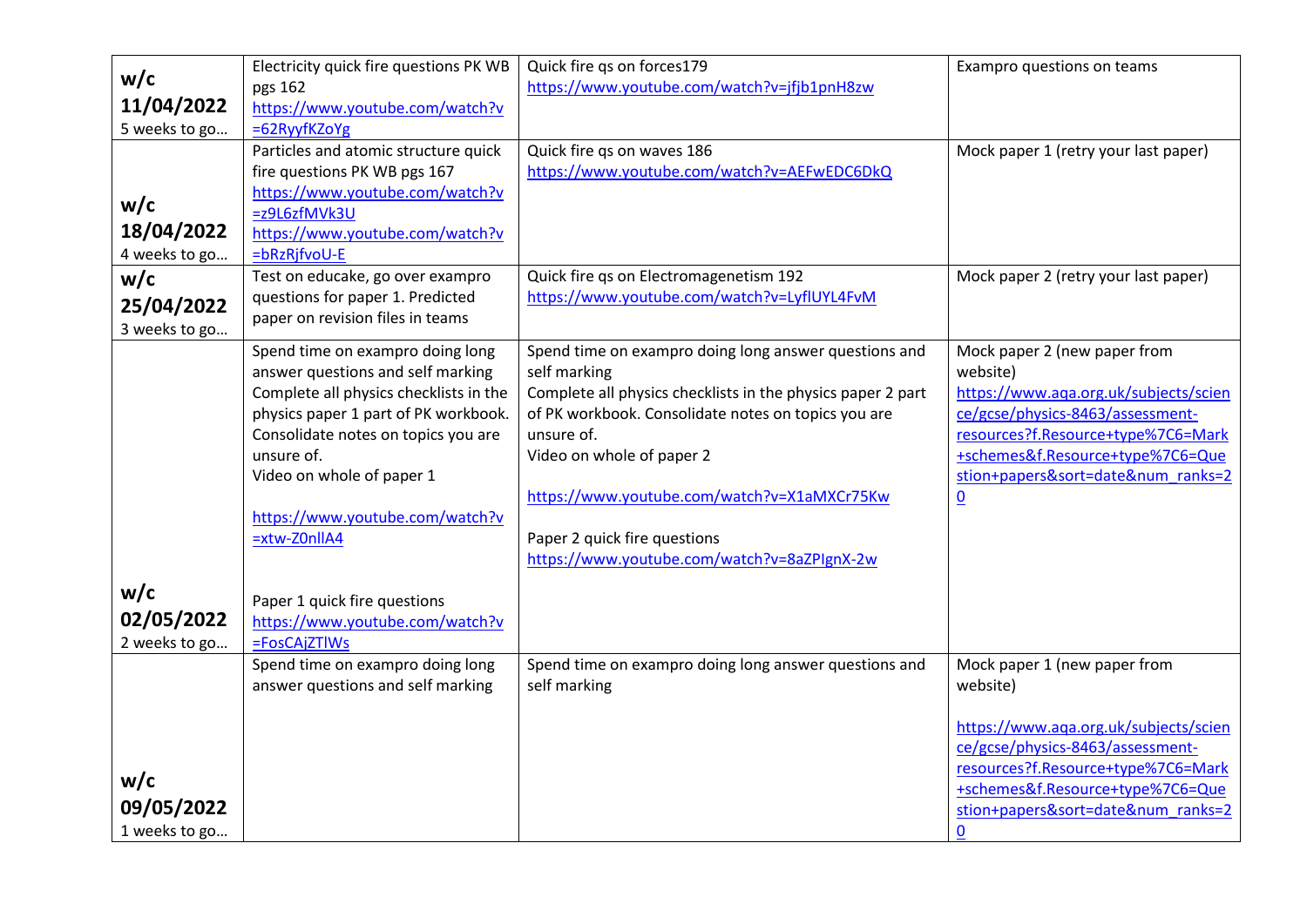# **Computer Science – OCR GCSE Computer Science**

|                | Revision topic $1 - 1$ hour                                                        | Revision topic $2 - 1$ hour                       | <b>Optional Extra</b>                                                               |
|----------------|------------------------------------------------------------------------------------|---------------------------------------------------|-------------------------------------------------------------------------------------|
|                | Systems Architecture - The CPU, including                                          | Programming - Data types,                         | https://student.craigndave.org/videos/slr1-1-                                       |
|                | registers and the FDE cycle                                                        | casting, operators, variables                     | systems-architecture                                                                |
| w/c 07/02/2022 |                                                                                    |                                                   | https://student.craigndave.org/videos/slr2-2-                                       |
| 14 weeks to go |                                                                                    |                                                   | programming-fundementals                                                            |
|                | Systems Architecture - Embedded systems                                            | Programming - Pseudocode                          | https://student.craigndave.org/videos/slr1-1-                                       |
|                |                                                                                    | challenges                                        | systems-architecture                                                                |
|                |                                                                                    |                                                   |                                                                                     |
|                |                                                                                    |                                                   | https://student.craigndave.org/videos/slr2-1-                                       |
|                |                                                                                    |                                                   | algorithms                                                                          |
|                |                                                                                    |                                                   |                                                                                     |
| w/c 14/02/2022 |                                                                                    |                                                   | https://student.craigndave.org/videos/slr2-2-                                       |
| 13 weeks to go |                                                                                    |                                                   | programming-fundementals                                                            |
|                | Memory and Storage - RAM, ROM and                                                  | Programming - Integrated                          | https://student.craigndave.org/videos/slr1-2-                                       |
|                | Cache                                                                              | development environments +                        | memory-and-storage                                                                  |
|                |                                                                                    | Translators                                       |                                                                                     |
| w/c 21/02/2022 |                                                                                    |                                                   | https://student.craigndave.org/videos/slr2-5-                                       |
| 12 weeks to go |                                                                                    |                                                   | programming-languages-and-ides                                                      |
|                | Memory and Storage - Secondary storage                                             | Programming - Pseudocode                          | https://student.craigndave.org/videos/slr1-2-                                       |
|                | and its characteristics                                                            | challenges                                        | memory-and-storage                                                                  |
|                |                                                                                    |                                                   |                                                                                     |
|                |                                                                                    |                                                   | https://student.craigndave.org/videos/slr2-1-                                       |
|                |                                                                                    |                                                   | algorithms                                                                          |
| w/c 28/03/2022 |                                                                                    |                                                   | https://student.craigndave.org/videos/slr2-2-                                       |
|                |                                                                                    |                                                   | programming-fundementals                                                            |
| 11 weeks to go |                                                                                    |                                                   |                                                                                     |
|                | Networks and the Internet - LANs, WANs,<br>client-server, peer-to-peer, topologies | <b>Programming - Defensive</b><br>design, testing | https://student.craigndave.org/videos/slr1-3-<br>computer-networks-connections-and- |
|                |                                                                                    |                                                   |                                                                                     |
|                |                                                                                    |                                                   | protocols                                                                           |
| w/c 07/03/2022 |                                                                                    |                                                   | https://student.craigndave.org/videos/slr2-3-                                       |
| 10 weeks to go |                                                                                    |                                                   | producing-robust-programs                                                           |
|                |                                                                                    |                                                   |                                                                                     |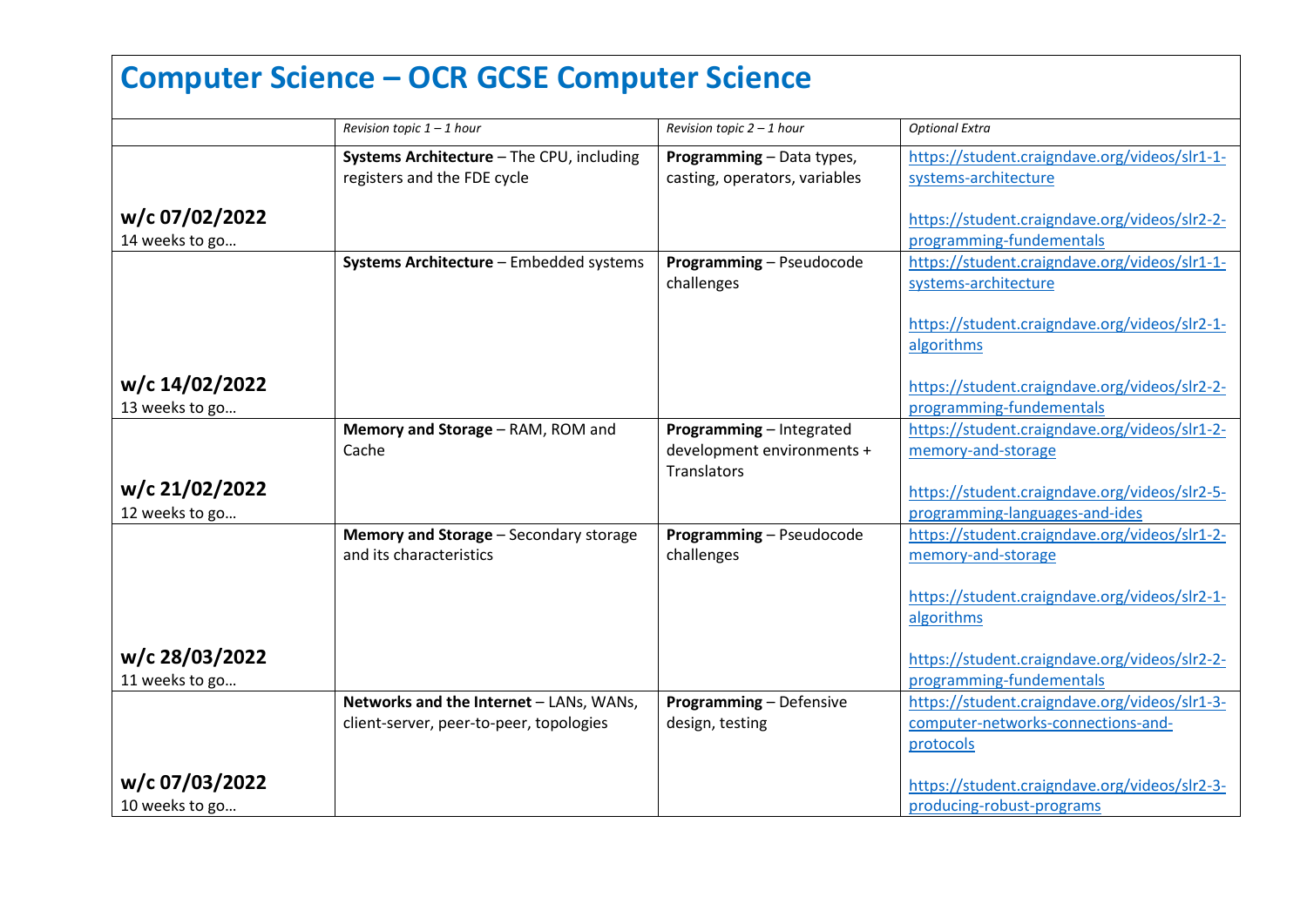|                | Networks and the Internet - Network                                  | Programming - Pseudocode            | https://student.craigndave.org/videos/slr1-3-               |
|----------------|----------------------------------------------------------------------|-------------------------------------|-------------------------------------------------------------|
|                | protocols, TCP/IP stack, the internet (inc.<br>DNS), network threats | challenges                          | computer-networks-connections-and-                          |
|                |                                                                      |                                     | protocols                                                   |
| w/c 14/03/2022 |                                                                      |                                     | https://student.craigndave.org/videos/slr2-2-               |
| 9 weeks to go  |                                                                      |                                     | programming-fundementals                                    |
|                | Network Threats - Types of threat and                                | <b>Programming - String methods</b> | https://student.craigndave.org/videos/slr1-4-               |
| w/c 21/03/2022 | preventative measures                                                |                                     | network-security                                            |
| 8 weeks to go  |                                                                      |                                     |                                                             |
|                | Software - Utilities, open source and                                | Programming - Pseudocode            | https://student.craigndave.org/videos/slr1-5-               |
|                | proprietary                                                          | challenges                          | systems-software                                            |
|                |                                                                      |                                     |                                                             |
|                |                                                                      |                                     | https://student.craigndave.org/videos/slr2-1-               |
|                |                                                                      |                                     | algorithms                                                  |
| w/c 28/03/2022 |                                                                      |                                     | https://student.craigndave.org/videos/slr2-2-               |
| 7 weeks to go  |                                                                      |                                     | programming-fundementals                                    |
|                | <b>Issues</b> - Ethical and cultural                                 | <b>Programming - Functions</b>      | https://student.craigndave.org/videos/slr1-6-               |
|                |                                                                      |                                     | ethical-legal-cultural-and-environmental-                   |
| w/c 04/04/2022 |                                                                      |                                     | concerns                                                    |
| 6 weeks to go  |                                                                      |                                     |                                                             |
|                | <b>Issues</b> - Environmental and computer                           | Programming - Pseudocode            | https://student.craigndave.org/videos/slr1-6-               |
|                | legislation                                                          | challenges                          | ethical-legal-cultural-and-environmental-                   |
|                |                                                                      |                                     | concerns                                                    |
|                |                                                                      |                                     |                                                             |
|                |                                                                      |                                     | https://student.craigndave.org/videos/slr2-1-<br>algorithms |
|                |                                                                      |                                     |                                                             |
| w/c 11/04/2022 |                                                                      |                                     | https://student.craigndave.org/videos/slr2-2-               |
| 5 weeks to go  |                                                                      |                                     | programming-fundementals                                    |
|                | Data Representation - Units, Binary and                              | <b>Programming - Arrays</b>         | https://student.craigndave.org/videos/slr1-2-               |
| w/c 18/04/2022 | Hex                                                                  |                                     | memory-and-storage                                          |
| 4 weeks to go  |                                                                      |                                     |                                                             |
|                | Data Representation - Character sets,                                | Programming - Pseudocode            | https://student.craigndave.org/videos/slr1-2-               |
| w/c 25/04/2022 | storing sounds and images                                            | challenges                          | memory-and-storage                                          |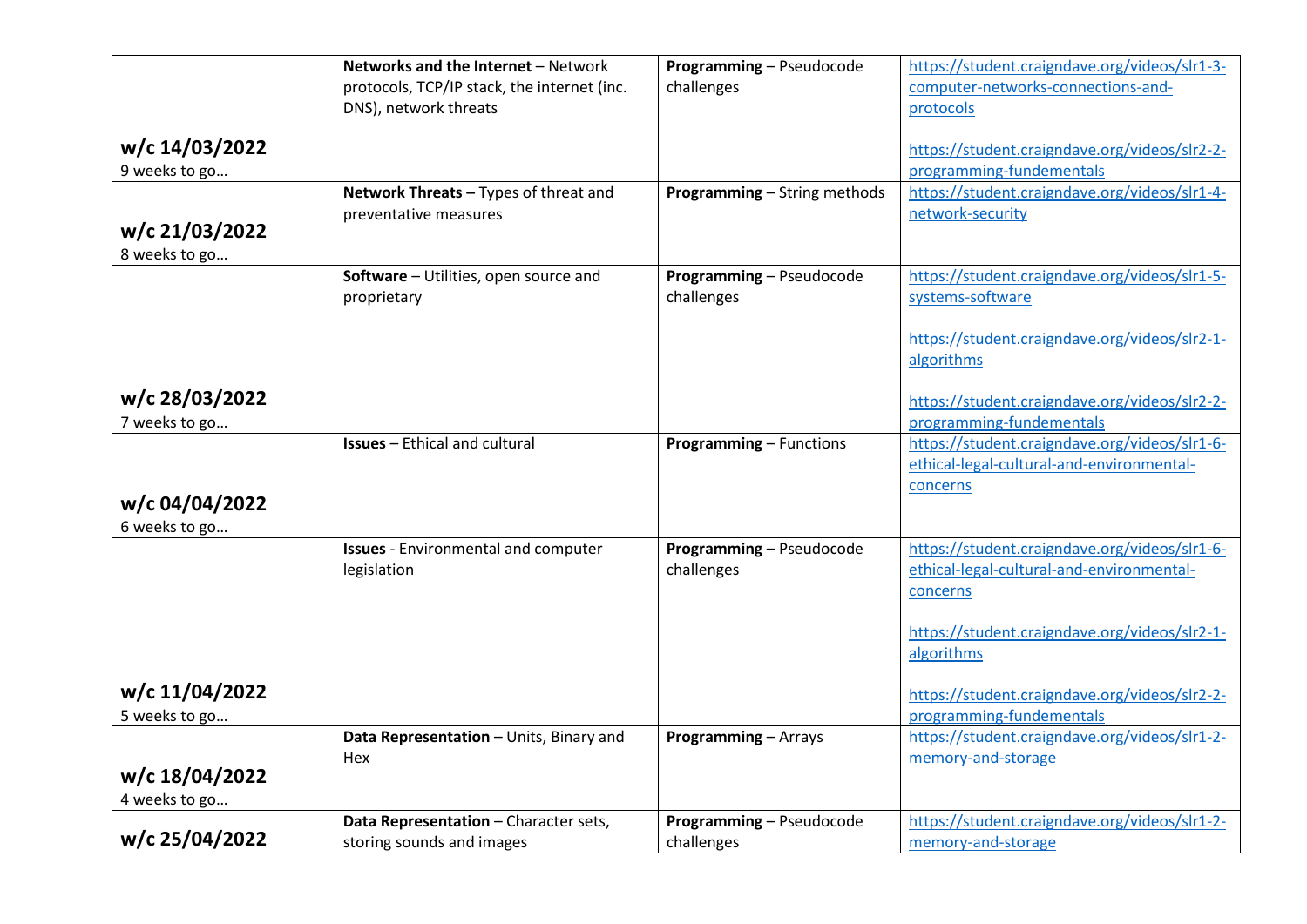| 3 weeks to go                   |                                           |                                                          | https://student.craigndave.org/videos/slr2-1-<br>algorithms<br>https://student.craigndave.org/videos/slr2-2-<br>programming-fundementals |
|---------------------------------|-------------------------------------------|----------------------------------------------------------|------------------------------------------------------------------------------------------------------------------------------------------|
|                                 | Data Representation - Compression         | <b>Programming</b> – Searching and<br>sorting algorithms | https://student.craigndave.org/videos/slr1-2-<br>memory-and-storage                                                                      |
| w/c 02/05/2022<br>2 weeks to go |                                           |                                                          | https://student.craigndave.org/videos/slr2-1-<br>algorithms                                                                              |
|                                 | Data Representation - Databases and logic | Programming - Pseudocode<br>challenges                   | https://student.craigndave.org/videos/slr2-4-<br>boolean-logic                                                                           |
|                                 |                                           |                                                          | https://student.craigndave.org/videos/slr2-1-<br>algorithms                                                                              |
| w/c 09/05/2022<br>1 weeks to go |                                           |                                                          | https://student.craigndave.org/videos/slr2-2-<br>programming-fundementals                                                                |

| <b>Geography - AQA GCSE Geography</b> |  |
|---------------------------------------|--|
|---------------------------------------|--|

|                                  | Revision topic $1 - 1$ hour                                                                                                                  | Revision topic $2 - 1$ hour                                    | <b>Optional Extra</b>                               |
|----------------------------------|----------------------------------------------------------------------------------------------------------------------------------------------|----------------------------------------------------------------|-----------------------------------------------------|
|                                  | Rivers- processes of erosion, deposition and transportation. (HASA, TSSS)<br>River landforms- waterfall formation and Ox Bow Lake formation. | Create a case study<br>revision sheet on your                  | Write up a diary<br>account of what                 |
|                                  | Pages 114-123 in the textbook                                                                                                                | <b>NEE CASE STUDY:</b><br><b>NIGERIA</b><br>Focus this week on | you did on your<br>fieldtrip to<br><b>BLACKPOOL</b> |
|                                  | <b>CASE STUDY: RIVER TEES</b>                                                                                                                | 'Exploring Nigeria'. Look<br>at it's location and the          | <b>BROOK.</b>                                       |
|                                  | https://www.bbc.co.uk/bitesize/guides/ztpkqty/revision/4                                                                                     | political, social, cultural<br>and environmental               |                                                     |
|                                  | https://www.youtube.com/watch?v=CGTplOSkhfc&t=7s<br>https://www.youtube.com/watch?v=1gyIRVgptBM                                              | background.                                                    |                                                     |
| w/c 07/02/2022<br>14 weeks to go | https://www.youtube.com/watch?v=HbGWcXxa7rc<br>https://www.youtube.com/watch?v=KviqtG2LyGY                                                   | Pages 218-221 in the<br>textbook.                              |                                                     |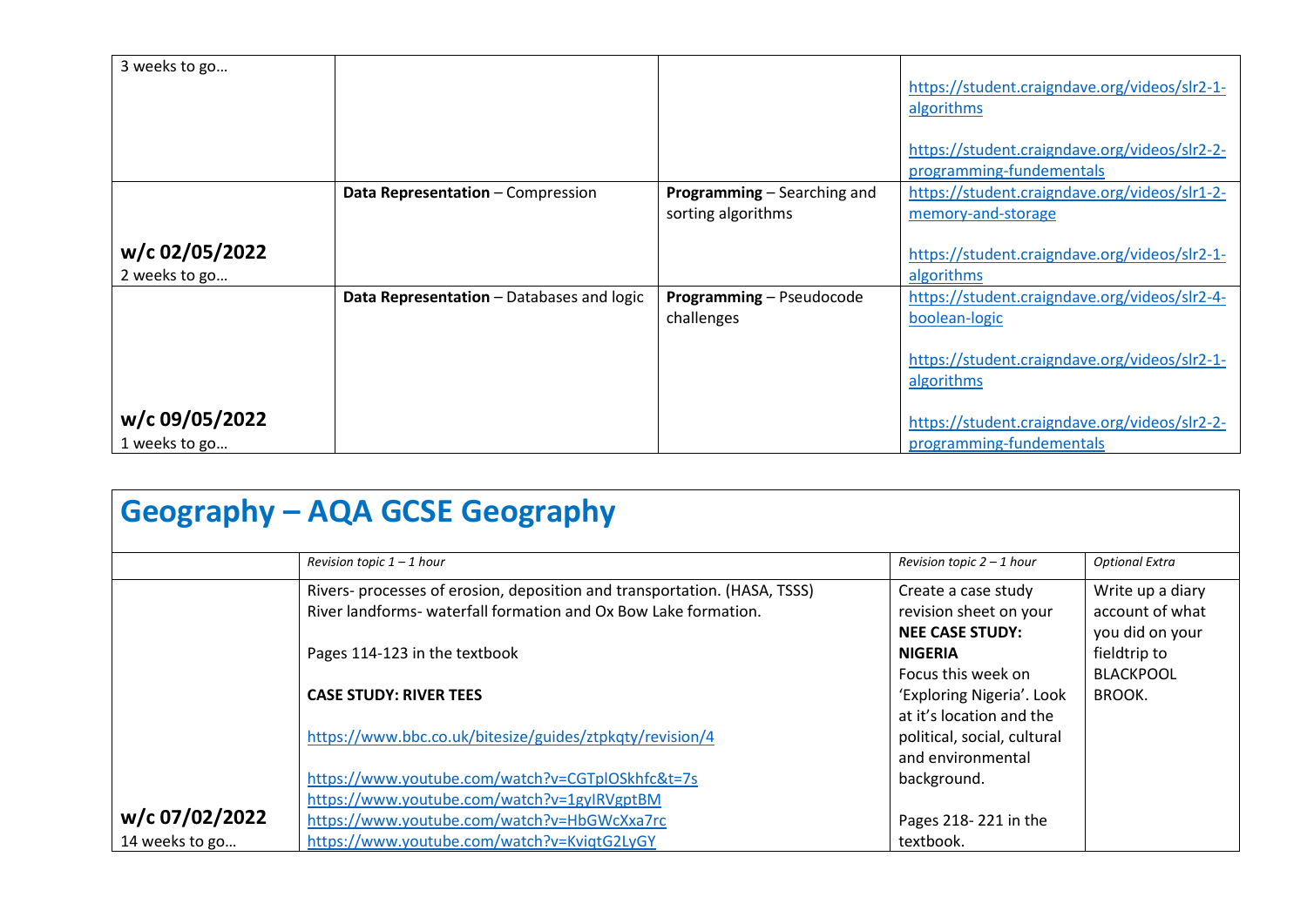|                | http://www.heanorgate.org.uk/images/Educational_Evening_2018/Geog/AQA_G        | https://www.youtube.co    |                      |
|----------------|--------------------------------------------------------------------------------|---------------------------|----------------------|
|                | eography 2018 case studies booklet.pdf                                         | m/watch?v=xOlThdjzhs4     |                      |
|                |                                                                                |                           |                      |
|                | River management- hard and soft engineering.                                   | <b>NEE CASE STUDY:</b>    | Write up a diary     |
|                |                                                                                | <b>NIGERIA</b>            | account of what      |
|                | <b>CASE STUDY: BOSCASTLE FLOODING</b>                                          |                           | you did on your      |
|                |                                                                                | Nigeria's changing        | fieldtrip to Bristol |
|                | https://www.youtube.com/watch?v=ghFNNllgqrE                                    | relationships with the    | Temple Quarter.      |
|                |                                                                                | wider world. Nigeria's    |                      |
|                | https://www.bbc.co.uk/bitesize/guides/zg4tfrd/revision/5                       | local and global          |                      |
|                |                                                                                | importance (Importance    |                      |
|                | https://www.youtube.com/watch?v=scULGJGa9oQ                                    | in Africa and the world). |                      |
|                |                                                                                |                           |                      |
|                |                                                                                | Pages 222-223             |                      |
|                |                                                                                |                           |                      |
|                |                                                                                | https://www.youtube.co    |                      |
| w/c 14/02/2022 |                                                                                | m/watch?v=G963T69-        |                      |
| 13 weeks to go |                                                                                | <b>VYU</b>                |                      |
|                | Coasts-processes of erosion, deposition and transportation                     | <b>NEE CASE STUDY:</b>    | Collect a SLC MAP    |
|                |                                                                                | <b>NIGERIA</b>            | SKILLS checklist-    |
|                | (HASA, TSSS, longshore drift, types of waves and weathering and mass movement) |                           | complete this.       |
|                |                                                                                | Nigeria's changing        | What skills do you   |
|                | Pages 92-97 in the textbook.                                                   | economy-Looking at        | need to practice!?   |
|                |                                                                                | industrial/employment     |                      |
|                | https://www.youtube.com/watch?v=HeWZxg9WnjE                                    | structure.                |                      |
|                | https://www.youtube.com/watch?v=0PufvhlneX0                                    |                           |                      |
|                |                                                                                | Pages 224-225             |                      |
|                |                                                                                |                           |                      |
|                |                                                                                | https://www.youtube.co    |                      |
| w/c 21/02/2022 |                                                                                | m/watch?v=IUmpdeNd-       |                      |
| 12 weeks to go |                                                                                | 2E                        |                      |
|                | Coastal landforms-landforms created by deposition and erosion.                 | <b>NEE CASE STUDY:</b>    | Collect a longitude  |
|                |                                                                                | <b>NIGERIA</b>            | and latitude sheet   |
|                | -Headlands and Bays                                                            |                           | from the desk in     |
|                | -Caves, arches, stacks and stumps                                              | TNC's in Nigeria- Shell   | 213.                 |
| w/c 28/03/2022 | -Beaches and sand dunes                                                        | Oil.                      |                      |
| 11 weeks to go | -Spits, bars and tombolos                                                      |                           |                      |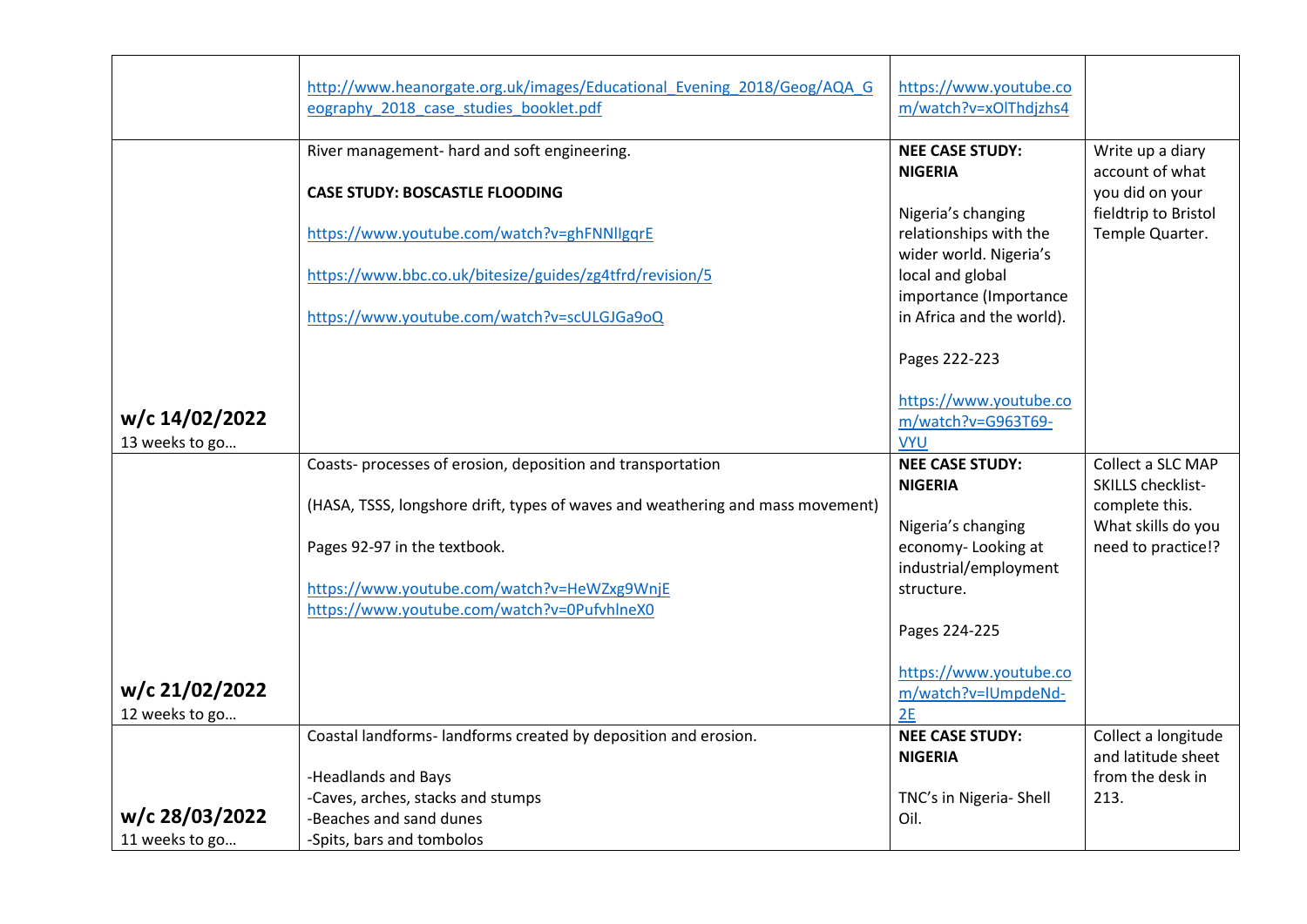|                |                                                                                            | Pages-226-227                                   |                                      |
|----------------|--------------------------------------------------------------------------------------------|-------------------------------------------------|--------------------------------------|
|                | CASE STUDY- OLD HARRY ROCKS, SWANAGE BAY                                                   | https://www.youtube.co<br>m/watch?v=gKxq3-g6i w |                                      |
|                | Pages-98-105 in the textbook.                                                              |                                                 |                                      |
|                | https://www.youtube.com/watch?v=zDm8Ve3-KAo<br>https://www.youtube.com/watch?v=MX5yeQLg1OY |                                                 |                                      |
|                | https://www.youtube.com/watch?v=eI8fO_B20tA                                                |                                                 |                                      |
|                | Coastal management- hard and soft engineering.                                             | <b>NEE CASE STUDY:</b><br><b>NIGERIA</b>        | Collect a 4 or 6<br>figure grid      |
|                | <b>CASE STUDY: HOLDERNESS COASTLINE</b>                                                    | Impacts of international                        | reference sheet<br>from the desk in  |
|                | Pages 106-111                                                                              | aid on Nigeria.                                 | 213.                                 |
|                | https://www.youtube.com/watch?v=BjnvkArg 60<br>https://www.youtube.com/watch?v=roQcQihx8E8 | Pages 228-229                                   |                                      |
| w/c 07/03/2022 | https://www.bbc.co.uk/bitesize/guides/z2234j6/revision/4                                   | https://www.youtube.co<br>m/watch?v=EE7FQ12Om   |                                      |
| 10 weeks to go |                                                                                            | <b>AQ</b>                                       |                                      |
|                | Ecosystems- small scale ecosystem (POND) and global ecosystems- characteristics.           | <b>NEE CASE STUDY:</b><br><b>NIGERIA</b>        | Use pages 120-121<br>in the revision |
|                | Pages 52-53 and 56-57.                                                                     |                                                 | guide to check your                  |
|                | https://www.youtube.com/watch?v=WbNoS_e_8m0                                                | Environmental impacts of<br>economic growth-    | understanding of<br>OS maps.         |
|                | https://www.youtube.com/watch?v=I RhR694LLw                                                | farming and                                     |                                      |
|                |                                                                                            | deforestation, mining                           |                                      |
|                |                                                                                            | and oil extraction. Oil                         |                                      |
|                |                                                                                            | Spills.<br>Quality of life in Nigeria.          |                                      |
|                |                                                                                            | Pages-230-233.                                  |                                      |
|                |                                                                                            | https://www.youtube.co<br>m/watch?v=UI5N4WyGlq  |                                      |
| w/c 14/03/2022 |                                                                                            | M                                               |                                      |
| 9 weeks to go  |                                                                                            |                                                 |                                      |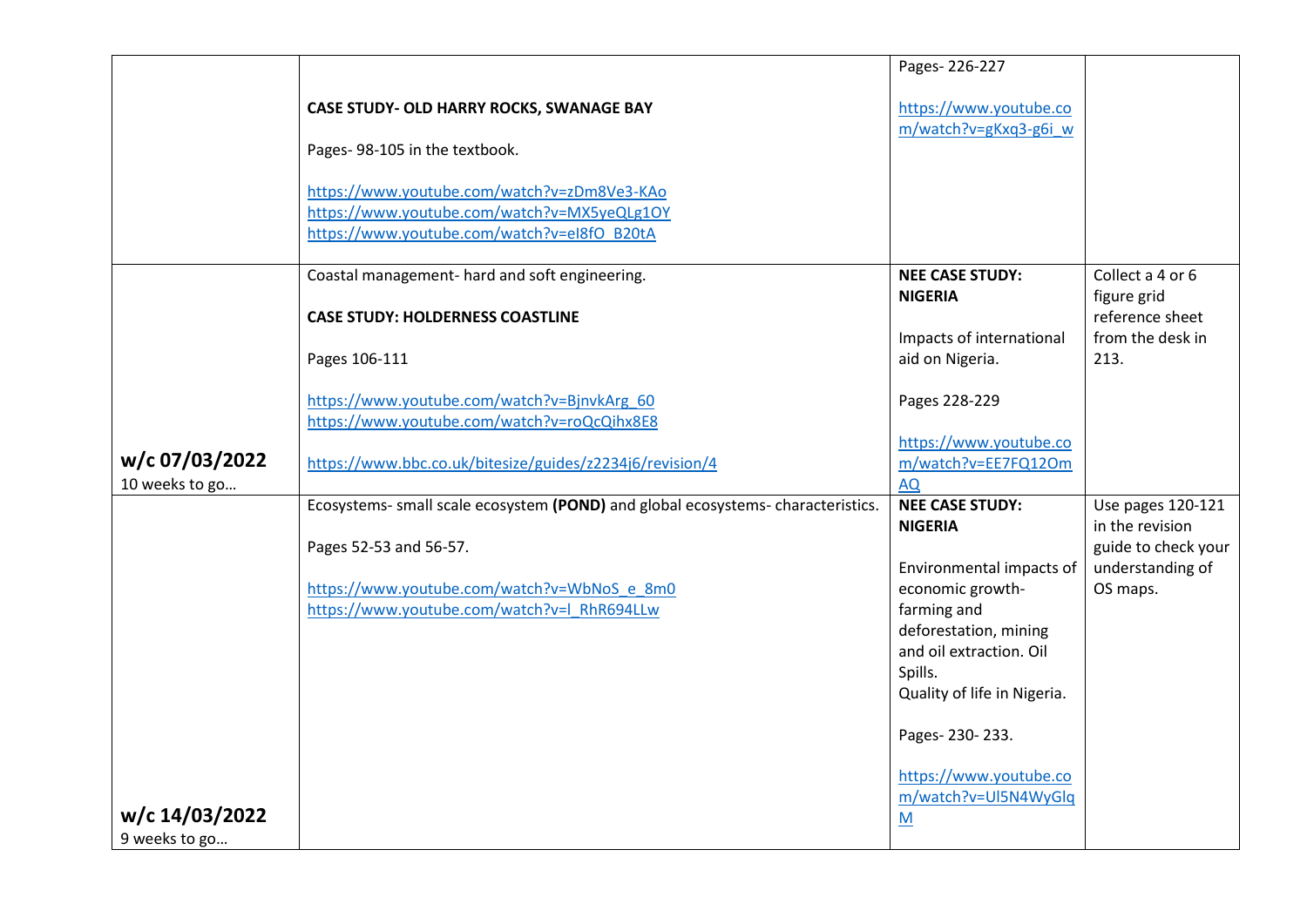|                | Tropical rainforests- location, climate, soil and adaption of plants and animals. | Define types of natural                       | Use page 122-124                       |
|----------------|-----------------------------------------------------------------------------------|-----------------------------------------------|----------------------------------------|
|                | Pages 58-59.                                                                      | hazards and factors<br>affecting hazard risk. | in the revision<br>guide to check your |
|                |                                                                                   |                                               | understanding of                       |
|                | https://www.youtube.com/watch?v=oCEvEwx_pdg                                       | Distribution of                               | charts and graphs.                     |
|                |                                                                                   | earthquakes and                               |                                        |
|                |                                                                                   | volcanoes.                                    |                                        |
|                |                                                                                   |                                               |                                        |
|                |                                                                                   | <b>Plate Margins</b>                          |                                        |
|                |                                                                                   | Pages 8-13.                                   |                                        |
|                |                                                                                   | https://www.youtube.co                        |                                        |
| w/c 21/03/2022 |                                                                                   | m/watch?v=1CQogw 09                           |                                        |
| 8 weeks to go  |                                                                                   | <b>U&amp;t=22s</b>                            |                                        |
|                | Tropical rainforests- Causes, impacts and management.                             | <b>CASE STUDY HIC</b>                         | Maths check                            |
|                |                                                                                   | <b>EARTHQUAKE:</b>                            |                                        |
|                | <b>CASE STUDY: AMAZON RAINFOREST.</b>                                             | <b>CHRISTCHURCH, 2011</b>                     | Do you know the                        |
|                |                                                                                   |                                               | difference between                     |
|                | https://www.youtube.com/watch?v=5IO2sKYtwmw                                       | <b>CASE STUDY LIC</b>                         | mean, median and                       |
|                |                                                                                   | <b>EARTHQUAKE: HAITI,</b>                     | mode?                                  |
|                | https://www.youtube.com/watch?v=lwbNCAcRCSI                                       | 2010                                          |                                        |
|                |                                                                                   | https://www.youtube.co                        |                                        |
|                |                                                                                   | m/watch?v=fwiPg0LpUB                          |                                        |
|                |                                                                                   | W                                             |                                        |
|                |                                                                                   | https://www.youtube.co                        |                                        |
|                |                                                                                   | m/watch?v=3l9B1dvfT-o                         |                                        |
|                |                                                                                   | https://www.youtube.co                        |                                        |
| w/c 28/03/2022 |                                                                                   | m/watch?v=cdaGIUU7 j0                         |                                        |
| 7 weeks to go  |                                                                                   | $&t=1s$                                       |                                        |
|                | <b>Hot Deserts</b>                                                                | Tropical Storms- location,                    | Maths check                            |
|                |                                                                                   | formation and features.                       |                                        |
|                | -Characteristics                                                                  |                                               | Are you able to                        |
|                | -Development opportunities and challenges                                         | <b>CASE STUDY: TYPHOON</b><br><b>HAIYAN</b>   | calculate                              |
| w/c 04/04/2022 | <b>CASE STUDY: SAHARA DESERT.</b>                                                 |                                               | percentage and<br>percentage           |
|                |                                                                                   |                                               |                                        |
| 6 weeks to go  |                                                                                   | Pages 24-29                                   | change?                                |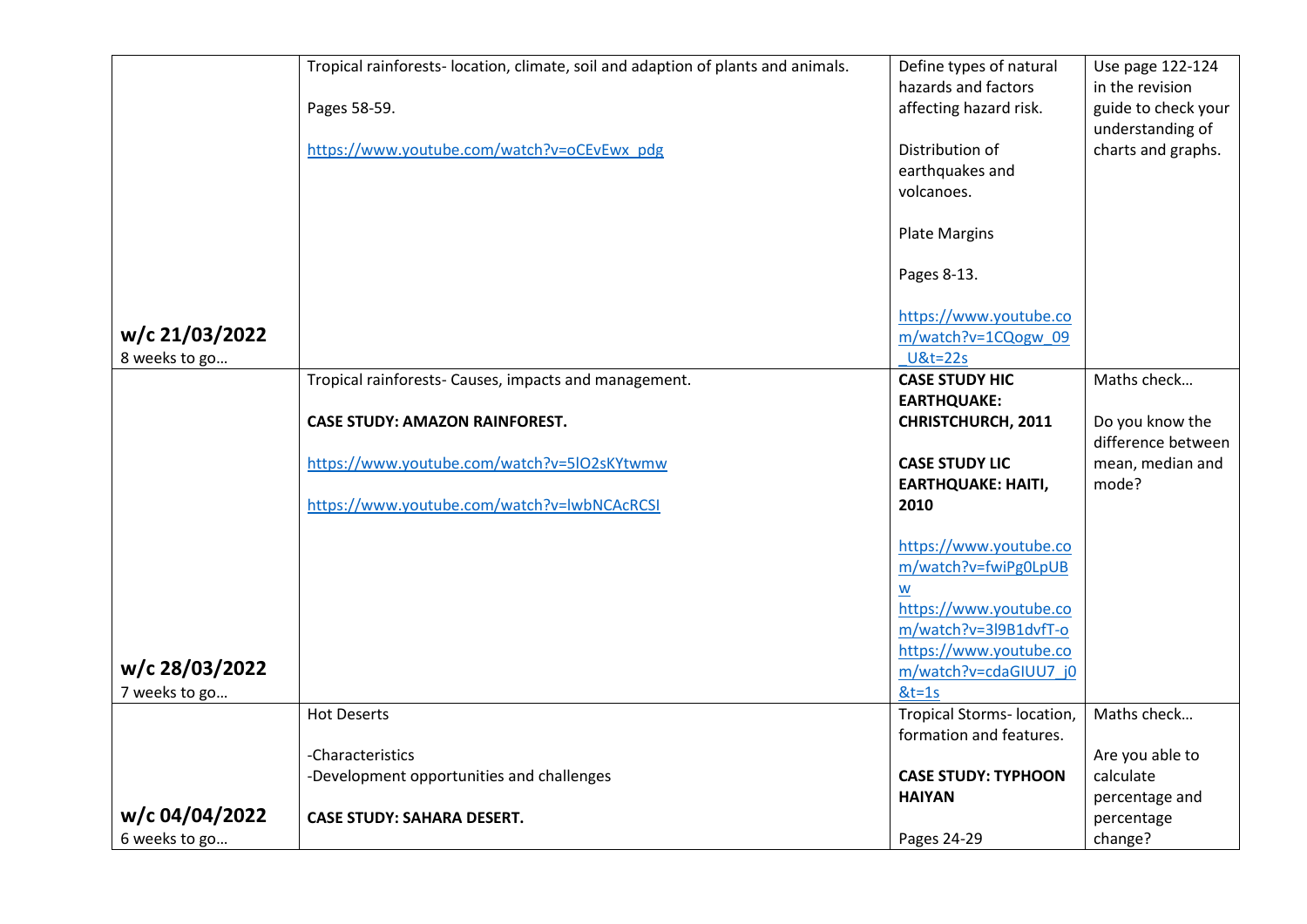|                | Pages 68-69                                                                                     |                             |                           |
|----------------|-------------------------------------------------------------------------------------------------|-----------------------------|---------------------------|
|                |                                                                                                 | https://www.youtube.co      |                           |
|                | https://www.youtube.com/watch?v=LMDjE-i3PbY                                                     | m/watch?v=9Qn6jdK5loE       |                           |
|                | https://www.youtube.com/watch?v=ynLwTn5jw8k                                                     | https://www.youtube.co      |                           |
|                |                                                                                                 | m/watch?v=2DxYbnWm          |                           |
|                | https://www.internetgeography.net/topics/opportunities-and-challenges-in-the-<br>sahara-desert/ | $M - 0$                     |                           |
|                |                                                                                                 |                             |                           |
|                |                                                                                                 |                             |                           |
|                | Desertification                                                                                 | Global atmospheric          | Maths check               |
|                | -Causes                                                                                         | circulation model           |                           |
|                | -Deducing desertification                                                                       | (system)                    | Can you draw a pie        |
|                |                                                                                                 | How it affects              | chart and bar             |
|                | Pages 74-77                                                                                     | weather.                    | graph?                    |
|                | https://www.youtube.com/watch?v=meYBvs73aXY                                                     | Pages 22-23                 |                           |
|                |                                                                                                 |                             |                           |
|                |                                                                                                 | https://www.youtube.co      |                           |
| w/c 11/04/2022 |                                                                                                 | m/watch?v=GZVMUOqzP         |                           |
| 5 weeks to go  |                                                                                                 | 50                          |                           |
|                | Urban issues-                                                                                   | UK Weather Hazards.         | Define the                |
|                | Global pattern of Urban change                                                                  |                             | following words:          |
|                | Factors leading to urban change                                                                 | <b>CASE STUDY: SOMERSET</b> |                           |
|                | Mega cities                                                                                     | <b>LEVELS FLOODING</b>      | <b>Evaluate</b>           |
|                |                                                                                                 |                             | <b>Method</b>             |
|                | Pages 148-151                                                                                   | Pages 34-39                 | <b>Conclusion</b>         |
|                |                                                                                                 |                             | Validity                  |
|                | https://www.youtube.com/watch?v=M1drmu72QiU                                                     |                             | <b>Enquiry</b>            |
|                | https://www.youtube.com/watch?v=5bGdv1joUkw                                                     | https://www.youtube.co      | <b>Data collection</b>    |
|                |                                                                                                 | m/watch?v=YwjogWGGt         | <b>Data Presentation.</b> |
|                |                                                                                                 | pY                          |                           |
|                |                                                                                                 | https://www.youtube.co      |                           |
|                |                                                                                                 | m/watch?v=K21rpRPsn8        |                           |
| w/c 18/04/2022 |                                                                                                 | M                           |                           |
|                |                                                                                                 |                             |                           |
| 4 weeks to go  | <b>NEE City</b>                                                                                 | Climate change              | Collect a paper 3         |
| w/c 25/04/2022 |                                                                                                 |                             | past paper from           |
| 3 weeks to go  |                                                                                                 |                             |                           |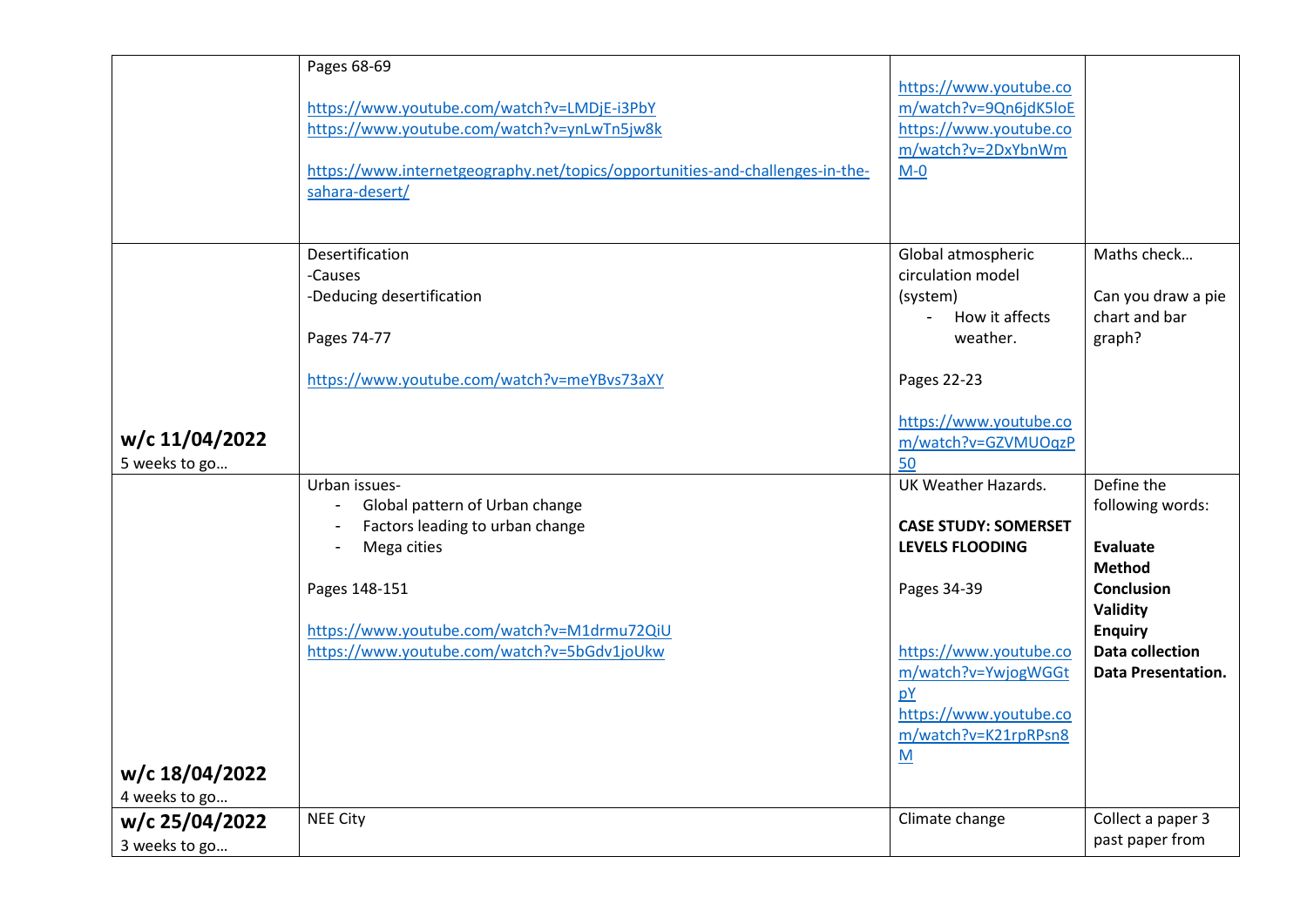|                                 | <b>CASE STUDY: RIO DE JANEIRO</b>           | evidence of past       | 213 or use link         |
|---------------------------------|---------------------------------------------|------------------------|-------------------------|
|                                 | Land use and growth                         | climate change         | below                   |
|                                 | Social challenges and improvements          | causes-natural         |                         |
|                                 | Economic challenges and improvements        | and human              | https://filestore.aq    |
|                                 | Environmental challenges and improvements   | mitigation-            | a.org.uk/sample-        |
|                                 |                                             | managing               | papers-and-mark-        |
|                                 |                                             | climate change         | schemes/2018/jun        |
|                                 | Pages 152-159                               | adaptation-            | e/AQA-80353-QP-         |
|                                 |                                             | managing               | JUN18.PDF               |
|                                 | https://www.youtube.com/watch?v=XfMI0grZUw8 | climate change         |                         |
|                                 | https://www.youtube.com/watch?v=- FMyRXHtyc |                        |                         |
|                                 |                                             | Pages 40-49            |                         |
|                                 |                                             | https://www.youtube.co |                         |
|                                 |                                             | m/watch?v=aynyO rXN4   |                         |
|                                 |                                             | Q&t=1574s              |                         |
|                                 |                                             | https://www.youtube.co |                         |
|                                 |                                             | m/watch?v= wI8ADF1ru   |                         |
|                                 |                                             | Q                      |                         |
|                                 | <b>NEE City</b>                             | <b>Hazard Risk</b>     | Continue with           |
|                                 |                                             | Why people live        | paper 3 past paper      |
|                                 | <b>CASE STUDY: RIO DE JANEIRO</b>           |                        |                         |
|                                 |                                             | in hazardous           |                         |
|                                 | Shanty towns problem and solutions          | areas                  | https://filestore.aq    |
|                                 |                                             | 3 P's (Prepare,        | a.org.uk/sample-        |
|                                 | Pages 160-163                               | protect, predict)      | papers-and-mark-        |
|                                 |                                             | Mitigating the         | schemes/2018/jun        |
|                                 | https://www.youtube.com/watch?v=IG1FKq6XQ-E | risk                   | e/AQA-80353-QP-         |
|                                 |                                             | Mitigating the         | JUN18.PDF               |
|                                 |                                             | risk of tropical       |                         |
|                                 |                                             | storms.                | <b>HAND INTO JG FOR</b> |
|                                 |                                             |                        | <b>MARKING</b>          |
|                                 |                                             | Pages 18-21 and 30-31  | <b>TUESDAY 5th MAY</b>  |
|                                 |                                             | https://www.youtube.co |                         |
|                                 |                                             | m/watch?v=M1j-         |                         |
|                                 |                                             | 7XwZ ew                |                         |
|                                 |                                             | https://www.youtube.co |                         |
| w/c 02/05/2022<br>2 weeks to go |                                             | m/watch?v=_bOrkn3eYSI  |                         |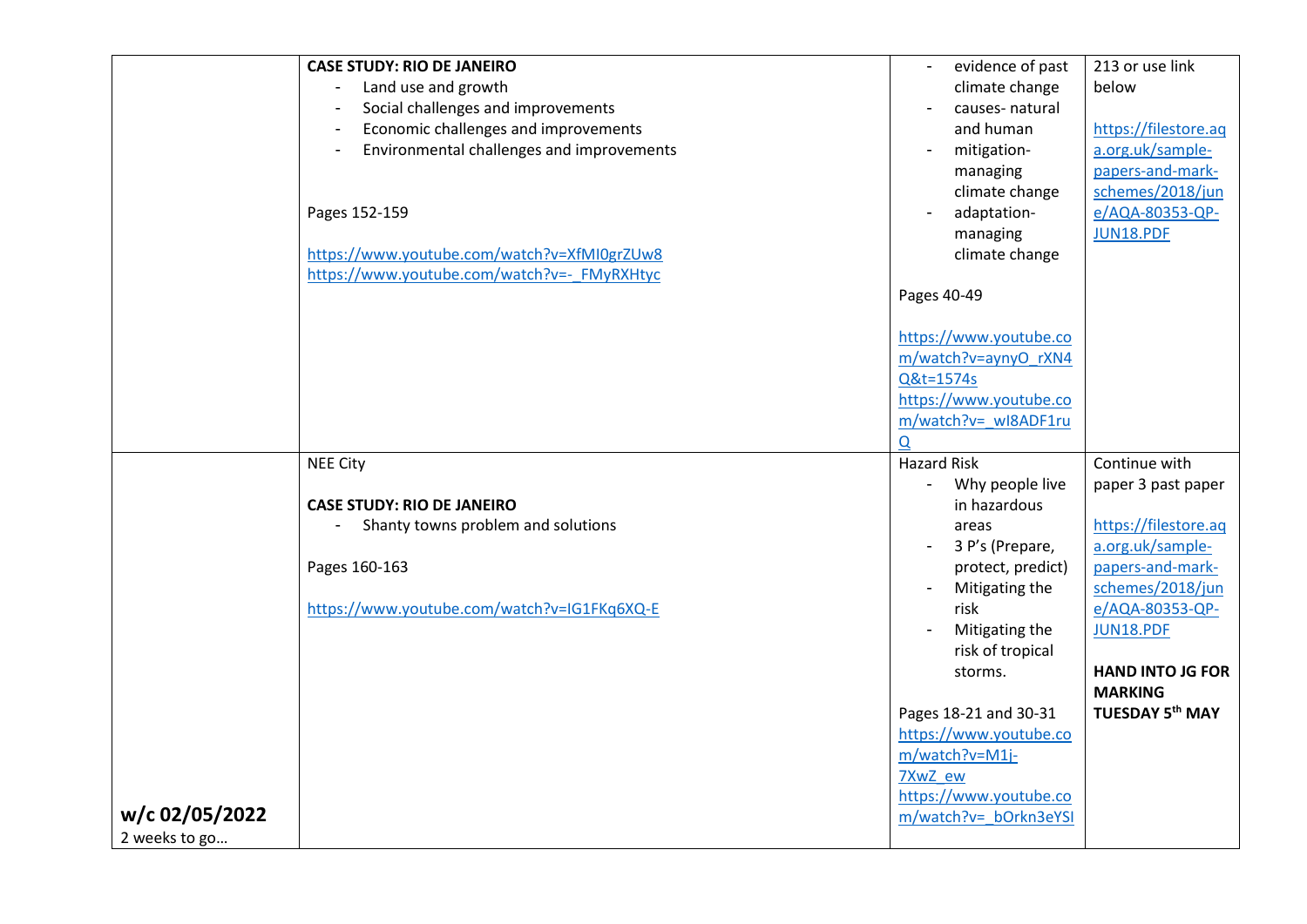|                | Urban Change in the UK- Population distribution.                                           | Paper 1 practice paper                                                 | <b>DIRT TASK:</b>                    |
|----------------|--------------------------------------------------------------------------------------------|------------------------------------------------------------------------|--------------------------------------|
|                | https://www.youtube.com/watch?v=hQWOndusrj8<br><b>CASE STUDY HIC CITY: BRISTOL UK CITY</b> | Collect from 213<br>or use link below.<br>Complete by 11 <sup>th</sup> | Paper 3<br>improvement/<br>feedback. |
|                | Importance of Bristol and its growth                                                       | May-hand in to                                                         |                                      |
|                | Cause of growth-including impact of migration.                                             | JG for marking.                                                        | PLUS                                 |
|                |                                                                                            |                                                                        |                                      |
|                | Pages 166-167                                                                              | https://filestore.aqa.org.                                             | UK in the wider                      |
|                |                                                                                            | uk/sample-papers-and-                                                  | world                                |
|                | https://www.bbc.co.uk/bitesize/guides/z2dmn39/revision/5                                   | mark-                                                                  |                                      |
|                |                                                                                            | schemes/2018/june/AQA                                                  | Pages 250-253                        |
|                | http://www.heanorgate.org.uk/images/Educational Evening 2018/Geog/AQA G                    | -80351-QP-JUN18.PDF                                                    |                                      |
|                | eography 2018 case studies booklet paper 2.pdf                                             |                                                                        | https://www.youtu                    |
| w/c 09/05/2022 |                                                                                            |                                                                        | be.com/watch?v=it                    |
| 1 weeks to go  |                                                                                            |                                                                        | H1m8lxLdc                            |
|                |                                                                                            | <b>Review case studies and</b>                                         | <b>DIRT TASK:</b>                    |
|                | <b>CASE STUDY HIC CITY: BRISTOL UK CITY</b>                                                | examples:                                                              |                                      |
|                | Economic opportunities and challenges                                                      |                                                                        | Paper 1                              |
|                | Social opportunities and challenges                                                        | LIC/HIC                                                                | improvement/                         |
|                | Environmental opportunities and challenges                                                 | earthquake                                                             | feedback,                            |
|                |                                                                                            | <b>Storm Haiyan</b>                                                    |                                      |
|                | CASE STUDY: TEMPLE QUARTER URBAN REGENERATION PROJECT                                      | <b>UK Extreme</b>                                                      |                                      |
|                |                                                                                            | weather                                                                | 1 hour revision link                 |
|                | Pages 168-185                                                                              | <b>Coastal</b>                                                         | Link to human                        |
|                |                                                                                            | Management-                                                            | fieldwork. What                      |
|                | https://www.youtube.com/channel/UCw7TyUbG NGdOozPnpwshQ/videos                             | <b>Holderness</b>                                                      | did you investigate                  |
|                |                                                                                            | <b>River Tees</b>                                                      | in Bristol? When                     |
|                | https://www.cram.com/flashcards/temple-quarter-case-study-6485343                          | <b>Boscastle</b>                                                       | did you go?                          |
|                |                                                                                            |                                                                        | <b>What conclusions</b>              |
|                |                                                                                            |                                                                        | can you draw from                    |
|                |                                                                                            |                                                                        | it?                                  |
|                |                                                                                            |                                                                        | How could we                         |
|                |                                                                                            |                                                                        | have improved                        |
| w/c 16/05/2022 |                                                                                            |                                                                        | your study?                          |
|                |                                                                                            | Sustainable Urban Living                                               | Paper 2 practice                     |
| w/c 23/06/2022 | UK Economy-causes of economic change                                                       |                                                                        | paper-collect from                   |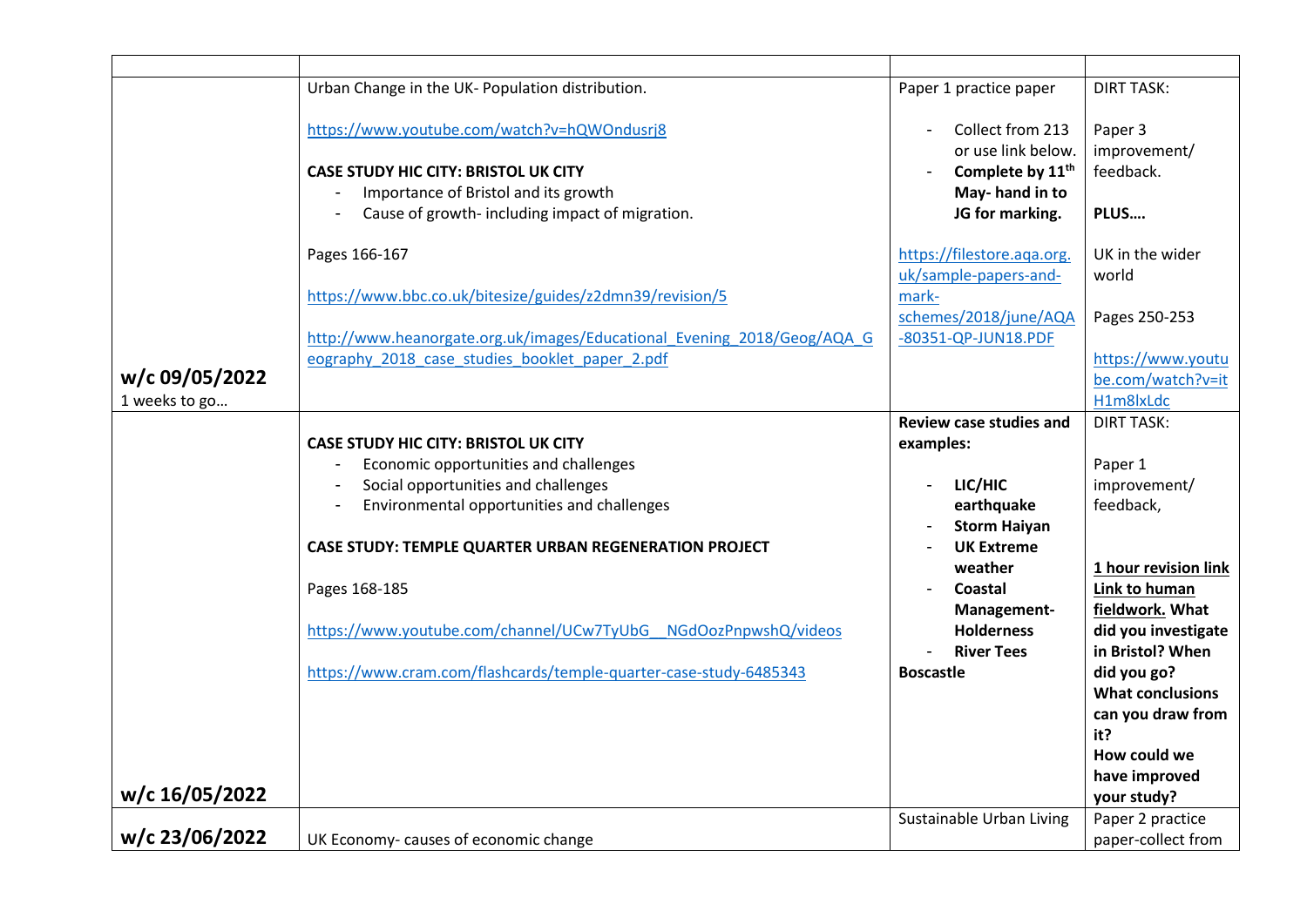|                | Deindustrialisation.                                               | Pages 186-191               | 213 or use the link    |
|----------------|--------------------------------------------------------------------|-----------------------------|------------------------|
|                | Globalisation                                                      |                             | below.                 |
|                | Government policy                                                  | <b>CASE STUDY: FREIBURG</b> |                        |
|                |                                                                    | <b>SUSTAINABLE URBAN</b>    | https://filestore.aq   |
|                | https://www.youtube.com/watch?v=UYKTX-qQc-4                        | <b>LIVING</b>               | a.org.uk/sample-       |
|                |                                                                    |                             | papers-and-mark-       |
|                | Pages 234-237                                                      | https://quizlet.com/3499    | schemes/2018/jun       |
|                |                                                                    | 71710/gcse-geography-       | e/AQA-80352-QP-        |
|                |                                                                    | freiburg-case-study-flash-  | JUN18.PDF              |
|                |                                                                    | cards/                      |                        |
|                |                                                                    |                             | Hand into JG on        |
|                |                                                                    | https://studywise.co.uk/    | 26th May for           |
|                |                                                                    | wp-                         | marking                |
|                |                                                                    | content/uploads/GCSE-       |                        |
|                |                                                                    | Geography-Case-Study-       |                        |
|                |                                                                    | Collection.pdf              |                        |
|                |                                                                    |                             |                        |
|                | <b>Resource Management</b>                                         | <b>UK Economy</b>           | <b>UK Science and</b>  |
|                | Distribution                                                       | improvements in             | <b>Business parks-</b> |
|                | Provision for food in the UK                                       | road, rail and              |                        |
|                | Provision of water in the UK                                       | infrastructure              | https://www.youtu      |
|                | Provision of energy in the UK                                      |                             | be.com/watch?v=4       |
|                |                                                                    | https://www.youtube.co      | yEsngz9YzE             |
|                | https://www.youtube.com/watch?v=dlD iMaidL0                        | m/watch?v=nVi9J4KkT3U       |                        |
|                | https://www.youtube.com/watch?v=HuL2PhKdjsw                        |                             | <b>CASE STUDY:</b>     |
|                | https://www.youtube.com/watch?v=HM2j5g9KbIo                        | Pages 244-247               | <b>SOUTHAMPTON</b>     |
|                | https://www.youtube.com/watch?v=kpRgAr5f3NE                        |                             |                        |
| w/c 30/05/2022 |                                                                    |                             | Pages 238-239          |
|                | Pages 256-263                                                      |                             |                        |
|                |                                                                    |                             |                        |
|                | <b>Energy Management</b>                                           | Sustainable energy use      | North/South            |
|                | Supply vs Demand                                                   |                             | <b>Divide</b>          |
|                | Energy insecurity                                                  | <b>CASE STUDY:</b>          |                        |
|                | Increasing energy                                                  | <b>CHAMBAMONTERA</b>        | https://www.youtu      |
|                |                                                                    | <b>MICRO-HYDRO SCHEME</b>   | be.com/watch?v=g       |
| w/c 06/06/2022 | <b>CASE STUDY: EXTRACTING NATURAL GAS- NON RENEWABLE RESOURCE.</b> |                             | OpNd-khY1E             |
|                |                                                                    | Pages 298-299               |                        |
|                | Pages 288-295                                                      |                             | Pages 248-249          |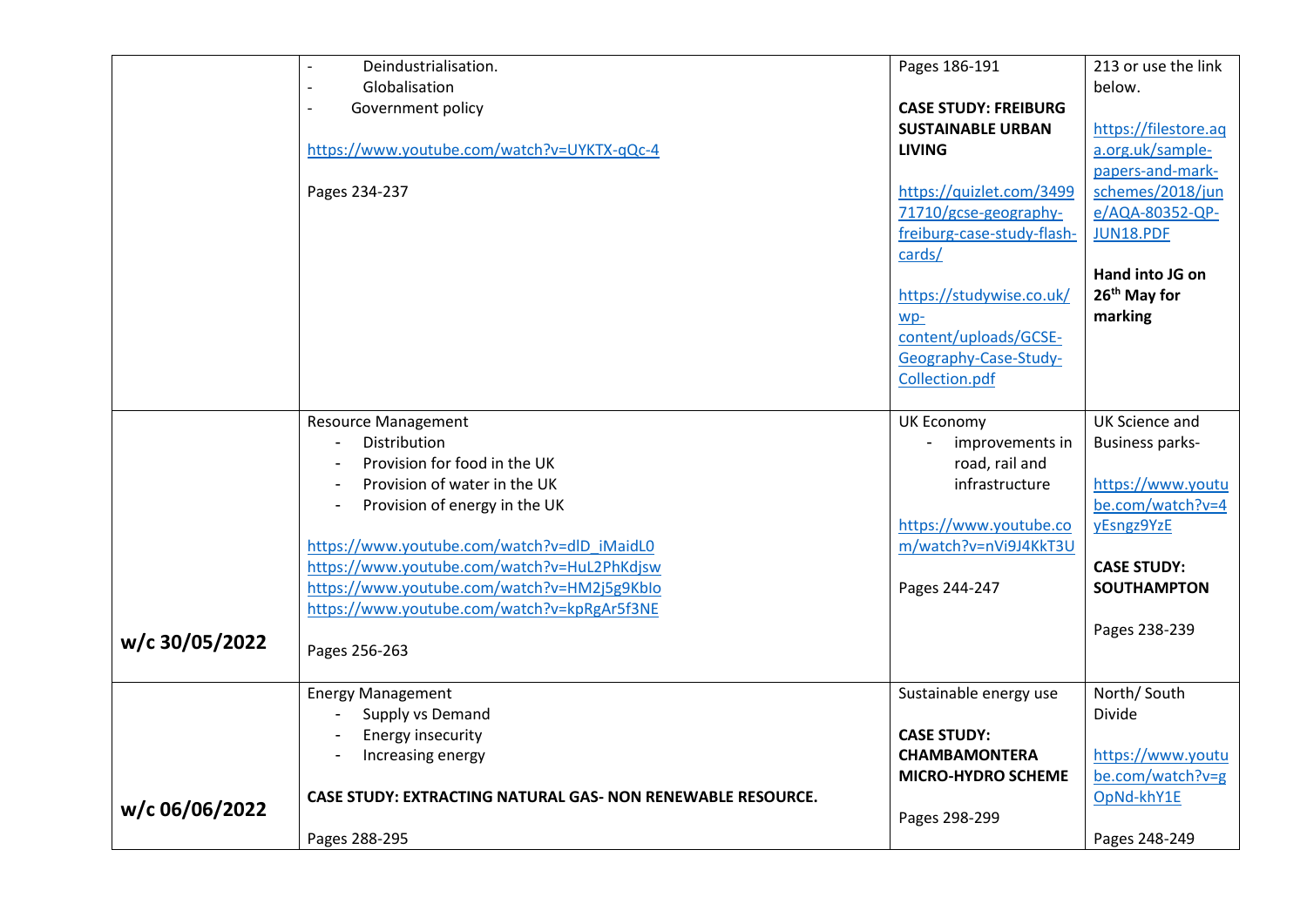| https://www.bbc.co.uk/bitesize/guides/zxc2sg8/revision/1<br>https://getrevising.co.uk/diagrams/natural-gas | https://teamgeographyg<br>cse.weebly.com/the-<br>chambamontera-micro-<br>hydro-scheme.html#                |
|------------------------------------------------------------------------------------------------------------|------------------------------------------------------------------------------------------------------------|
|                                                                                                            | https://quizlet.com/2986<br>17197/gcse-geography-<br>chambamontera-case-<br>study-updated-flash-<br>cards/ |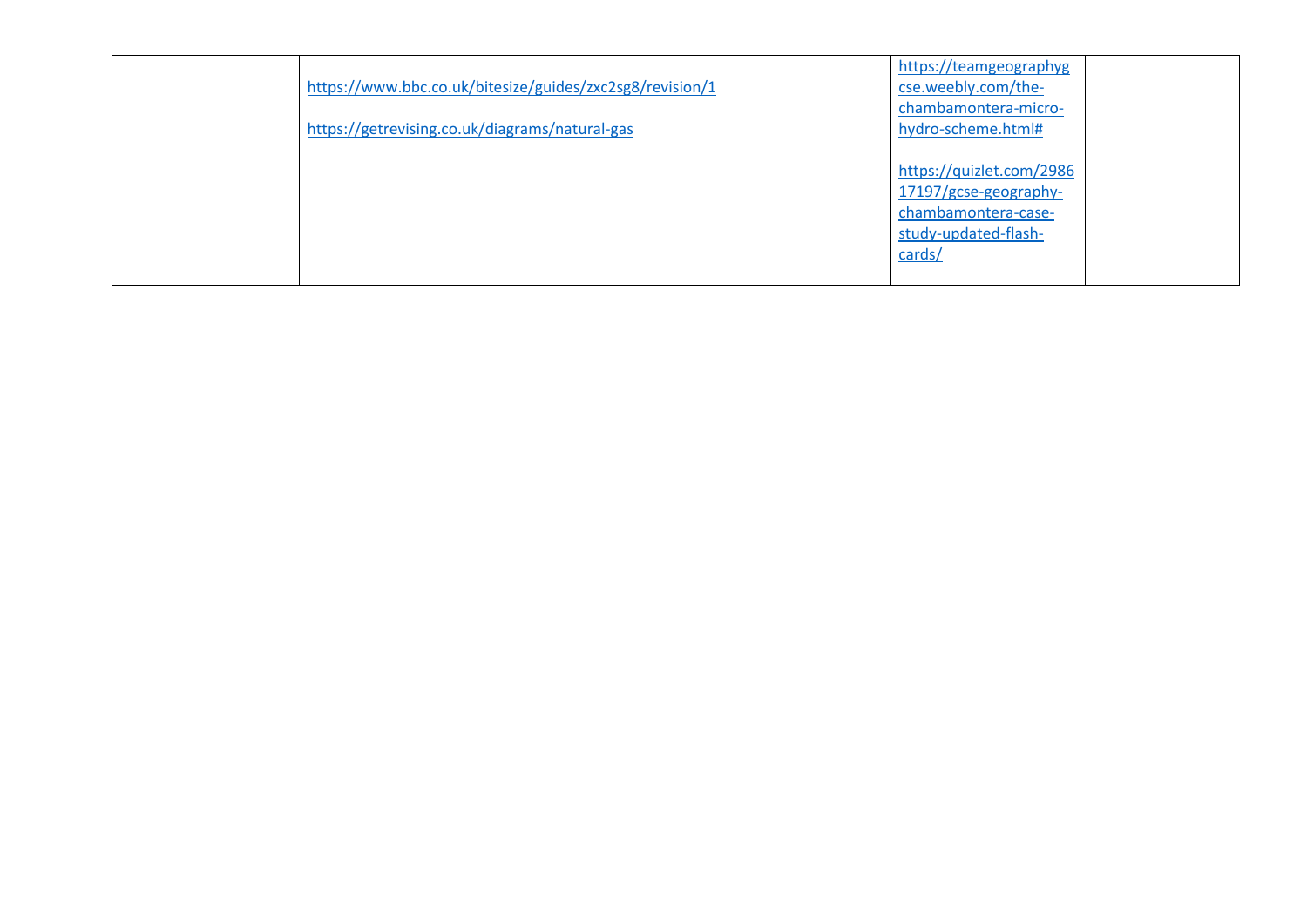|                                  |                                        |                       | <b>Maths - EdExcel GCSE in Mathematics Further</b>                                                                                                                                                                                                                                                            |                                                                        |
|----------------------------------|----------------------------------------|-----------------------|---------------------------------------------------------------------------------------------------------------------------------------------------------------------------------------------------------------------------------------------------------------------------------------------------------------|------------------------------------------------------------------------|
|                                  | Revision topics in class<br>worksheets | <b>Textbook Pages</b> | Corbettmaths.com More Further Maths                                                                                                                                                                                                                                                                           | Textbook pages                                                         |
|                                  | Algebra/ratio                          | $1 - 4$               | <b>Product Rule for Counting</b><br>Surds(addition/subtraction)<br>Surds(rationalising denominators)                                                                                                                                                                                                          | 22-28<br>18-22                                                         |
| w/c 21/02/2022<br>12 weeks to go |                                        |                       | <b>Expanding 3 Brackets</b><br>Expanding Brackets (Pascal's triangle)<br>Factorisation<br><b>Factorising Quadratics</b>                                                                                                                                                                                       | $12 - 14$<br>$14 - 17$<br>28-32                                        |
| w/c 28/03/2022<br>11 weeks to go | <b>Functions</b>                       | $42 - 76$             | <b>Function Notation</b><br><b>Composite Functions</b><br><b>Inverse Functions</b><br>Domains and Ranges<br><b>Drawing Functions</b>                                                                                                                                                                          | 42-44<br>47-49<br>64-68<br>44-47<br>49-60                              |
| w/c 07/03/2022<br>10 weeks to go | <b>Factor Theorem</b>                  | 90-96                 | <b>Factor Theorem</b><br><b>Algebraic Long Division</b><br><b>Factorising Cubics</b><br><b>Solving Cubics</b><br>Completing the Square (x <sup>2</sup> )<br>Completing the Square (ax <sup>2</sup> )                                                                                                          | 90-96<br>92<br>90-95<br>78-83                                          |
| w/c 14/03/2022<br>9 weeks to go  | Sequences                              | $\overline{108}$ -113 | <b>Exponential Graphs</b><br><b>Sketching Quadratics</b><br>Solving Quadratics by Factorisation<br>Solving Quadratics (Completing the Square)<br>Solving Quadratics (Quadratic Formula)<br>Simultaneous Equations (both linear)<br>Simultaneous Equations (non-linear)<br>Simultaneous Equations (3 unknowns) | 68-71<br>60-64<br>77-83<br>77-83<br>77-83<br>84-90<br>84-90<br>115-121 |
| w/c 21/03/2022<br>8 weeks to go  | Proof                                  | 106-108               | Algebraic Proof<br>nth Terms<br><b>Limiting Values</b><br><b>Linear Sequences</b><br><b>Quadratic Sequences</b>                                                                                                                                                                                               | 106-108<br>108-113<br>113-115<br>108-113<br>108-113                    |
| w/c 28/03/2022<br>7 weeks to go  | Inequalities                           | 96-101                | Linear Inequalities<br><b>Quadratic Inequalities</b>                                                                                                                                                                                                                                                          | 96-98<br>98-101                                                        |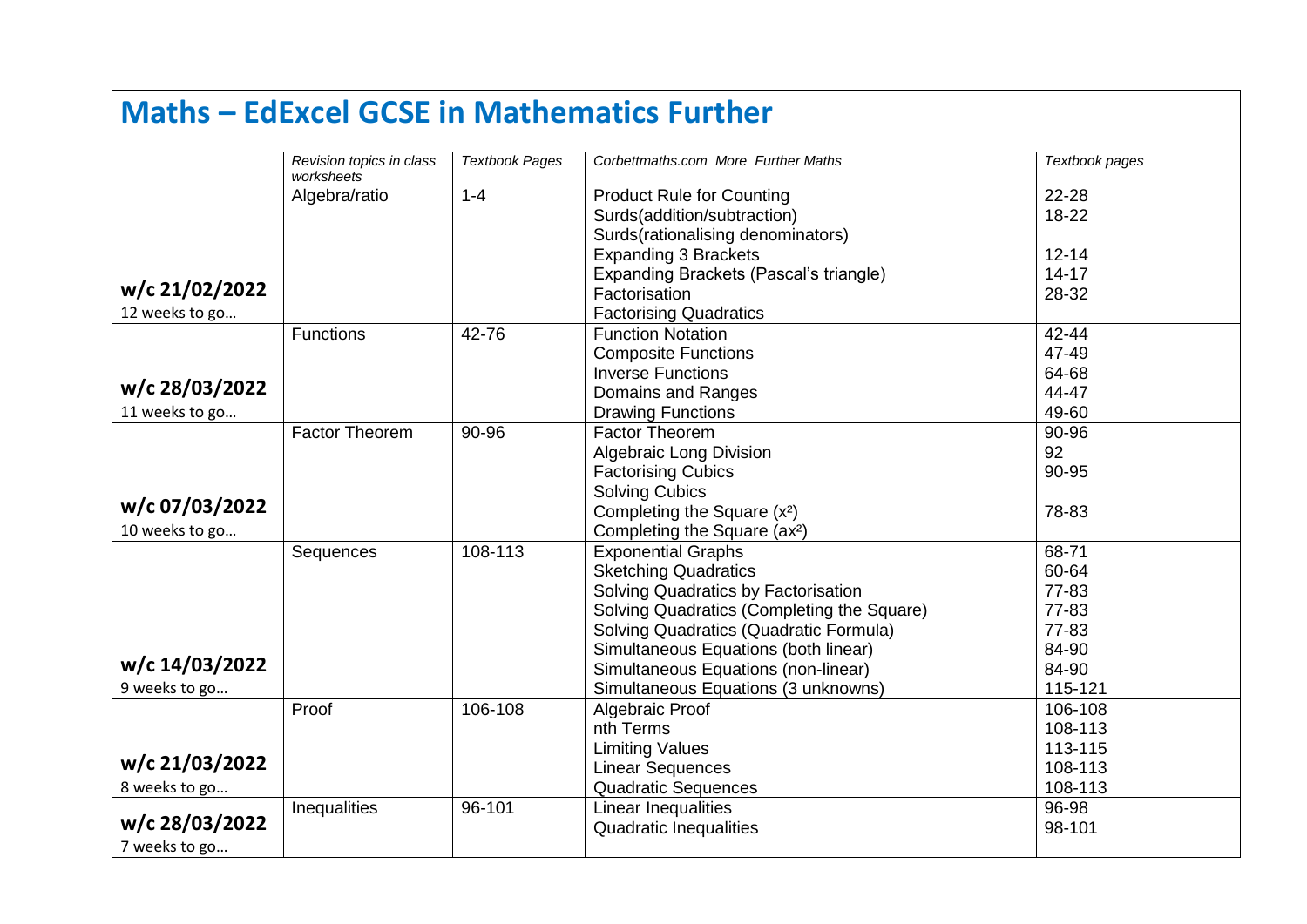|                |                       |         | Laws of Indices Fractional Indices Negative Indices | 101-106 |
|----------------|-----------------------|---------|-----------------------------------------------------|---------|
|                |                       |         | Equations with indices/roots                        |         |
|                | Geometry              | 155-159 | <b>Geometric Proof</b>                              | 155-159 |
|                |                       |         | Sine Rule (sides) (angles)<br>(ambiguous case)      | 184-188 |
|                |                       |         | Cosine Rule (angles)<br>Cosine Rule (sides)         | 188-191 |
| w/c 04/04/2022 |                       |         | Area of a Triangle                                  | 180-184 |
| 6 weeks to go  |                       |         |                                                     |         |
|                | <b>Circles</b>        | 137-148 | Equation of a Circle (centre is the origin)         | 137-148 |
|                |                       |         | Equation of a Circle (centre not the origin)        | 137-148 |
|                |                       |         | <b>Circle Theorems</b>                              | 150-159 |
| w/c 11/04/2022 |                       |         | Equation of a Tangent to a Circle                   |         |
| 5 weeks to go  |                       |         |                                                     |         |
|                | Matrices 1            | 238-241 | Multiplying Matrices (by a scalar)                  | 238-241 |
| w/c 18/04/2022 |                       |         | Multiplying Matrices (2x2 by 2x1)                   |         |
| 4 weeks to go  |                       |         | Multiplying Matrices (2x2 by 2x2)                   |         |
|                | Matrices <sub>2</sub> | 241-248 | <b>Identity Matrix</b>                              | 243     |
| w/c 25/04/2022 |                       |         | <b>Transforming the Unit Square</b>                 | 244     |
| 3 weeks to go  |                       |         | <b>Matrix Transformations</b>                       | 241-252 |
|                | Calculus              | 208-226 | <b>Differentiation</b><br>Introduction              | 208-212 |
|                |                       |         | Differentiation after Rearranging                   | 216-217 |
|                |                       |         | <b>Gradient of a Curve</b>                          | 212-217 |
|                |                       |         | Equation of a Tangent Equation of a Normal          | 217-221 |
|                |                       |         | Increasing/Decreasing Function                      | 222-223 |
|                |                       |         | d2y/dx2 Stationary Points                           | 223-227 |
| w/c 02/05/2022 |                       |         | Application of Differentiation                      | 231-236 |
| 2 weeks to go  |                       |         | Sketch curve knowing maxima/minima                  |         |
|                | <b>Misc</b>           | All     | Gradient Parallel Lines Perpendicular Lines         | 121-122 |
|                |                       |         | Distance between two points                         | 122     |
|                |                       |         | Midpoint of a Lines Ratio (Lines)                   | 123     |
|                |                       |         | Equation of a Line                                  | 127     |
|                |                       |         | 3D Pythagoras 3D Trigonometry                       | 194     |
|                |                       |         | Exact Trig Values Trig Identities                   | 164-176 |
| w/c 09/05/2022 |                       |         | Trig Graphs Finding other Trig ratios               | 168-174 |
| 1 weeks to go  |                       |         | <b>Solving Trigonometric Equations</b>              | 170-171 |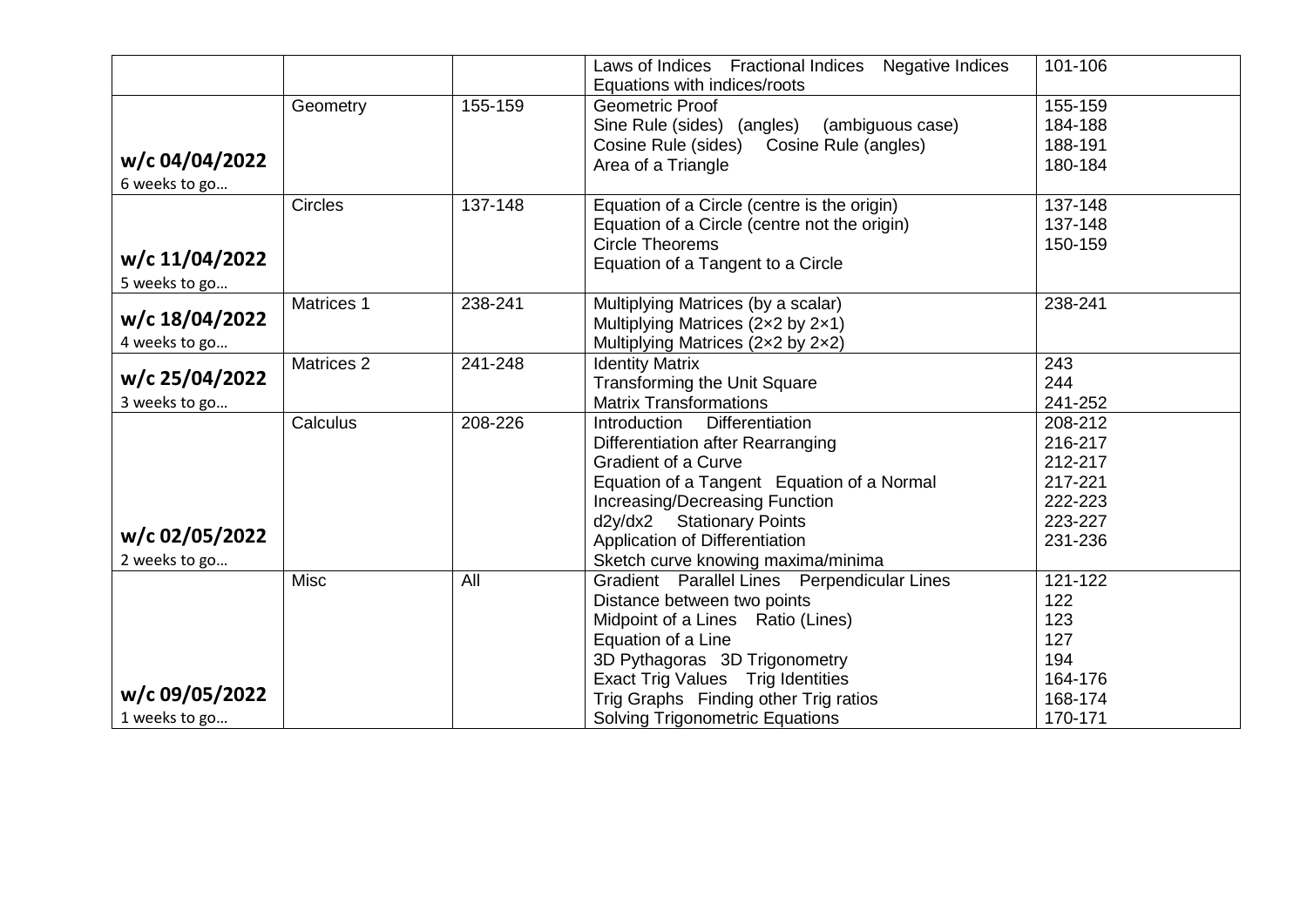# **History – EdExcel GCSE in History**

|                | Knowledge focus                       | <b>Exam Question(s)</b>                                                                                                                                  |
|----------------|---------------------------------------|----------------------------------------------------------------------------------------------------------------------------------------------------------|
| w/c 07/02/2022 | <b>Medieval Medicine</b>              | Describe two features of the theory of the four humours (1 sentence for the                                                                              |
| 14 weeks to go |                                       | feature, one sentence to explain). (4 marks)                                                                                                             |
| w/c 14/02/2022 | Weimar Republic                       | Find a source and analyse its utility (don't forget provenance!) (8 marks)                                                                               |
| 13 weeks to go |                                       |                                                                                                                                                          |
| w/c 21/02/2022 | Origins of the Cold War               | Explain two consequences of the US development of the bomb. (8 marks)                                                                                    |
| 12 weeks to go |                                       |                                                                                                                                                          |
| w/c 28/03/2022 | Renaissance Medicine                  | Explain why there were improvements in medical knowledge in the period                                                                                   |
| 11 weeks to go |                                       | $(12 \text{ marks})$                                                                                                                                     |
| w/c 07/03/2022 | Hitler's rise 1919-33                 | Explain why the Nazis were able to gain so much political support 1929-33.                                                                               |
| 10 weeks to go |                                       | $(12 \text{ marks})$                                                                                                                                     |
| w/c 14/03/2022 | Cold War Crises                       | Write a narrative account of the Cuban Missile Crisis (8 marks)                                                                                          |
| 9 weeks to go  |                                       |                                                                                                                                                          |
| w/c 21/03/2022 | Enlightenment and Industrial Medicine | Explain one way in which ideas about the causes of illness in the years<br>1750-1950 differed from those in the years 1500-1750. (4 marks)               |
| 8 weeks to go  |                                       |                                                                                                                                                          |
| w/c 28/03/2022 | Nazi Dictatorship 1933-39             | How far do you agree that the SS, SD and Gestapo were the most important                                                                                 |
| 7 weeks to go  |                                       | element in maintaining Hitler's dictatorship? (16 marks +4 SPaG)                                                                                         |
| w/c 04/04/2022 | End of the Cold War                   | Explain the importance of Reagan Doctrine. (16 marks)                                                                                                    |
| 6 weeks to go  |                                       |                                                                                                                                                          |
|                | Modern Medicine                       | 'Providing access to care and treatment has been the most important                                                                                      |
| w/c 11/04/2022 |                                       | development in the role of the government in medicine in the years 1800-<br>present.' How far do you agree? Explain your answer. (No fence sitting!) (16 |
| 5 weeks to go  |                                       | marks + 4 SPaG)                                                                                                                                          |
| w/c 18/04/2022 | Life in Nazi Germany 1933-39          | Explain why there was little criticism for policies such as the Nuremberg                                                                                |
| 4 weeks to go  |                                       | Laws. (12 marks)                                                                                                                                         |
| w/c 25/04/2022 | <b>Western Front</b>                  | Describe two features of the trench system. (4 marks)                                                                                                    |
| 3 weeks to go  |                                       |                                                                                                                                                          |
|                | Key Figures from all units            | 'The main reason for the development (or lack thereof) of medicine                                                                                       |
| w/c 02/05/2022 |                                       | between 1250-present is due to the particular advances made by<br>individuals, without whom medicine would be much the worse. How far do                 |
| 2 weeks to go  |                                       | you agree? Explain your answer. (16 marks + 4SPaG)                                                                                                       |